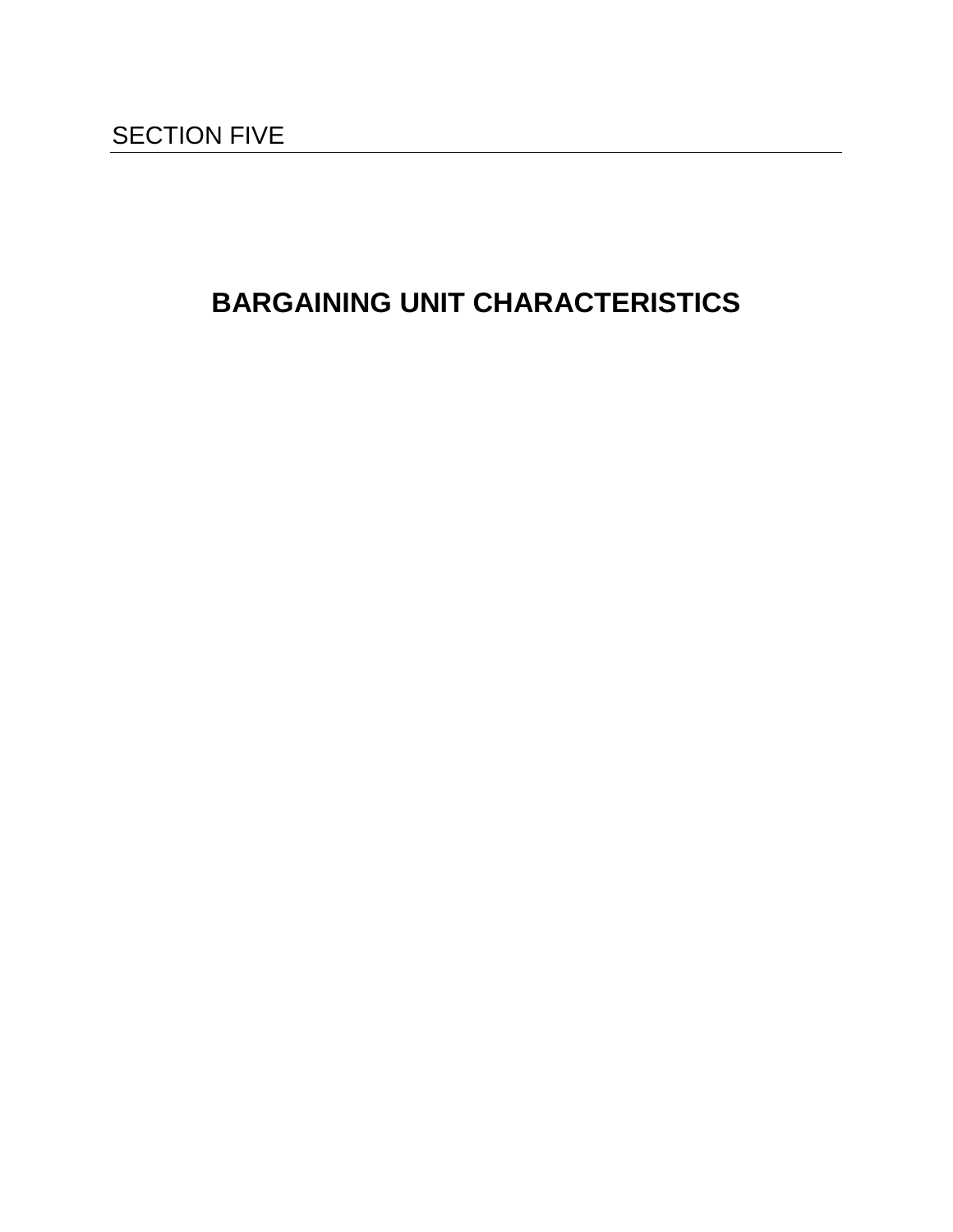# **STATE OF MICHIGAN BREAKDOWN OF STATE CLASSIFIED EMPLOYMENT BY BARGAINING UNIT Fiscal Year 2016-17**



**Non-Exclusively Represented (14,791 Employees)**



Comment: This report reflects classified employees who are full-time, part-time, permanent-intermittent, limited-term, seasonal, noncareer, or on workers' compensation, in primary positions only.

Of 48,984 classified employees, 70 percent were exclusively represented by one of six employee organizations.

Source: Michigan Civil Service Commission HWF44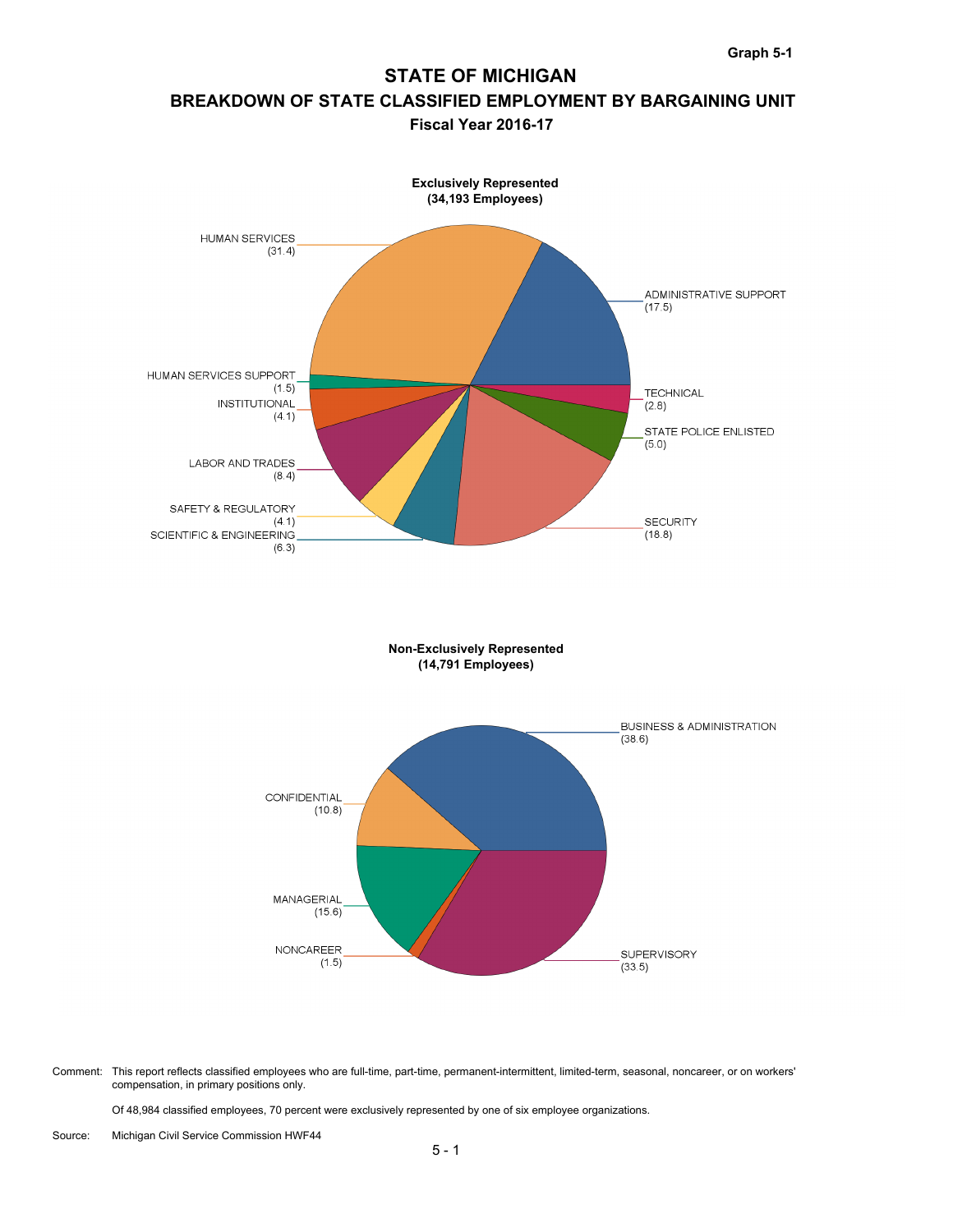### **STATE OF MICHIGAN ACTIVE EMPLOYEES PAYING UNION DUES BY BARGAINING UNIT**

### **Pay End Date: September 23, 2017**

|                 |                                      | <b>TOTAL</b>     | <b>MSEA</b>  |            | <b>UAW LOCAL</b><br>6000 |            | <b>MCO, SEIU</b><br><b>LOCAL 526M</b> |            | <b>HSS, SEIU</b><br><b>LOCAL 517M</b> |            | S & E, SEIU<br><b>LOCAL 517M</b> |            | <b>TECH, SEIU</b><br><b>LOCAL 517M</b> |            | <b>MSPTA</b>   |            | <b>AFSCME</b><br><b>COUNCIL 25</b> |                       |
|-----------------|--------------------------------------|------------------|--------------|------------|--------------------------|------------|---------------------------------------|------------|---------------------------------------|------------|----------------------------------|------------|----------------------------------------|------------|----------------|------------|------------------------------------|-----------------------|
|                 | <b>BARGAINING UNIT CODE/NAME</b>     | <b>EMPLOYEES</b> | <b>EMPLS</b> | <b>PCT</b> | <b>EMPLS</b>             | <b>PCT</b> | <b>EMPLS</b>                          | <b>PCT</b> | <b>EMPLS</b>                          | <b>PCT</b> | <b>EMPLS</b>                     | <b>PCT</b> | <b>EMPLS</b>                           | <b>PCT</b> | <b>EMPLS</b>   | <b>PCT</b> | <b>EMPLS</b>                       | <b>PCT</b>            |
| A02             | <b>SAFETY &amp; REGULATORY</b>       | 1,413            | 1,084        | 76.7       | $\overline{0}$           | 0.0        | $\overline{0}$                        | 0.0        | 0                                     | 0.0        | $\overline{0}$                   | 0.0        | $\overline{0}$                         | 0.0        | $\overline{0}$ | 0.0        |                                    | 0.0<br>$\overline{0}$ |
| A31             | <b>LABOR AND TRADES</b>              | 2,872            | 1,821        | 63.4       | $\Omega$                 | 0.0        | $\overline{0}$                        | 0.0        | $\mathbf{0}$                          | 0.0        | $\overline{0}$                   | 0.0        | $\mathbf{0}$                           | 0.0        | $\mathbf 0$    | 0.0        |                                    | 0.0<br>$\Omega$       |
| C <sub>12</sub> | <b>SECURITY</b>                      | 6,418            | $\mathbf 0$  | 0.0        | $\overline{0}$           | 0.0        | 5,999                                 | 93.5       | $\Omega$                              | 0.0        | $\overline{0}$                   | 0.0        | 0                                      | 0.0        | $\mathbf 0$    | 0.0        |                                    | 0.0<br>$\overline{0}$ |
| E42             | <b>HUMAN SERVICES SUPPORT</b>        | 501              | $\mathbf{0}$ | 0.0        | 0                        | 0.0        | $\overline{0}$                        | 0.0        | 444                                   | 88.6       | $\overline{0}$                   | 0.0        | $\mathbf{0}$                           | 0.0        | $\mathbf 0$    | 0.0        |                                    | 0.0<br>$\Omega$       |
| H <sub>21</sub> | <b>SCIENTIFIC &amp; ENGINEERING</b>  | 2,165            | $\mathbf 0$  | 0.0        | $\overline{0}$           | 0.0        | $\overline{0}$                        | 0.0        | $\mathbf{1}$                          | 0.0        | 1,744                            | 80.6       | $\mathbf 0$                            | 0.0        | $\mathbf 0$    | 0.0        |                                    | 0.0<br>$\overline{0}$ |
| L32             | TECHNICAL                            | 962              | $\mathbf 0$  | 0.0        | $\Omega$                 | 0.0        | $\overline{0}$                        | 0.0        | 0                                     | 0.0        | $\mathbf 0$                      | 0.0        | 705                                    | 73.3       | $\mathbf 0$    | 0.0        |                                    | 0.0<br>$\Omega$       |
| T01             | <b>STATE POLICE ENLISTED</b>         | 1,721            | $\mathbf 0$  | 0.0        | $\overline{0}$           | 0.0        | $\overline{0}$                        | 0.0        | $\mathbf 0$                           | 0.0        | $\overline{0}$                   | 0.0        | 0                                      | 0.0        | 1,578          | 91.7       |                                    | 0.0<br>$\overline{0}$ |
| U11             | INSTITUTIONAL                        | 1,405            | $\mathbf 0$  | 0.0        | $\Omega$                 | 0.0        | $\overline{0}$                        | 0.0        | $\Omega$                              | 0.0        | $\overline{0}$                   | 0.0        | 0                                      | 0.0        | $\mathbf 0$    | 0.0        | 1,306                              | 93.0                  |
| W22             | <b>HUMAN SERVICES</b>                | 10.744           | $\mathbf 0$  | 0.0        | 9.594                    | 89.3       | $\overline{0}$                        | 0.0        | $\mathbf 0$                           | 0.0        | $\overline{0}$                   | 0.0        | $\mathbf 0$                            | 0.0        | $\overline{0}$ | 0.0        |                                    | 0.0<br>$\overline{0}$ |
| W41             | <b>ADMINISTRATIVE SUPPORT</b>        | 5.992            | $\mathbf{0}$ | 0.0        | 4.432                    | 74.0       | $\overline{0}$                        | 0.0        | 0                                     | 0.0        | $\overline{0}$                   | 0.0        | $\mathbf{0}$                           | 0.0        | $\mathbf 0$    | 0.0        |                                    | 0.0<br>$\Omega$       |
| Y23             | <b>BUSINESS &amp; ADMINISTRATION</b> | 5.706            | $\mathbf 0$  | 0.0        | 0                        | 0.0        | $\overline{0}$                        | 0.0        | $\mathbf 0$                           | 0.0        | $\overline{0}$                   | 0.0        | $\mathbf 0$                            | 0.0        | $\mathbf 0$    | 0.0        |                                    | 0.0<br>$\overline{0}$ |
| Y51             | <b>SUPERVISORY</b>                   | 4,956            | $\mathbf{0}$ | 0.0        | 0                        | 0.0        | $\overline{0}$                        | 0.0        | 0                                     | 0.0        | $\overline{0}$                   | 0.0        | $\mathbf{0}$                           | 0.0        | $\mathbf 0$    | 0.0        |                                    | 0.0<br>$\Omega$       |
| Y52             | <b>NONCAREER</b>                     | 218              | $\mathbf{0}$ | 0.0        | $\mathbf 0$              | 0.0        | $\overline{0}$                        | 0.0        | $\mathbf 0$                           | 0.0        | $\overline{0}$                   | 0.0        | $\mathbf 0$                            | 0.0        | $\mathbf 0$    | 0.0        |                                    | 0.0<br>$\overline{0}$ |
| Y98.            | <b>MANAGERIAL</b>                    | 2,312            | $\mathbf 0$  | 0.0        | $\Omega$                 | 0.0        | $\Omega$                              | 0.0        | $\Omega$                              | 0.0        | $\overline{0}$                   | 0.0        | $\mathbf{0}$                           | 0.0        | $\Omega$       | 0.0        |                                    | 0.0<br>$\Omega$       |
| Y99             | CONFIDENTIAL                         | 1.599            | $\Omega$     | 0.0        | $\Omega$                 | 0.0        | $\Omega$                              | 0.0        | $\Omega$                              | 0.0        | $\Omega$                         | 0.0        | $\Omega$                               | 0.0        | $\Omega$       | 0.0        |                                    | 0.0<br>$\Omega$       |
|                 | <b>EXCLUSIVELY REPRESENTED TOTAL</b> | 34,193           | 2,905        | 8.5        | 14,026                   | 41.0       | 5,999                                 | 17.5       | 445                                   | 1.3        | 1,744                            | 5.1        | 705                                    | 2.1        | 1,578          | 4.6        | 1,306                              | 3.8                   |
|                 | NON-EXCLUSIVELY REPRESENTED TOTAL    | 14,791           | $\mathbf{0}$ | 0.0        | 0                        | 0.0        | $\mathbf{0}$                          | 0.0        | $\Omega$                              | 0.0        | $\mathbf 0$                      | 0.0        | $\mathbf 0$                            | 0.0        | $\mathbf 0$    | 0.0        | $\Omega$                           | 0.0                   |
|                 | <b>STATEWIDE TOTAL</b>               | 48,984           | 2,905        | 5.9        | 14,026                   | 28.6       | 5,999                                 | 12.2       | 445                                   | 0.9        | 1,744                            | 3.6        | 705                                    | 1.4        | 1,578          | 3.2        | 1,306                              | 2.7                   |

Comment: This report reflects classified employees who are full-time, part-time, permanent-intermittent, limited-term, seasonal, noncareer, or on workers' compensation in primary positions only. The number and percentage under each union represents those paying member dues.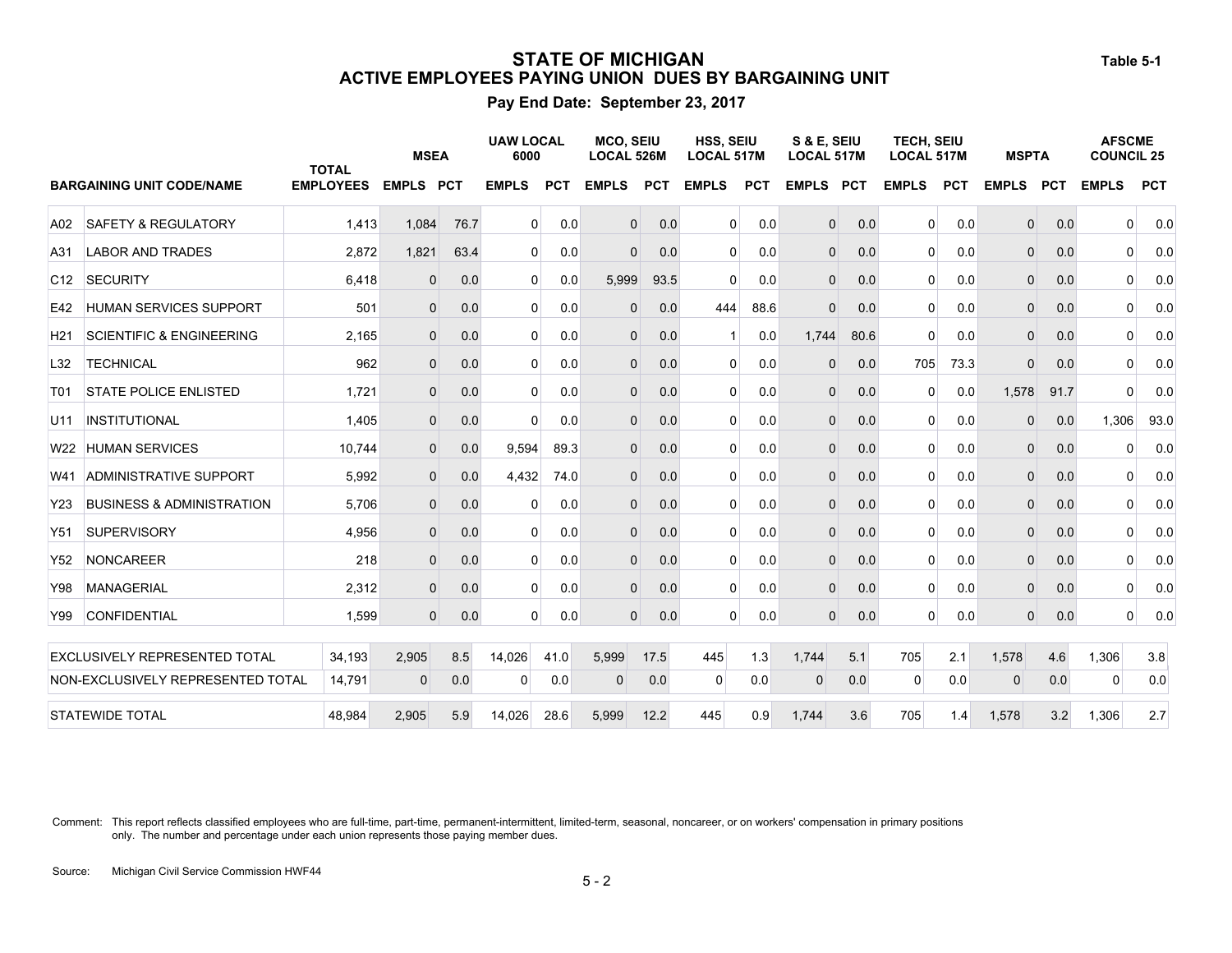# **AVERAGE YEARS OF SERVICE BY BARGAINING UNIT STATE OF MICHIGAN**

**Pay End Date: September 23, 2017**



Comment: This report reflects classified employees who are full-time, part-time, permanent-intermittent, limited-term, seasonal, noncareer, or on workers' compensation in primary positions only. Years of service includes continuous service classified hours. It does not include college, county, military, or other service hours. The continuous service unclassified hours field is not included, but if unclassified service hours are added to the employee's classified continuous service hours, they are not subtracted.

Michigan Civil Service Commission HWF20 Source: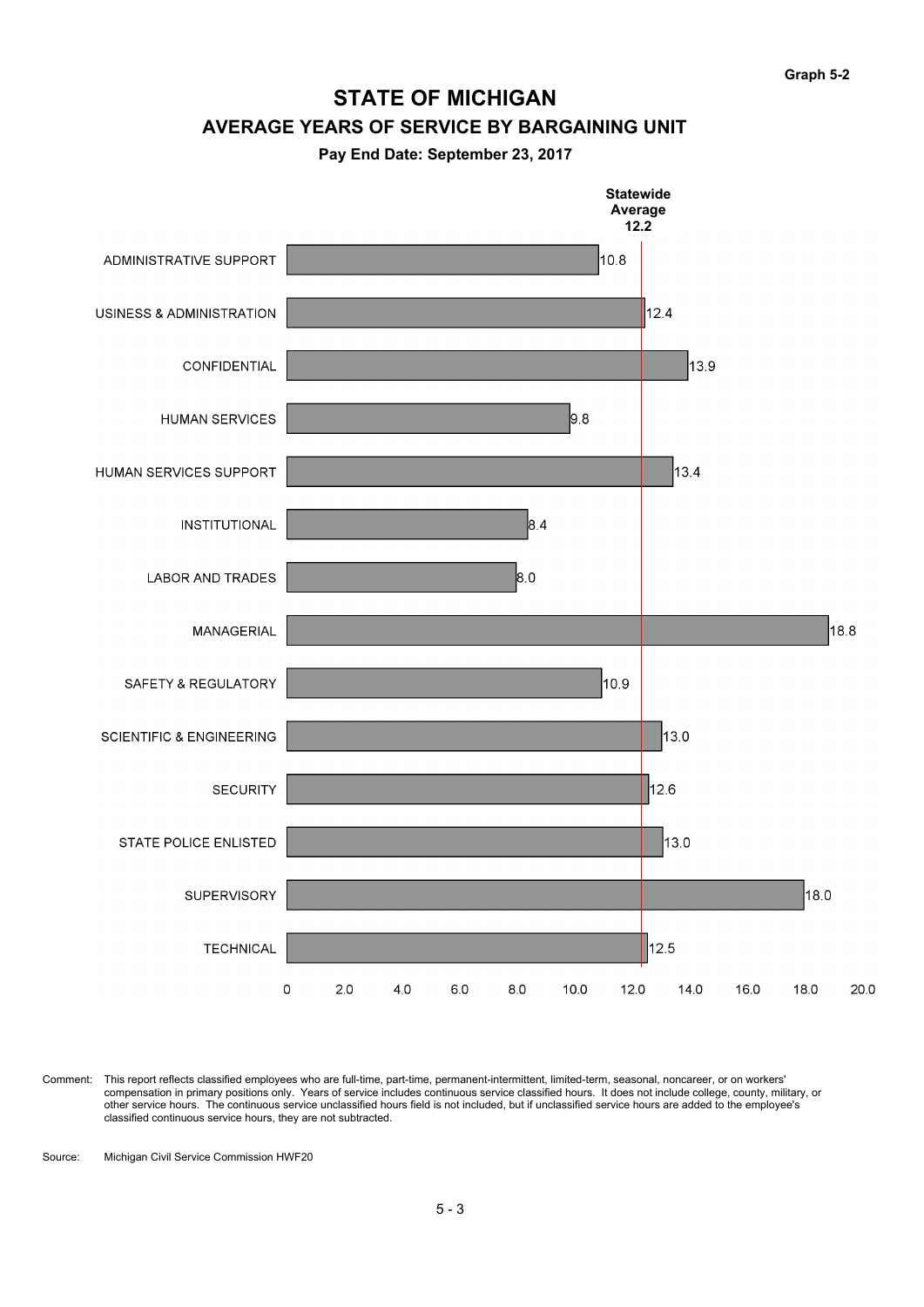**Table 5-2**

### **ACTIVE CLASSIFIED EMPLOYEE DISTRIBUTION BY BARGAINING UNIT AND YEARS OF SERVICE**

#### **RACE/ETHNIC GROUP, GENDER, AND DISABILITY**

**Pay End Date: September 23, 2017**

|                                      |             | <b>WHITE</b>  | <b>AFRICAN</b><br><b>AMERICAN</b> | <b>BLACK or</b> | <b>AMERICAN</b><br><b>INDIAN or</b><br><b>ALASKA</b><br><b>NATIVE</b> |               |             | <b>HISPANIC or</b><br><b>LATINO</b> | <b>ASIAN</b>   |     |              | <b>NATIVE</b><br><b>HAWAIIAN or</b><br><b>OTHER PACIFIC</b><br><b>ISLANDER</b> |              | <b>TWO or MORE</b><br><b>RACES</b> |             | <b>TOTAL</b>  |              | <b>DISABLED</b> |
|--------------------------------------|-------------|---------------|-----------------------------------|-----------------|-----------------------------------------------------------------------|---------------|-------------|-------------------------------------|----------------|-----|--------------|--------------------------------------------------------------------------------|--------------|------------------------------------|-------------|---------------|--------------|-----------------|
| <b>BARGAINING UNIT</b>               | <b>MALE</b> | <b>FEMALE</b> | <b>MALE</b>                       | <b>FEMALE</b>   | <b>MALE</b>                                                           | <b>FEMALE</b> | <b>MALE</b> | <b>FEMALE</b>                       | MALE FEMALE    |     | <b>MALE</b>  | <b>FEMALE</b>                                                                  | <b>MALE</b>  | <b>FEMALE</b>                      | <b>MALE</b> | <b>FEMALE</b> | <b>MALE</b>  | <b>FEMALE</b>   |
| <b>A02 - SAFETY &amp; REGULATORY</b> |             |               |                                   |                 |                                                                       |               |             |                                     |                |     |              |                                                                                |              |                                    |             |               |              |                 |
| 00 - 05 YEARS                        | 392         | 103           | 14                                | 11              | $\overline{2}$                                                        | 6             | 5           |                                     | $\overline{2}$ |     | $\mathbf{0}$ | 0                                                                              | $\Omega$     |                                    | 415         | 122           | $\Omega$     |                 |
| 06 - 10 YEARS                        | 161         | 43            |                                   | 22              |                                                                       |               | 3           | 0                                   | $\mathbf{0}$   |     | 0            | 0                                                                              | $\mathbf{0}$ | $\Omega$                           | 172         | 65            | $\mathbf{0}$ |                 |
| 11 - 15 YEARS                        | 128         | 45            |                                   | 25              |                                                                       |               |             | $\Omega$                            |                |     | 0            | 0                                                                              | 0            |                                    | 144         | 71            | $\Omega$     |                 |
| 16 - 20 YEARS                        | 135         | 36            | 5                                 | 15              | $\overline{2}$                                                        |               |             |                                     |                |     | 0            | 0                                                                              | $\mathbf{0}$ |                                    | 147         | 53            |              |                 |
| 21 - 25 YEARS                        | 64          | 17            |                                   | $\overline{7}$  | $\overline{2}$                                                        |               |             | $\Omega$                            |                |     | 0            | 0                                                                              | $\Omega$     |                                    | 72          | 24            | $\Omega$     |                 |
| 26 - 30 YEARS                        | 53          | 13            | 5                                 | 15              | $\Omega$                                                              |               |             |                                     | $\Omega$       |     |              | 0                                                                              | $\mathbf 0$  |                                    | 59          | 30            | $\Omega$     |                 |
| 31 - 35 YEARS                        | 15          |               | 6                                 |                 | 0                                                                     |               | $\Omega$    | $\Omega$                            |                |     |              | 0                                                                              | $\mathbf{0}$ |                                    | 22          |               | $\Omega$     |                 |
| 36 - 40 YEARS                        | 6           |               | $\Omega$                          | 3               | $\mathbf{0}$                                                          |               | 0           | $\Omega$                            | $\mathbf 0$    |     |              | 0                                                                              | $\mathbf{0}$ |                                    | 6           |               |              |                 |
| MORE THAN 40 YEARS                   | 2           |               | $\Omega$                          |                 | $\mathbf{0}$                                                          |               | $\Omega$    | $\Omega$                            | $\Omega$       |     | 0            | 0                                                                              | $\mathbf 0$  |                                    | 2           |               | $\Omega$     |                 |
| <b>BARGAINING UNIT TOTAL</b>         | 956         | 261           | 48                                | 100             | 8                                                                     | g             | 21          | 3                                   | 6              |     | U            | 0                                                                              | $\mathbf 0$  | $\Omega$                           | 1,039       | 374           |              |                 |
| MORE THAN 10 YEARS                   | 403         | 115           | 27                                | 67              | 5                                                                     |               | 13          | $\overline{2}$                      | $\overline{4}$ |     | U            | $\Omega$                                                                       | $\mathbf{0}$ |                                    | 452         | 187           |              | 2               |
| <b>AVERAGE YEARS</b>                 | 10.4        | 10.1          | 14.6                              | 16.1            | 12.4                                                                  | 7.4           | 11.3        | 15.0                                | 14.8           | 1.0 | 0.0          | 0.0                                                                            | 0.0          | 0.0                                | 10.7        | 11.7          | 20.0         | 27.5            |

**BARGAINING UNIT AVERAGE YEARS**  $10.9$ 

Comment: This report reflects classified employees who are full-time, part-time, permanent-intermittent, limited-term, seasonal, noncareer, or on workers' compensation in primary positions only. Years of service includes c service classified hours. It does not include college, county, military, or other service hours. The continuous service unclassified hours field is not included, but if unclassified service hours are added to the employee' classified continuous service hours, they are not subtracted.

Source: Michigan Civil Service Commission HWF20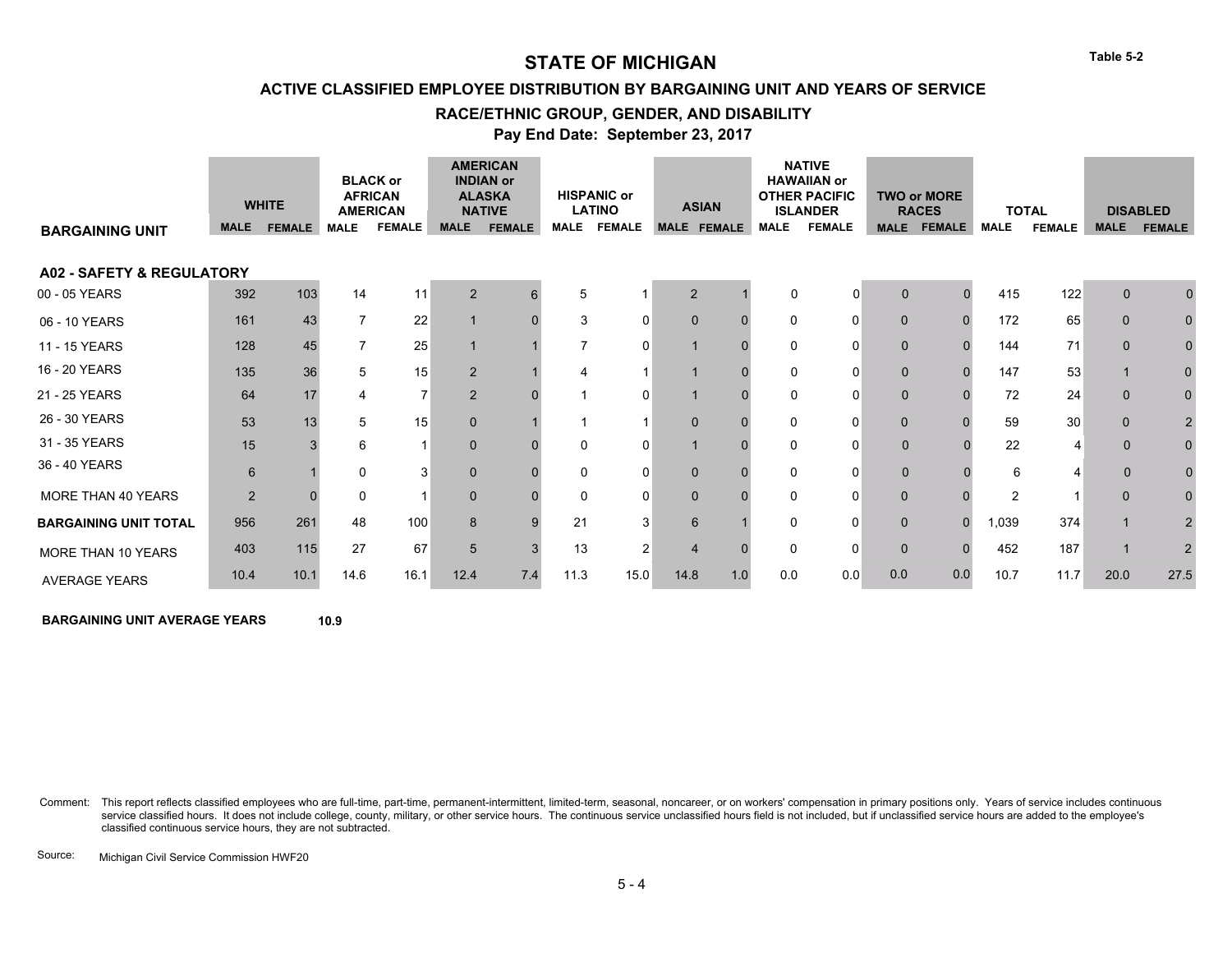**Table 5-2**

### **ACTIVE CLASSIFIED EMPLOYEE DISTRIBUTION BY BARGAINING UNIT AND YEARS OF SERVICE**

#### **RACE/ETHNIC GROUP, GENDER, AND DISABILITY**

**Pay End Date: September 23, 2017**

|                               |             | <b>WHITE</b>  | <b>AFRICAN</b><br><b>AMERICAN</b> | <b>BLACK or</b> |                | <b>AMERICAN</b><br><b>INDIAN or</b><br><b>ALASKA</b><br><b>NATIVE</b> |             | <b>HISPANIC or</b><br><b>LATINO</b> |                | <b>ASIAN</b>       |             | <b>NATIVE</b><br><b>HAWAIIAN or</b><br><b>OTHER PACIFIC</b><br><b>ISLANDER</b> |              | <b>TWO or MORE</b><br><b>RACES</b> |             | <b>TOTAL</b>  |                | <b>DISABLED</b> |
|-------------------------------|-------------|---------------|-----------------------------------|-----------------|----------------|-----------------------------------------------------------------------|-------------|-------------------------------------|----------------|--------------------|-------------|--------------------------------------------------------------------------------|--------------|------------------------------------|-------------|---------------|----------------|-----------------|
| <b>BARGAINING UNIT</b>        | <b>MALE</b> | <b>FEMALE</b> | <b>MALE</b>                       | <b>FEMALE</b>   | <b>MALE</b>    | <b>FEMALE</b>                                                         | <b>MALE</b> | <b>FEMALE</b>                       |                | <b>MALE FEMALE</b> | <b>MALE</b> | <b>FEMALE</b>                                                                  | <b>MALE</b>  | <b>FEMALE</b>                      | <b>MALE</b> | <b>FEMALE</b> | <b>MALE</b>    | <b>FEMALE</b>   |
| <b>A31 - LABOR AND TRADES</b> |             |               |                                   |                 |                |                                                                       |             |                                     |                |                    |             |                                                                                |              |                                    |             |               |                |                 |
| 00 - 05 YEARS                 | 1,106       | 422           | 41                                | 35              | 18             | 3                                                                     | 11          | 3                                   | $\overline{4}$ |                    | 0           | $\Omega$                                                                       | $\mathbf{0}$ | $\Omega$                           | 1,180       | 465           | 2              |                 |
| 06 - 10 YEARS                 | 239         | 11            | 8                                 | $\Omega$        | $\overline{4}$ |                                                                       | 5           | 0                                   | $\Omega$       |                    | $\Omega$    | 0                                                                              | $\Omega$     |                                    | 256         | 11            | $\Omega$       |                 |
| 11 - 15 YEARS                 | 227         | 14            | 14                                | $\overline{2}$  | 5              |                                                                       | 3           | 0                                   | $\Omega$       |                    | $\Omega$    | 0                                                                              | $\mathbf 0$  |                                    | 249         | 16            |                |                 |
| 16 - 20 YEARS                 | 296         | 18            | 16                                |                 | $\overline{7}$ |                                                                       | 5           | 0                                   | $\mathbf{0}$   |                    | $\Omega$    | $\Omega$                                                                       | $\mathbf{0}$ |                                    | 324         | 20            | $\Omega$       |                 |
| 21 - 25 YEARS                 | 120         |               | 6                                 |                 | $\overline{4}$ |                                                                       | 3           |                                     | $\Omega$       |                    | $\Omega$    | $\Omega$                                                                       | $\mathbf{0}$ |                                    | 133         | 11            | $\overline{2}$ |                 |
| 26 - 30 YEARS                 | 86          |               | 10                                | 3               | 3              |                                                                       |             |                                     |                |                    | $\Omega$    | 0                                                                              | $\mathbf{0}$ |                                    | 104         | 12            | 5              |                 |
| 31 - 35 YEARS                 | 34          |               | 8                                 | $\Omega$        | $\mathbf{0}$   |                                                                       | 3           | 0                                   | $\Omega$       |                    | $\Omega$    | 0                                                                              | $\mathbf{0}$ |                                    | 45          |               | 5              |                 |
| 36 - 40 YEARS                 | 24          |               |                                   |                 | $\mathbf{0}$   |                                                                       |             | 0                                   |                |                    | $\Omega$    | $\Omega$                                                                       | $\Omega$     |                                    | 27          |               |                |                 |
| MORE THAN 40 YEARS            | 12          |               | $\Omega$                          | $\Omega$        | $\Omega$       |                                                                       |             | 0                                   | $\Omega$       |                    | O           | 0                                                                              | $\Omega$     |                                    | 13          |               | $\Omega$       |                 |
| <b>BARGAINING UNIT TOTAL</b>  | 2,144       | 487           | 104                               | 43              | 41             |                                                                       | 36          | 5                                   | 6              |                    | 0           | $\Omega$                                                                       | $\mathbf{0}$ |                                    | 2,331       | 541           | 16             |                 |
| MORE THAN 10 YEARS            | 799         | 54            | 55                                | 8               | 19             |                                                                       | 20          | 2                                   | $\overline{2}$ |                    | $\Omega$    | $\Omega$                                                                       | $\mathbf 0$  |                                    | 895         | 65            | 14             | $\mathcal{P}$   |
| <b>AVERAGE YEARS</b>          | 8.9         | 2.6           | 12.7                              | 4.6             | 10.3           | 4.8                                                                   | 15.3        | 10.4                                | 11.5           | 0.0                | 0.0         | 0.0                                                                            | 0.0          | 0.0                                | 9.2         | 2.8           | 25.1           | 17.3            |

**BARGAINING UNIT AVERAGE YEARS**  $8.0$ 

Comment: This report reflects classified employees who are full-time, part-time, permanent-intermittent, limited-term, seasonal, noncareer, or on workers' compensation in primary positions only. Years of service includes c service classified hours. It does not include college, county, military, or other service hours. The continuous service unclassified hours field is not included, but if unclassified service hours are added to the employee' classified continuous service hours, they are not subtracted.

Source: Michigan Civil Service Commission HWF20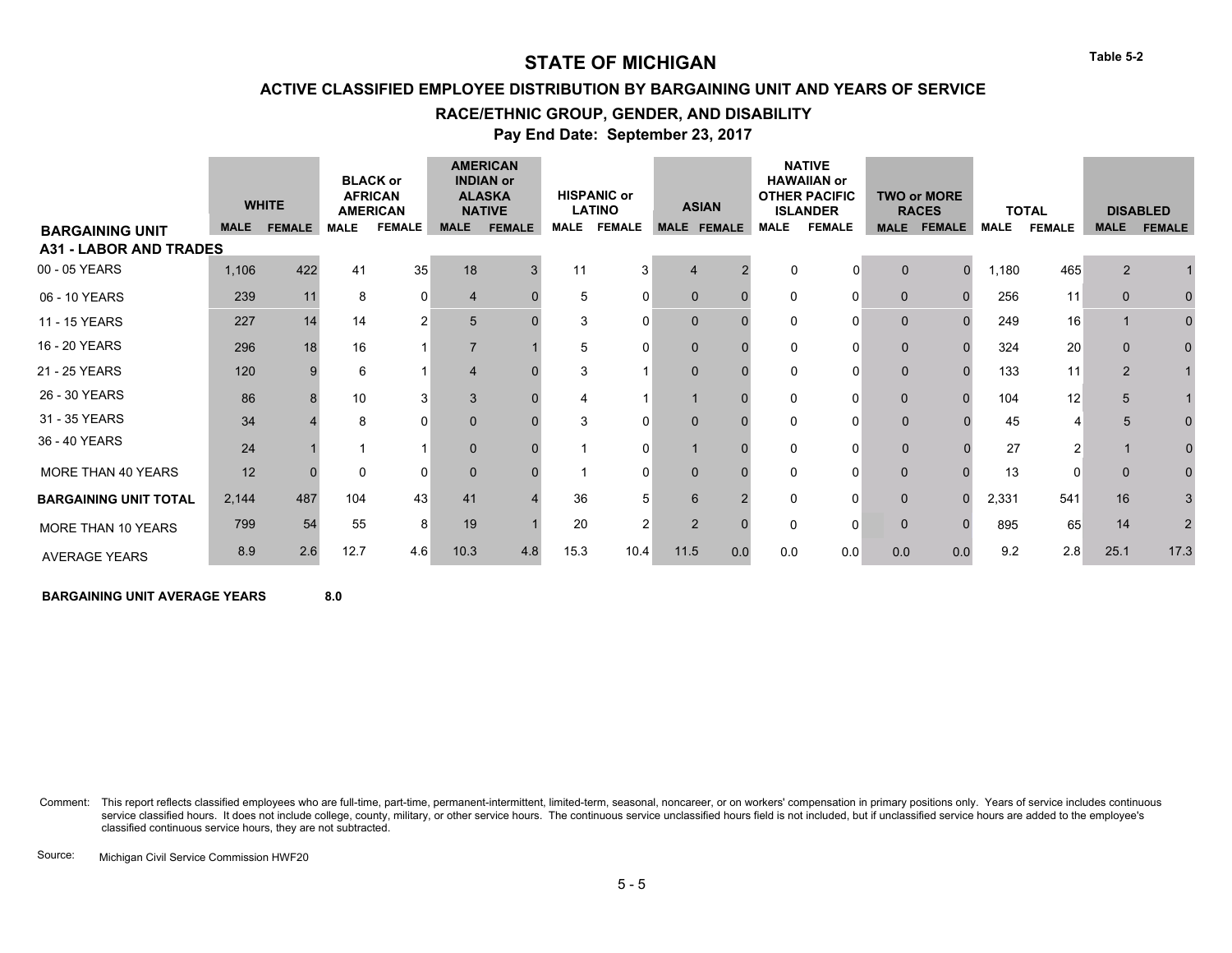**ACTIVE CLASSIFIED EMPLOYEE DISTRIBUTION BY BARGAINING UNIT AND YEARS OF SERVICE**

#### **RACE/ETHNIC GROUP, GENDER, AND DISABILITY**

**Pay End Date: September 23, 2017**

|                                                 |                | <b>WHITE</b>  |                | <b>BLACK or</b><br><b>AFRICAN</b><br><b>AMERICAN</b> |              | <b>AMERICAN</b><br><b>INDIAN or</b><br><b>ALASKA</b><br><b>NATIVE</b> |             | <b>HISPANIC or</b><br><b>LATINO</b> |                | <b>ASIAN</b>       |             | <b>NATIVE</b><br><b>HAWAIIAN or</b><br><b>OTHER PACIFIC</b><br><b>ISLANDER</b> |              | <b>TWO or MORE</b><br><b>RACES</b> |             | <b>TOTAL</b>  |                | <b>DISABLED</b> |
|-------------------------------------------------|----------------|---------------|----------------|------------------------------------------------------|--------------|-----------------------------------------------------------------------|-------------|-------------------------------------|----------------|--------------------|-------------|--------------------------------------------------------------------------------|--------------|------------------------------------|-------------|---------------|----------------|-----------------|
| <b>BARGAINING UNIT</b><br><b>C12 - SECURITY</b> | <b>MALE</b>    | <b>FEMALE</b> | <b>MALE</b>    | <b>FEMALE</b>                                        | <b>MALE</b>  | <b>FEMALE</b>                                                         | <b>MALE</b> | <b>FEMALE</b>                       |                | <b>MALE FEMALE</b> | <b>MALE</b> | <b>FEMALE</b>                                                                  | <b>MALE</b>  | <b>FEMALE</b>                      | <b>MALE</b> | <b>FEMALE</b> | <b>MALE</b>    | <b>FEMALE</b>   |
| 00 - 05 YEARS                                   | 1,524          | 282           | 241            | 162                                                  | 48           | 8                                                                     | 63          | 18                                  | 8              |                    | 0           | 0                                                                              | 3            | $\mathfrak{p}$                     | 1,887       | 475           | $\Omega$       |                 |
| 06 - 10 YEARS                                   | 262            | 49            | 82             | 46                                                   | 14           |                                                                       | 15          | 3                                   |                |                    | 0           | 0                                                                              | $\mathbf 0$  |                                    | 374         | 100           | $\mathbf 0$    |                 |
| 11 - 15 YEARS                                   | 405            | 74            | 52             | 48                                                   | 15           |                                                                       | 14          |                                     | 3              |                    | 0           | 0                                                                              | $\mathbf 0$  |                                    | 489         | 132           |                |                 |
| 16 - 20 YEARS                                   | 1,088          | 149           | 117            | 74                                                   | 25           |                                                                       | 33          |                                     | $\overline{4}$ |                    | 0           | 0                                                                              | $\mathbf 0$  |                                    | 267,        | 235           | $\overline{2}$ | 0               |
| 21 - 25 YEARS                                   | 738            | 122           | 72             | 42                                                   | 22           |                                                                       | 25          |                                     | $\overline{2}$ |                    | 0           | 0                                                                              | $\mathbf 0$  |                                    | 859         | 173           | 3              |                 |
| 26 - 30 YEARS                                   | 275            | 20            | 23             | 11                                                   | 10           |                                                                       | 10          |                                     |                |                    | 0           | 0                                                                              | $\mathbf 0$  |                                    | 319         | 33            | 6              |                 |
| 31 - 35 YEARS                                   | 51             |               | 12             |                                                      | $\mathbf{0}$ |                                                                       | $\Omega$    | 0                                   | $\Omega$       |                    | 0           | 0                                                                              | $\mathbf{0}$ |                                    | 63          | 3             | $\overline{2}$ |                 |
| 36 - 40 YEARS                                   | $\overline{4}$ |               |                | $\Omega$                                             | $\mathbf{0}$ |                                                                       |             | 0                                   | $\Omega$       |                    | 0           |                                                                                | $\mathbf{0}$ |                                    | 6           |               | $\Omega$       |                 |
| MORE THAN 40 YEARS                              |                |               | $\overline{2}$ | 0                                                    | $\mathbf{0}$ |                                                                       | $\mathbf 0$ | $\Omega$                            | $\Omega$       |                    |             | 0                                                                              | $\mathbf 0$  |                                    | 3           | 0             | $\Omega$       |                 |
| <b>BARGAINING UNIT TOTAL</b>                    | 4,348          | 698           | 602            | 384                                                  | 134          | 21                                                                    | 161         | 41                                  | 19             |                    | U           | O                                                                              | 3            |                                    | 5,267       | 1,151         | 14             |                 |
| MORE THAN 10 YEARS                              | 2,562          | 367           | 279            | 176                                                  | 72           | 12                                                                    | 83          | 20                                  | 10             |                    | 0           | 0                                                                              | $\mathbf 0$  |                                    | 3,006       | 576           | 14             | 3               |
| <b>AVERAGE YEARS</b>                            | 13.2           | 11.6          | 11.2           | 10.2                                                 | 12.5         | 11.4                                                                  | 12.2        | 10.5                                | 11.1           | 6.2                | 0.0         | 0.0                                                                            | 0.3          | 0.0                                | 12.9        | 11.0          | 25.1           | 22.0            |

**BARGAINING UNIT AVERAGE YEARS 12.6** # # ##

Comment: This report reflects classified employees who are full-time, part-time, permanent-intermittent, limited-term, seasonal, noncareer, or on workers' compensation in primary positions only. Years of service includes c service classified hours. It does not include college, county, military, or other service hours. The continuous service unclassified hours field is not included, but if unclassified service hours are added to the employee' classified continuous service hours, they are not subtracted.

Source: Michigan Civil Service Commission HWF20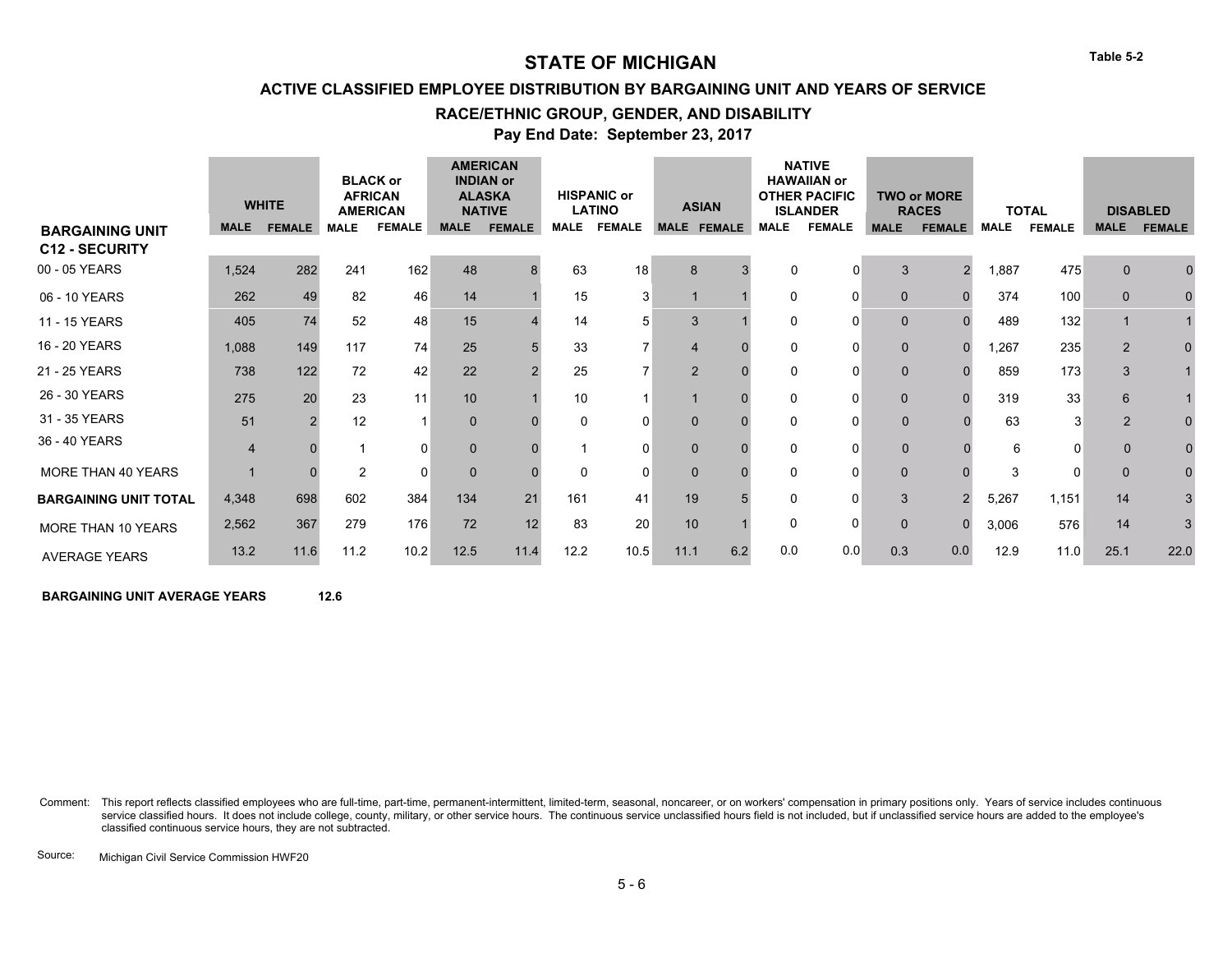**Table 5-2**

### **ACTIVE CLASSIFIED EMPLOYEE DISTRIBUTION BY BARGAINING UNIT AND YEARS OF SERVICE**

#### **RACE/ETHNIC GROUP, GENDER, AND DISABILITY**

**Pay End Date: September 23, 2017**

|                                     |              | <b>WHITE</b> |             | <b>BLACK or</b><br><b>AFRICAN</b><br><b>AMERICAN</b> |                | <b>AMERICAN</b><br><b>INDIAN or</b><br><b>ALASKA</b><br><b>NATIVE</b> |             | <b>HISPANIC or</b><br><b>LATINO</b> |                | <b>ASIAN</b>       |             | <b>NATIVE</b><br><b>HAWAIIAN or</b><br><b>OTHER PACIFIC</b><br><b>ISLANDER</b> |              | <b>TWO or MORE</b><br><b>RACES</b> |              | <b>TOTAL</b>  |                | <b>DISABLED</b> |
|-------------------------------------|--------------|--------------|-------------|------------------------------------------------------|----------------|-----------------------------------------------------------------------|-------------|-------------------------------------|----------------|--------------------|-------------|--------------------------------------------------------------------------------|--------------|------------------------------------|--------------|---------------|----------------|-----------------|
| <b>BARGAINING UNIT</b>              |              | MALE FEMALE  | <b>MALE</b> | <b>FEMALE</b>                                        | <b>MALE</b>    | <b>FEMALE</b>                                                         | <b>MALE</b> | <b>FEMALE</b>                       |                | <b>MALE FEMALE</b> | <b>MALE</b> | <b>FEMALE</b>                                                                  |              | MALE FEMALE                        | <b>MALE</b>  | <b>FEMALE</b> | <b>MALE</b>    | <b>FEMALE</b>   |
| <b>E42 - HUMAN SERVICES SUPPORT</b> |              |              |             |                                                      |                |                                                                       |             |                                     |                |                    |             |                                                                                |              |                                    |              |               |                |                 |
| 00 - 05 YEARS                       | 13           | 11           | 3           | 9                                                    | 2              |                                                                       | 0           | 10                                  | $\Omega$       |                    | $\Omega$    | O                                                                              | $\mathbf{0}$ |                                    | 18           | 34            | $\Omega$       |                 |
| 06 - 10 YEARS                       | 25           | 47           | 11          | 38                                                   | 3              |                                                                       | 3           | $\mathfrak{p}$                      | $\mathbf 0$    |                    | 0           | 0                                                                              | $\mathbf{0}$ |                                    | 42           | 88            |                |                 |
| 11 - 15 YEARS                       | 23           | 55           | 17          | 109                                                  | $\mathbf{0}$   |                                                                       |             |                                     |                |                    | 0           | 0                                                                              | $\mathbf{0}$ |                                    | 45           | 170           | $\Omega$       |                 |
| 16 - 20 YEARS                       | 3            | 18           |             | 12                                                   | $\mathbf{1}$   |                                                                       |             | 3                                   |                |                    | $\Omega$    | O                                                                              | $\mathbf{0}$ |                                    | 10           | 34            | $\Omega$       |                 |
| 21 - 25 YEARS                       | 2            |              |             | 9                                                    | $\Omega$       |                                                                       | O           |                                     | $\Omega$       |                    | $\Omega$    | O                                                                              | $\mathbf{0}$ |                                    | 3            | 17            | $\Omega$       |                 |
| 26 - 30 YEARS                       |              |              |             | 5                                                    | $\mathbf{0}$   |                                                                       | 0           | 3                                   | $\mathbf{0}$   |                    | 0           | O                                                                              | $\mathbf{0}$ |                                    | 3            | 15            |                |                 |
| 31 - 35 YEARS                       | $\mathbf{0}$ |              | $\Omega$    | 4                                                    | $\mathbf{0}$   |                                                                       | 0           | O                                   | $\mathbf{0}$   |                    | 0           | O                                                                              | $\mathbf 0$  |                                    | $\mathbf{0}$ |               | n              |                 |
| 36 - 40 YEARS                       | $\Omega$     |              | $\Omega$    |                                                      | $\Omega$       |                                                                       | 0           |                                     | $\Omega$       |                    | 0           | O                                                                              | $\mathbf{0}$ |                                    |              |               |                |                 |
| MORE THAN 40 YEARS                  |              |              |             | 3                                                    |                |                                                                       |             | 0                                   | $\Omega$       |                    | O           | 0                                                                              | $\Omega$     |                                    |              |               |                |                 |
| <b>BARGAINING UNIT TOTAL</b>        | 68           | 151          | 39          | 193                                                  | $\overline{7}$ |                                                                       | 8           | 24                                  | $\overline{2}$ |                    | O           | O                                                                              | $\Omega$     |                                    | 124          | 377           | 3              |                 |
| MORE THAN 10 YEARS                  | 30           | 93           | 25          | 146                                                  | $\overline{2}$ |                                                                       | 5           | 12                                  | $\overline{2}$ |                    | $\Omega$    | 0                                                                              | $\Omega$     |                                    | 64           | 255           | $\overline{2}$ | 4               |
| <b>AVERAGE YEARS</b>                | 10.5         | 13.9         | 13.7        | 14.6                                                 | 11.9           | 11.8                                                                  | 11.8        | 11.2                                | 15.5           | 9.5                | 0.0         | 0.0                                                                            | 0.0          | 1.0                                | 11.7         | 14.0          | 27.7           | 24.0            |

**BARGAINING UNIT AVERAGE YEARS 43.4** 

Comment: This report reflects classified employees who are full-time, part-time, permanent-intermittent, limited-term, seasonal, noncareer, or on workers' compensation in primary positions only. Years of service includes c service classified hours. It does not include college, county, military, or other service hours. The continuous service unclassified hours field is not included, but if unclassified service hours are added to the employee' classified continuous service hours, they are not subtracted.

Source: Michigan Civil Service Commission HWF20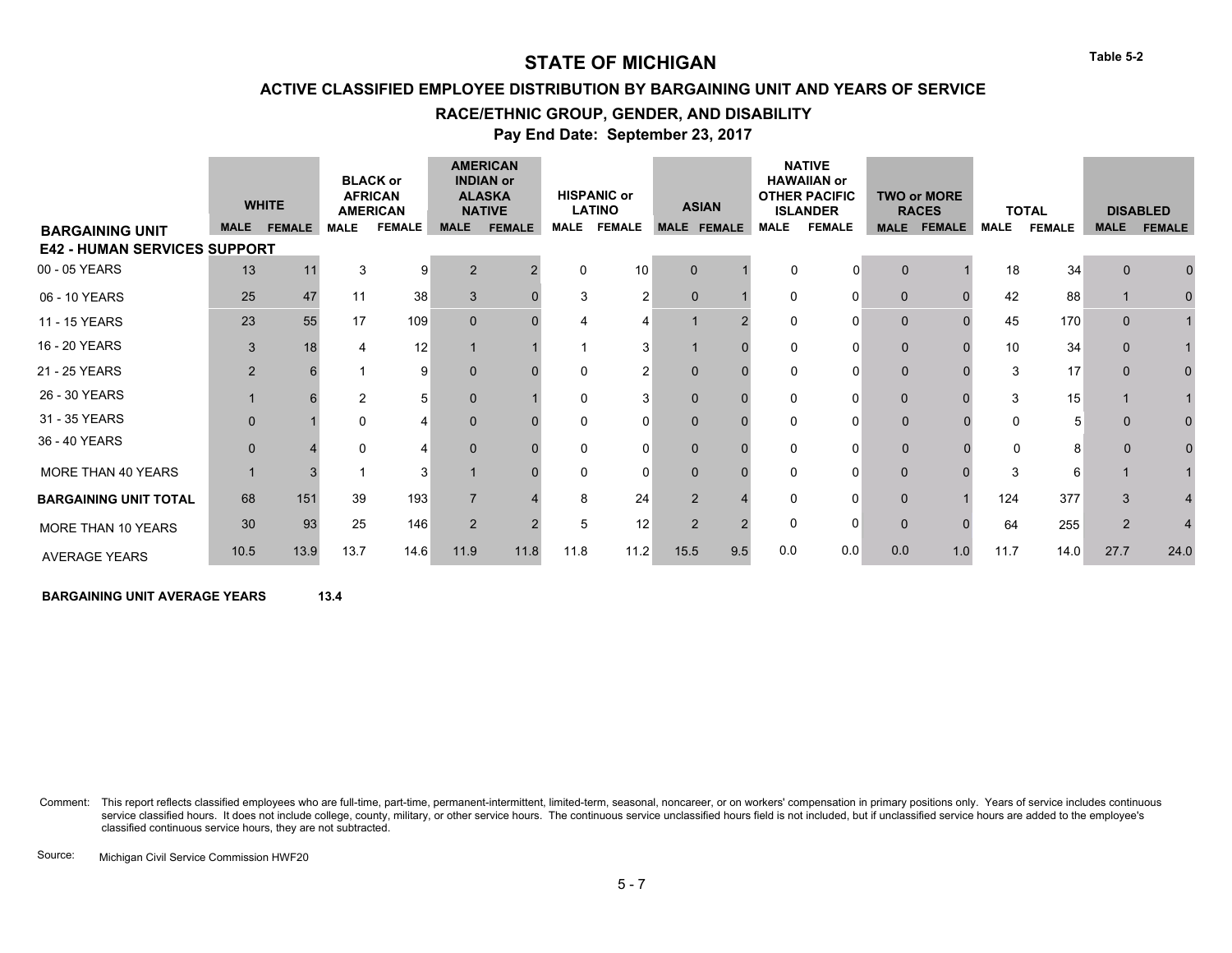**Table 5-2**

### **ACTIVE CLASSIFIED EMPLOYEE DISTRIBUTION BY BARGAINING UNIT AND YEARS OF SERVICE**

#### **RACE/ETHNIC GROUP, GENDER, AND DISABILITY**

**Pay End Date: September 23, 2017**

|                                           |             | <b>WHITE</b>  |             | <b>BLACK or</b><br><b>AFRICAN</b><br><b>AMERICAN</b> |                | <b>AMERICAN</b><br><b>INDIAN or</b><br><b>ALASKA</b><br><b>NATIVE</b> |                | <b>HISPANIC or</b><br><b>LATINO</b> | <b>ASIAN</b>       |      |             | <b>NATIVE</b><br><b>HAWAIIAN or</b><br><b>OTHER PACIFIC</b><br><b>ISLANDER</b> |              | <b>TWO or MORE</b><br><b>RACES</b> |             | <b>TOTAL</b>  |             | <b>DISABLED</b> |
|-------------------------------------------|-------------|---------------|-------------|------------------------------------------------------|----------------|-----------------------------------------------------------------------|----------------|-------------------------------------|--------------------|------|-------------|--------------------------------------------------------------------------------|--------------|------------------------------------|-------------|---------------|-------------|-----------------|
| <b>BARGAINING UNIT</b>                    | <b>MALE</b> | <b>FEMALE</b> | <b>MALE</b> | <b>FEMALE</b>                                        | <b>MALE</b>    | <b>FEMALE</b>                                                         | <b>MALE</b>    | <b>FEMALE</b>                       | <b>MALE FEMALE</b> |      | <b>MALE</b> | <b>FEMALE</b>                                                                  | <b>MALE</b>  | <b>FEMALE</b>                      | <b>MALE</b> | <b>FEMALE</b> | <b>MALE</b> | <b>FEMALE</b>   |
| <b>H21 - SCIENTIFIC &amp; ENGINEERING</b> |             |               |             |                                                      |                |                                                                       |                |                                     |                    |      |             |                                                                                |              |                                    |             |               |             |                 |
| 00 - 05 YEARS                             | 369         | 256           | 3           | 9                                                    | $\overline{2}$ |                                                                       | 3              |                                     | 10                 | 17   | 0           | <sup>0</sup>                                                                   |              |                                    | 388         | 289           | $\Omega$    |                 |
| 06 - 10 YEARS                             | 149         | 108           |             | 2                                                    | $\mathbf{0}$   |                                                                       | 2              |                                     | 3                  |      | O           | 0                                                                              | $\Omega$     |                                    | 161         | 115           | $\Omega$    |                 |
| 11 - 15 YEARS                             | 236         | 132           | 6           | 5                                                    | $\mathbf{0}$   |                                                                       | 3              |                                     | 6                  |      | 0           | 0                                                                              | $\mathbf{0}$ |                                    | 251         | 143           | $\Omega$    |                 |
| 16 - 20 YEARS                             | 197         | 102           |             |                                                      |                |                                                                       | 3              | 2                                   | 8                  |      | $\Omega$    | $\Omega$                                                                       | $\mathbf{0}$ |                                    | 210         | 116           | $\Omega$    |                 |
| 21 - 25 YEARS                             | 111         | 60            |             |                                                      | $\mathbf{0}$   |                                                                       | $\overline{2}$ | 0                                   |                    |      | $\Omega$    | $\Omega$                                                                       | $\mathbf{0}$ |                                    | 127         | 68            | $\Omega$    |                 |
| 26 - 30 YEARS                             | 129         | 55            | 3           |                                                      |                |                                                                       |                | 0                                   |                    |      | $\Omega$    | 0                                                                              | $\mathbf{0}$ |                                    | 141         | 62            | 3           |                 |
| 31 - 35 YEARS                             | 36          | 10            | 5           | 2                                                    | $\Omega$       |                                                                       |                | 0                                   |                    |      | $\Omega$    | 0                                                                              | $\mathbf{0}$ |                                    | 43          | 14            | $\Omega$    |                 |
| 36 - 40 YEARS                             | 21          |               |             | 0                                                    |                |                                                                       | O              |                                     | 3                  |      | O           | ŋ                                                                              | $\mathbf{0}$ |                                    | 26          |               | $\Omega$    |                 |
| MORE THAN 40 YEARS                        | 5           |               | 2           | $\Omega$                                             | $\mathbf 0$    |                                                                       | 0              | 0                                   |                    |      | O           | 0                                                                              | $\Omega$     |                                    |             |               | $\Omega$    |                 |
| <b>BARGAINING UNIT TOTAL</b>              | 1,253       | 726           | 35          | 30                                                   | 5              |                                                                       | 18             | 11                                  | 43                 | 40   | 0           | 0                                                                              |              |                                    | 1,355       | 810           | 3           |                 |
| MORE THAN 10 YEARS                        | 735         | 362           | 25          | 19                                                   | 3              |                                                                       | 13             | 3                                   | 30                 | 19   | 0           | 0                                                                              | $\mathbf 0$  |                                    | 806         | 406           | 3           | $\overline{2}$  |
| <b>AVERAGE YEARS</b>                      | 13.5        | 11.5          | 19.8        | 14.8                                                 | 19.0           | 25.7                                                                  | 17.1           | 7.2                                 | 17.0               | 11.2 | 0.0         | 0.0                                                                            | 1.0          | 0.0                                | 13.9        | 11.6          | 29.3        | 17.0            |

**BARGAINING UNIT AVERAGE YEARS**  $13.0$ 

Comment: This report reflects classified employees who are full-time, part-time, permanent-intermittent, limited-term, seasonal, noncareer, or on workers' compensation in primary positions only. Years of service includes c service classified hours. It does not include college, county, military, or other service hours. The continuous service unclassified hours field is not included, but if unclassified service hours are added to the employee' classified continuous service hours, they are not subtracted.

Source: Michigan Civil Service Commission HWF20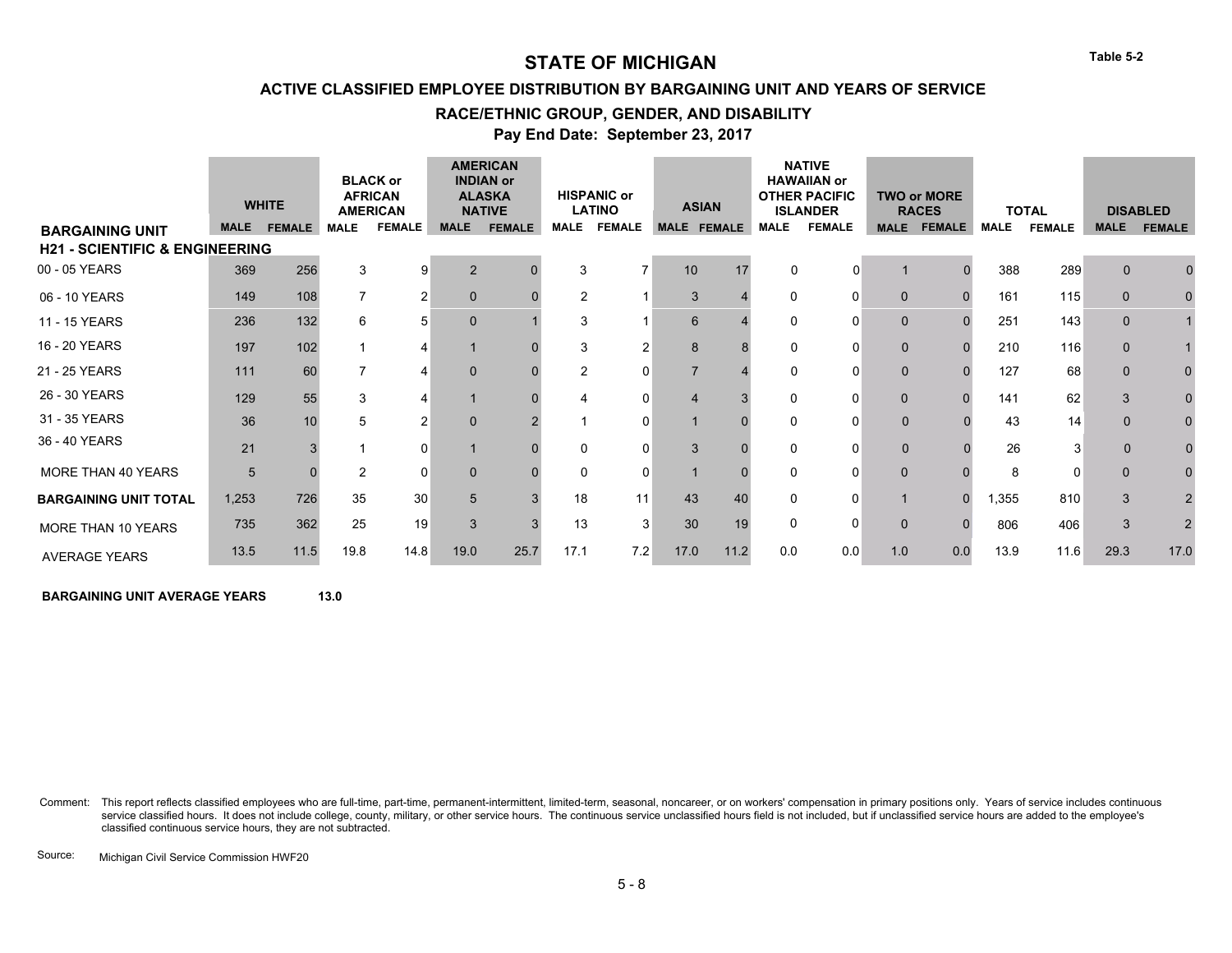**ACTIVE CLASSIFIED EMPLOYEE DISTRIBUTION BY BARGAINING UNIT AND YEARS OF SERVICE**

#### **RACE/ETHNIC GROUP, GENDER, AND DISABILITY**

**Pay End Date: September 23, 2017**

|                                                  | <b>MALE</b>    | <b>WHITE</b><br><b>FEMALE</b> | <b>MALE</b>    | <b>BLACK or</b><br><b>AFRICAN</b><br><b>AMERICAN</b><br><b>FEMALE</b> | <b>MALE</b>    | <b>AMERICAN</b><br><b>INDIAN or</b><br><b>ALASKA</b><br><b>NATIVE</b><br><b>FEMALE</b> | <b>MALE</b>    | <b>HISPANIC or</b><br><b>LATINO</b><br><b>FEMALE</b> | <b>ASIAN</b><br>MALE FEMALE |      | <b>MALE</b> | <b>NATIVE</b><br><b>HAWAIIAN or</b><br><b>OTHER PACIFIC</b><br><b>ISLANDER</b><br><b>FEMALE</b> | <b>MALE</b>  | <b>TWO or MORE</b><br><b>RACES</b><br><b>FEMALE</b> | <b>MALE</b> | <b>TOTAL</b><br><b>FEMALE</b> | <b>MALE</b>    | <b>DISABLED</b><br><b>FEMALE</b> |
|--------------------------------------------------|----------------|-------------------------------|----------------|-----------------------------------------------------------------------|----------------|----------------------------------------------------------------------------------------|----------------|------------------------------------------------------|-----------------------------|------|-------------|-------------------------------------------------------------------------------------------------|--------------|-----------------------------------------------------|-------------|-------------------------------|----------------|----------------------------------|
| <b>BARGAINING UNIT</b><br><b>L32 - TECHNICAL</b> |                |                               |                |                                                                       |                |                                                                                        |                |                                                      |                             |      |             |                                                                                                 |              |                                                     |             |                               |                |                                  |
| 00 - 05 YEARS                                    | 200            | 104                           | 9              | 9                                                                     |                |                                                                                        | 3              | 6                                                    | $\overline{4}$              |      | 0           | 0                                                                                               |              |                                                     | 218         | 122                           | $\Omega$       |                                  |
| 06 - 10 YEARS                                    | 62             | 41                            |                | 3                                                                     | $\mathbf{0}$   |                                                                                        | $\mathbf 0$    |                                                      | $\mathbf 0$                 |      | 0           | 0                                                                                               | $\mathbf 0$  |                                                     | 66          | 46                            | $\Omega$       |                                  |
| 11 - 15 YEARS                                    | 106            | 43                            | $\overline{2}$ |                                                                       | $\overline{2}$ |                                                                                        | 3              |                                                      | 3                           |      | 0           | 0                                                                                               | $\mathbf 0$  |                                                     | 116         | 47                            | $\mathbf 0$    |                                  |
| 16 - 20 YEARS                                    | 101            | 19                            | 2              |                                                                       | $\overline{2}$ |                                                                                        | $\overline{2}$ | $\Omega$                                             | 3                           |      | 0           | O                                                                                               | $\mathbf 0$  |                                                     | 110         | 21                            | $\mathbf 0$    |                                  |
| 21 - 25 YEARS                                    | 50             | 10                            | 3              |                                                                       |                |                                                                                        | 3              |                                                      | $\Omega$                    |      | 0           | 0                                                                                               | $\mathbf 0$  |                                                     | 57          | 13                            | $\overline{2}$ |                                  |
| 26 - 30 YEARS                                    | 78             | 14                            | 3              | 3                                                                     | $\mathbf{0}$   |                                                                                        | $\overline{2}$ | 0                                                    | 3                           |      | 0           | 0                                                                                               | $\mathbf 0$  |                                                     | 86          | 17                            |                |                                  |
| 31 - 35 YEARS                                    | 18             |                               | 5              | 2                                                                     | $\mathbf{0}$   |                                                                                        | 0              | 0                                                    | $\mathbf 0$                 |      | 0           | U                                                                                               | $\mathbf{0}$ |                                                     | 23          | 3                             | $\Omega$       |                                  |
| 36 - 40 YEARS                                    | $\overline{2}$ |                               | $\Omega$       |                                                                       | $\mathbf{0}$   |                                                                                        |                | $\Omega$                                             | $\Omega$                    |      | U           | O                                                                                               | $\mathbf{0}$ |                                                     | 3           |                               |                |                                  |
| MORE THAN 40 YEARS                               | 6              |                               | O              | $\Omega$                                                              | $\mathbf{0}$   |                                                                                        |                | 0                                                    | $\Omega$                    |      | U           | 0                                                                                               | $\mathbf 0$  |                                                     |             |                               |                |                                  |
| <b>BARGAINING UNIT TOTAL</b>                     | 623            | 238                           | 28             | 21                                                                    | $6\phantom{1}$ |                                                                                        | 15             | 9                                                    | 13                          |      |             | 0                                                                                               |              |                                                     | 686         | 276                           | 7              |                                  |
| MORE THAN 10 YEARS                               | 361            | 93                            | 15             | 9                                                                     | 5              |                                                                                        | 12             | 2                                                    | 9                           |      | O           | 0                                                                                               | $\mathbf 0$  |                                                     | 402         | 108                           | $\overline{7}$ |                                  |
| <b>AVERAGE YEARS</b>                             | 13.4           | 9.7                           | 15.3           | 13.6                                                                  | 14.3           | 1.0                                                                                    | 18.7           | 5.8                                                  | 13.8                        | 12.8 | 0.0         | 0.0                                                                                             | 0.0          | 0.0                                                 | 13.6        | 9.8                           | 28.6           | 38.0                             |

**BARGAINING UNIT AVERAGE YEARS**  $12.5$ 

Comment: This report reflects classified employees who are full-time, part-time, permanent-intermittent, limited-term, seasonal, noncareer, or on workers' compensation in primary positions only. Years of service includes c service classified hours. It does not include college, county, military, or other service hours. The continuous service unclassified hours field is not included, but if unclassified service hours are added to the employee' classified continuous service hours, they are not subtracted.

Source: Michigan Civil Service Commission HWF20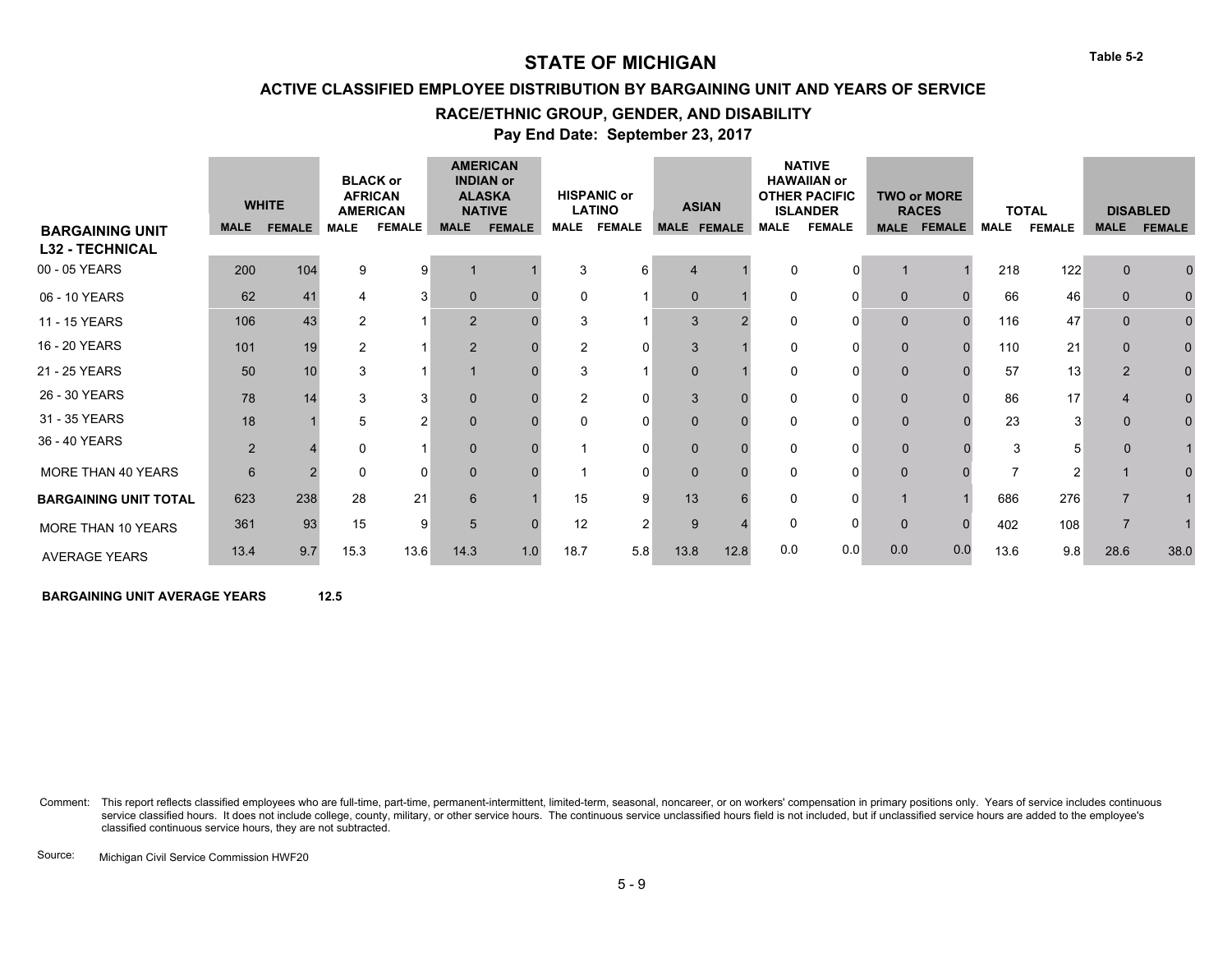**Table 5-2**

### **ACTIVE CLASSIFIED EMPLOYEE DISTRIBUTION BY BARGAINING UNIT AND YEARS OF SERVICE**

#### **RACE/ETHNIC GROUP, GENDER, AND DISABILITY**

**Pay End Date: September 23, 2017**

|                                    |             | <b>WHITE</b>  |                | <b>BLACK or</b><br><b>AFRICAN</b><br><b>AMERICAN</b> |              | <b>AMERICAN</b><br><b>INDIAN or</b><br><b>ALASKA</b><br><b>NATIVE</b> |                | <b>HISPANIC or</b><br><b>LATINO</b> | <b>ASIAN</b>   |      |             | <b>NATIVE</b><br><b>HAWAIIAN or</b><br><b>OTHER PACIFIC</b><br><b>ISLANDER</b> |              | <b>TWO or MORE</b><br><b>RACES</b> |             | <b>TOTAL</b>  |              | <b>DISABLED</b> |
|------------------------------------|-------------|---------------|----------------|------------------------------------------------------|--------------|-----------------------------------------------------------------------|----------------|-------------------------------------|----------------|------|-------------|--------------------------------------------------------------------------------|--------------|------------------------------------|-------------|---------------|--------------|-----------------|
| <b>BARGAINING UNIT</b>             | <b>MALE</b> | <b>FEMALE</b> | <b>MALE</b>    | <b>FEMALE</b>                                        | <b>MALE</b>  | <b>FEMALE</b>                                                         | <b>MALE</b>    | <b>FEMALE</b>                       | MALE FEMALE    |      | <b>MALE</b> | <b>FEMALE</b>                                                                  | <b>MALE</b>  | <b>FEMALE</b>                      | <b>MALE</b> | <b>FEMALE</b> | <b>MALE</b>  | <b>FEMALE</b>   |
| <b>T01 - STATE POLICE ENLISTED</b> |             |               |                |                                                      |              |                                                                       |                |                                     |                |      |             |                                                                                |              |                                    |             |               |              |                 |
| 00 - 05 YEARS                      | 563         | 58            | 38             | 6                                                    | 5            |                                                                       | 17             | 2                                   | 5              |      | 0           | $\Omega$                                                                       | 3            | 0                                  | 631         | 69            | $\Omega$     |                 |
| 06 - 10 YEARS                      | 88          |               | 6              | 0                                                    | $\mathbf{0}$ |                                                                       | $\overline{2}$ | 0                                   |                |      | 0           | 0                                                                              | $\Omega$     |                                    | 97          |               | $\Omega$     |                 |
| 11 - 15 YEARS                      | 64          |               | $\overline{2}$ |                                                      | $\mathbf{0}$ |                                                                       |                | 0                                   | $\Omega$       |      | 0           | $\Omega$                                                                       | $\mathbf 0$  |                                    | 67          |               | $\Omega$     |                 |
| 16 - 20 YEARS                      | 337         | 25            |                | $\overline{2}$                                       | 3            |                                                                       | 6              | 0                                   |                |      | $\Omega$    | $\Omega$                                                                       | $\mathbf{0}$ |                                    | 354         | 27            | $\Omega$     |                 |
| 21 - 25 YEARS                      | 226         | 38            | 26             | $\overline{2}$                                       | 12           |                                                                       | 9              | 0                                   | $\overline{2}$ |      | $\Omega$    | $\Omega$                                                                       | $\mathbf{0}$ |                                    | 275         | 40            |              | 0               |
| 26 - 30 YEARS                      | 92          | 11            | 14             | $\Omega$                                             | 2            |                                                                       |                |                                     |                |      | $\Omega$    | 0                                                                              | $\mathbf{0}$ |                                    | 113         | 13            | $\Omega$     |                 |
| 31 - 35 YEARS                      | 16          |               |                | 0                                                    |              |                                                                       | 0              | 0                                   | $\Omega$       |      | 0           | 0                                                                              | $\mathbf{0}$ |                                    | 18          |               | $\Omega$     |                 |
| 36 - 40 YEARS                      |             |               | $\Omega$       |                                                      | $\mathbf 0$  |                                                                       | 0              | 0                                   | $\Omega$       |      | $\Omega$    | 0                                                                              | $\mathbf{0}$ |                                    |             |               |              |                 |
| MORE THAN 40 YEARS                 | $\Omega$    |               | O              | $\Omega$                                             | $\mathbf{0}$ |                                                                       | 0              | 0                                   | $\Omega$       |      | O           | 0                                                                              | $\Omega$     |                                    |             |               | <sup>0</sup> |                 |
| <b>BARGAINING UNIT TOTAL</b>       | 1,387       | 146           | 94             | 12                                                   | 23           |                                                                       | 39             | 3                                   | 10             |      | 0           | 0                                                                              | 3            | 0                                  | 1,556       | 165           |              |                 |
| MORE THAN 10 YEARS                 | 736         | 83            | 50             | 6                                                    | 18           |                                                                       | 20             |                                     | $\overline{4}$ |      | 0           | 0                                                                              | $\Omega$     |                                    | 828         | 91            |              | 0               |
| <b>AVERAGE YEARS</b>               | 12.7        | 14.1          | 13.9           | 11.5                                                 | 18.9         | 3.0                                                                   | 13.2           | 9.7                                 | 11.5           | 11.3 | 0.0         | 0.0                                                                            | 0.0          | 0.0                                | 12.8        | 13.7          | 24.0         | 0.0             |

**BARGAINING UNIT AVERAGE YEARS 12.9** # # ##

Comment: This report reflects classified employees who are full-time, part-time, permanent-intermittent, limited-term, seasonal, noncareer, or on workers' compensation in primary positions only. Years of service includes c service classified hours. It does not include college, county, military, or other service hours. The continuous service unclassified hours field is not included, but if unclassified service hours are added to the employee' classified continuous service hours, they are not subtracted.

Source: Michigan Civil Service Commission HWF20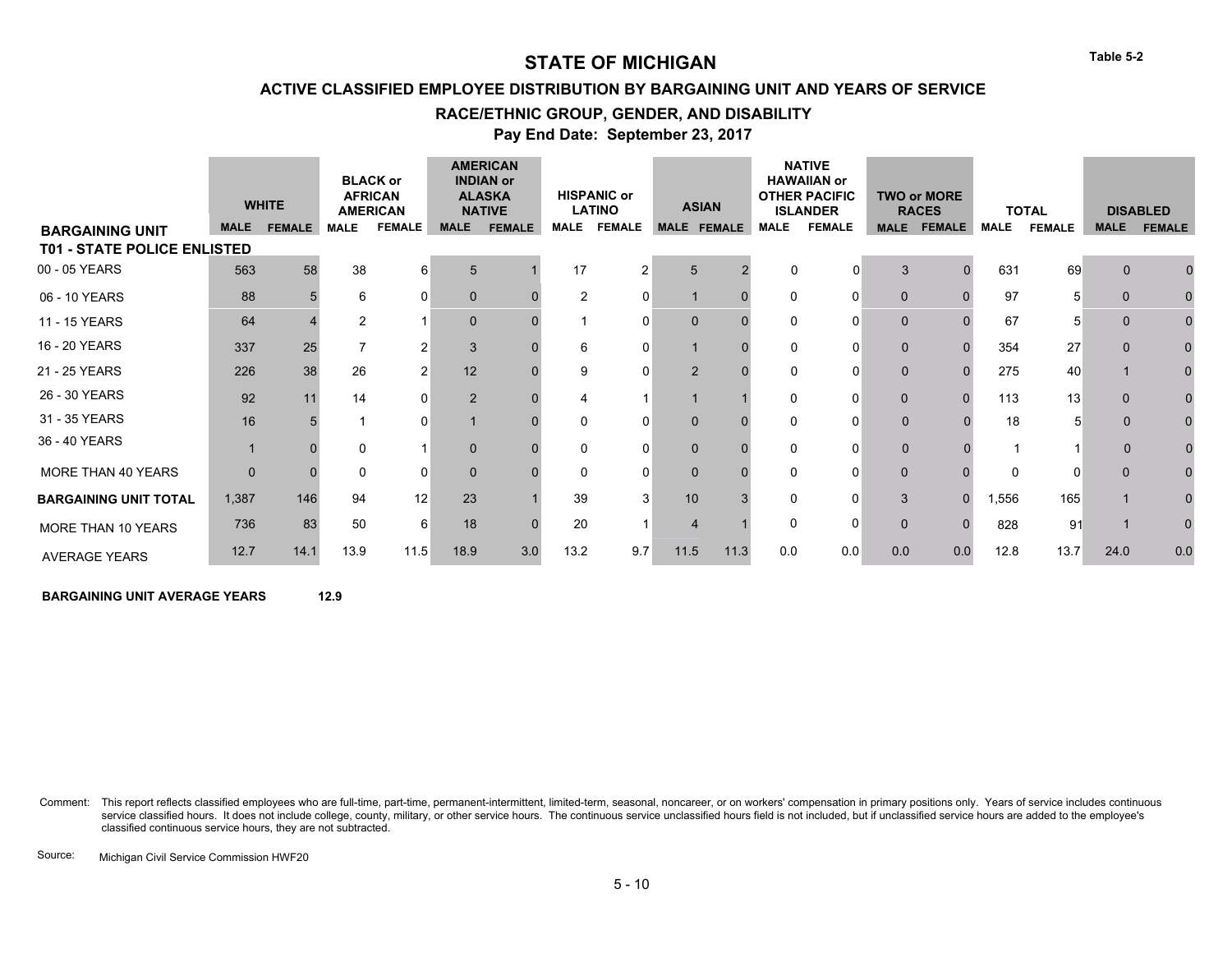**ACTIVE CLASSIFIED EMPLOYEE DISTRIBUTION BY BARGAINING UNIT AND YEARS OF SERVICE**

#### **RACE/ETHNIC GROUP, GENDER, AND DISABILITY**

**Pay End Date: September 23, 2017**

|                                                      |             | <b>WHITE</b>  |             | <b>BLACK or</b><br><b>AFRICAN</b><br><b>AMERICAN</b> |                | <b>AMERICAN</b><br><b>INDIAN or</b><br><b>ALASKA</b><br><b>NATIVE</b> |                | <b>HISPANIC or</b><br><b>LATINO</b> | <b>ASIAN</b>            |      |             | <b>NATIVE</b><br><b>HAWAIIAN or</b><br><b>OTHER PACIFIC</b><br><b>ISLANDER</b> |              | <b>TWO or MORE</b><br><b>RACES</b> |             | <b>TOTAL</b>  |             | <b>DISABLED</b> |
|------------------------------------------------------|-------------|---------------|-------------|------------------------------------------------------|----------------|-----------------------------------------------------------------------|----------------|-------------------------------------|-------------------------|------|-------------|--------------------------------------------------------------------------------|--------------|------------------------------------|-------------|---------------|-------------|-----------------|
| <b>BARGAINING UNIT</b><br><b>U11 - INSTITUTIONAL</b> | <b>MALE</b> | <b>FEMALE</b> | <b>MALE</b> | <b>FEMALE</b>                                        | <b>MALE</b>    | <b>FEMALE</b>                                                         | <b>MALE</b>    | <b>FEMALE</b>                       | MALE FEMALE             |      | <b>MALE</b> | <b>FEMALE</b>                                                                  | <b>MALE</b>  | <b>FEMALE</b>                      | <b>MALE</b> | <b>FEMALE</b> | <b>MALE</b> | <b>FEMALE</b>   |
| 00 - 05 YEARS                                        | 158         | 264           | 96          | 134                                                  |                |                                                                       | 10             | 10                                  | $\overline{2}$          |      |             | $\Omega$                                                                       |              | $\overline{2}$                     | 269         | 415           | $\Omega$    |                 |
| 06 - 10 YEARS                                        | 68          | 105           | 39          | 49                                                   | $\mathbf{0}$   |                                                                       | $\overline{4}$ | 3                                   | 2                       |      | $\Omega$    | 0                                                                              | $\Omega$     |                                    | 113         | 163           | $\Omega$    |                 |
| 11 - 15 YEARS                                        | 49          | 89            | 22          | 41                                                   | $\mathbf{0}$   |                                                                       |                |                                     |                         |      | 0           | $\Omega$                                                                       | 0            |                                    | 76          | 132           | $\mathbf 0$ |                 |
| 16 - 20 YEARS                                        | 22          | 51            |             | 27                                                   | $\mathbf{0}$   |                                                                       |                |                                     | $\Omega$                |      | $\Omega$    | $\Omega$                                                                       | $\Omega$     |                                    | 27          | 84            | $\Omega$    |                 |
| 21 - 25 YEARS                                        | 21          | 23            | 3           | 10                                                   | $\overline{1}$ |                                                                       | 0              |                                     | $\Omega$                |      | $\Omega$    | $\Omega$                                                                       | $\mathbf 0$  |                                    | 25          | 34            |             |                 |
| 26 - 30 YEARS                                        | 6           | 15            | 3           | 10                                                   | $\mathbf{0}$   |                                                                       | 0              |                                     | $\Omega$                |      | $\Omega$    | 0                                                                              | $\Omega$     |                                    | 9           | 27            | $\Omega$    |                 |
| 31 - 35 YEARS                                        | 5           |               |             | 4                                                    | $\mathbf{0}$   |                                                                       | 0              | 0                                   | $\Omega$                |      | 0           | 0                                                                              | $\mathbf{0}$ |                                    | 6           | 8             | $\Omega$    |                 |
| 36 - 40 YEARS                                        | 5           |               |             | 2                                                    |                |                                                                       | $\Omega$       | 0                                   | $\Omega$                |      | $\Omega$    | 0                                                                              | $\mathbf{0}$ |                                    | 10          |               | $\Omega$    |                 |
| MORE THAN 40 YEARS                                   | $\Omega$    |               |             |                                                      | $\Omega$       |                                                                       | $\Omega$       | 0                                   | $\Omega$                |      | $\Omega$    | O                                                                              | $\Omega$     |                                    |             |               | $\Omega$    |                 |
| <b>BARGAINING UNIT TOTAL</b>                         | 334         | 554           | 173         | 278                                                  | 3              |                                                                       | 19             | 18                                  | 5                       |      |             | 0                                                                              |              |                                    | 536         | 869           |             |                 |
| MORE THAN 10 YEARS                                   | 108         | 185           | 38          | 95                                                   | 2              |                                                                       | 5              | 5                                   | $\overline{\mathbf{1}}$ |      | $\Omega$    | 0                                                                              | $\Omega$     |                                    | 154         | 291           |             | 0               |
| <b>AVERAGE YEARS</b>                                 | 8.6         | 8.4           | 7.2         | 8.6                                                  | 20.3           | 5.8                                                                   | 6.8            | 7.8                                 | 6.8                     | 12.7 | 1.0         | 0.0                                                                            | 1.0          | 0.5                                | 8.1         | 8.5           | 21.0        |                 |

**BARGAINING UNIT AVERAGE YEARS**  $8.4$ 

Comment: This report reflects classified employees who are full-time, part-time, permanent-intermittent, limited-term, seasonal, noncareer, or on workers' compensation in primary positions only. Years of service includes c service classified hours. It does not include college, county, military, or other service hours. The continuous service unclassified hours field is not included, but if unclassified service hours are added to the employee' classified continuous service hours, they are not subtracted.

Source: Michigan Civil Service Commission HWF20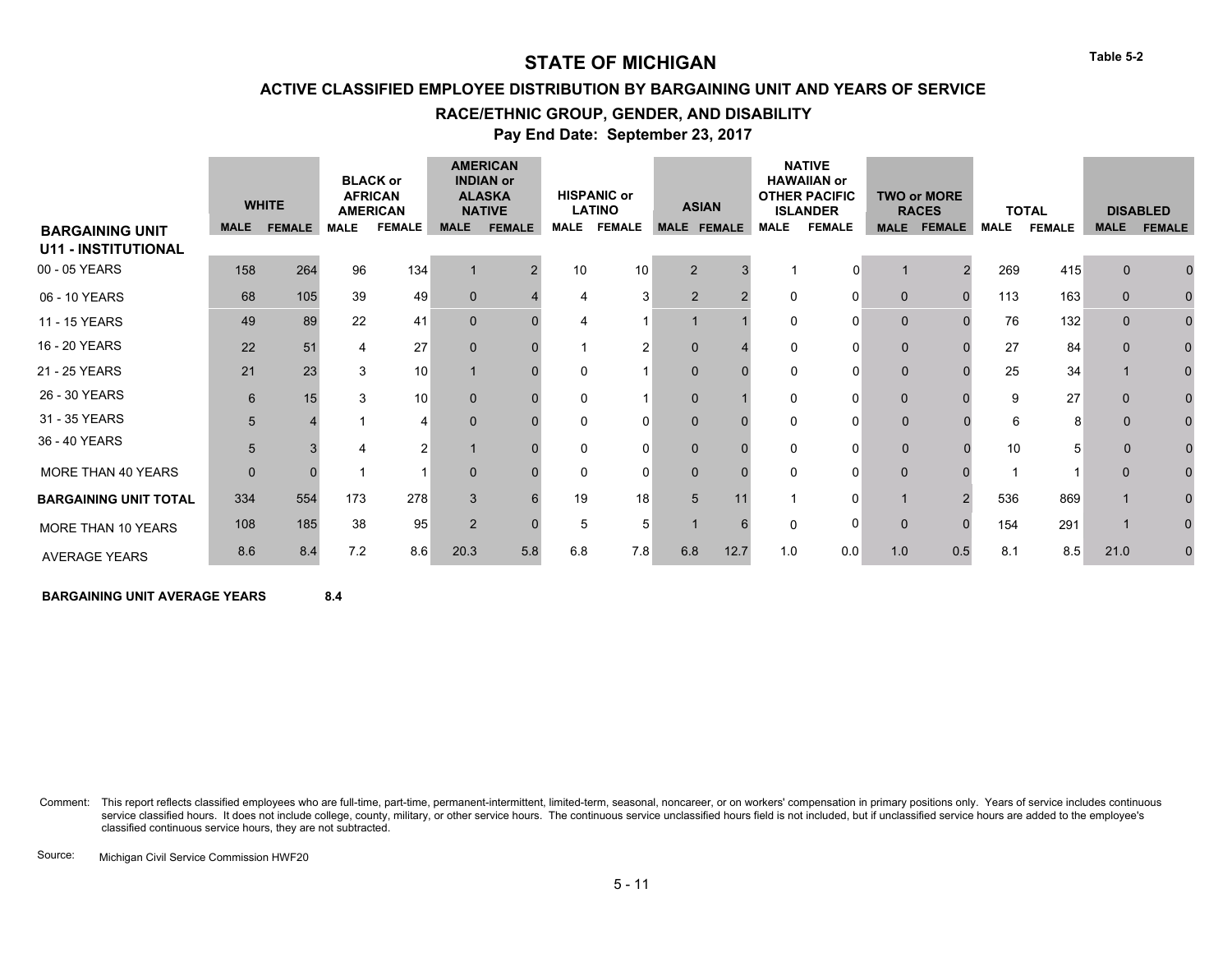**ACTIVE CLASSIFIED EMPLOYEE DISTRIBUTION BY BARGAINING UNIT AND YEARS OF SERVICE**

#### **RACE/ETHNIC GROUP, GENDER, AND DISABILITY**

**Pay End Date: September 23, 2017**

|                                                       |             | <b>WHITE</b>  |             | <b>BLACK or</b><br><b>AFRICAN</b><br><b>AMERICAN</b> |                 | <b>AMERICAN</b><br><b>INDIAN or</b><br><b>ALASKA</b><br><b>NATIVE</b> |             | <b>HISPANIC or</b><br><b>LATINO</b> |                | <b>ASIAN</b>       |             | <b>NATIVE</b><br><b>HAWAIIAN or</b><br><b>OTHER PACIFIC</b><br><b>ISLANDER</b> |                | <b>TWO or MORE</b><br><b>RACES</b> |             | <b>TOTAL</b>  |                | <b>DISABLED</b> |
|-------------------------------------------------------|-------------|---------------|-------------|------------------------------------------------------|-----------------|-----------------------------------------------------------------------|-------------|-------------------------------------|----------------|--------------------|-------------|--------------------------------------------------------------------------------|----------------|------------------------------------|-------------|---------------|----------------|-----------------|
| <b>BARGAINING UNIT</b><br><b>W22 - HUMAN SERVICES</b> | <b>MALE</b> | <b>FEMALE</b> | <b>MALE</b> | <b>FEMALE</b>                                        | <b>MALE</b>     | <b>FEMALE</b>                                                         | <b>MALE</b> | <b>FEMALE</b>                       |                | <b>MALE FEMALE</b> | <b>MALE</b> | <b>FEMALE</b>                                                                  | <b>MALE</b>    | <b>FEMALE</b>                      | <b>MALE</b> | <b>FEMALE</b> | <b>MALE</b>    | <b>FEMALE</b>   |
| 00 - 05 YEARS                                         | 641         | 1,968         | 204         | 781                                                  | 5               | 24                                                                    | 30          | 67                                  | 8              | 30                 |             | 2                                                                              | $\overline{4}$ | 13                                 | 893         | 2,885         | 2              |                 |
| 06 - 10 YEARS                                         | 485         | 1,625         | 168         | 946                                                  | $6\overline{6}$ | 13                                                                    | 26          | 76                                  | 10             | 17                 | O           | 0                                                                              | $\mathbf{0}$   |                                    | 695         | 2,677         | $\Omega$       |                 |
| 11 - 15 YEARS                                         | 208         | 457           | 56          | 278                                                  |                 |                                                                       | 7           | 23                                  | 3              |                    | 0           | 0                                                                              | $\mathbf 0$    |                                    | 275         | 768           |                |                 |
| 16 - 20 YEARS                                         | 288         | 427           | 57          | 350                                                  | 3               |                                                                       | 10          | 38                                  | $\overline{4}$ |                    | $\Omega$    | $\Omega$                                                                       | $\mathbf{0}$   |                                    | 362         | 828           | $\overline{4}$ |                 |
| 21 - 25 YEARS                                         | 230         | 280           | 46          | 153                                                  | $\overline{2}$  |                                                                       | 9           | 27                                  | 2              |                    | $\Omega$    | $\Omega$                                                                       | $\mathbf{0}$   |                                    | 289         | 471           | $\overline{7}$ |                 |
| 26 - 30 YEARS                                         | 73          | 114           | 16          | 102                                                  | $\overline{2}$  |                                                                       | 4           | 15                                  | 2              |                    | 0           | 0                                                                              | $\mathbf{0}$   |                                    | 97          | 234           | 6              |                 |
| 31 - 35 YEARS                                         | 30          | 47            | 11          | 39                                                   | $\mathbf{0}$    |                                                                       | 3           |                                     |                |                    | $\Omega$    | 0                                                                              | $\mathbf{0}$   |                                    | 45          | 90            |                |                 |
| 36 - 40 YEARS                                         | 26          | 35            |             | 33                                                   |                 |                                                                       |             |                                     | $\Omega$       |                    | $\Omega$    | 0                                                                              | $\mathbf{0}$   |                                    | 35          | 71            | $\overline{2}$ |                 |
| MORE THAN 40 YEARS                                    | 6           |               |             | 11                                                   | $\mathbf{0}$    |                                                                       | 0           | 0                                   |                |                    | O           | 0                                                                              | $\Omega$       |                                    | 11          | 18            | 3              |                 |
| <b>BARGAINING UNIT TOTAL</b>                          | 1,987       | 4,960         | 569         | 2,693                                                | 20              | 51                                                                    | 90          | 248                                 | 31             | 74                 |             | 2                                                                              | $\overline{4}$ | 14                                 | 2,702       | 8,042         | 26             | 32              |
| MORE THAN 10 YEARS                                    | 861         | 1,367         | 197         | 966                                                  | 9               | 14                                                                    | 34          | 105                                 | 13             | 27                 | 0           | $\Omega$                                                                       | $\mathbf 0$    |                                    | 1,114       | 2,480         | 24             | 27              |
| <b>AVERAGE YEARS</b>                                  | 11.4        | 8.7           | 10.2        | 10.4                                                 | 13.7            | 8.4                                                                   | 10.9        | 11.3                                | 12.3           | 10.5               | 1.0         | 0.5                                                                            | 1.0            | 1.3                                | 11.2        | 9.3           | 25.6           | 24.2            |

**BARGAINING UNIT AVERAGE YEARS**  $9.8$ 

Comment: This report reflects classified employees who are full-time, part-time, permanent-intermittent, limited-term, seasonal, noncareer, or on workers' compensation in primary positions only. Years of service includes c service classified hours. It does not include college, county, military, or other service hours. The continuous service unclassified hours field is not included, but if unclassified service hours are added to the employee' classified continuous service hours, they are not subtracted.

Source: Michigan Civil Service Commission HWF20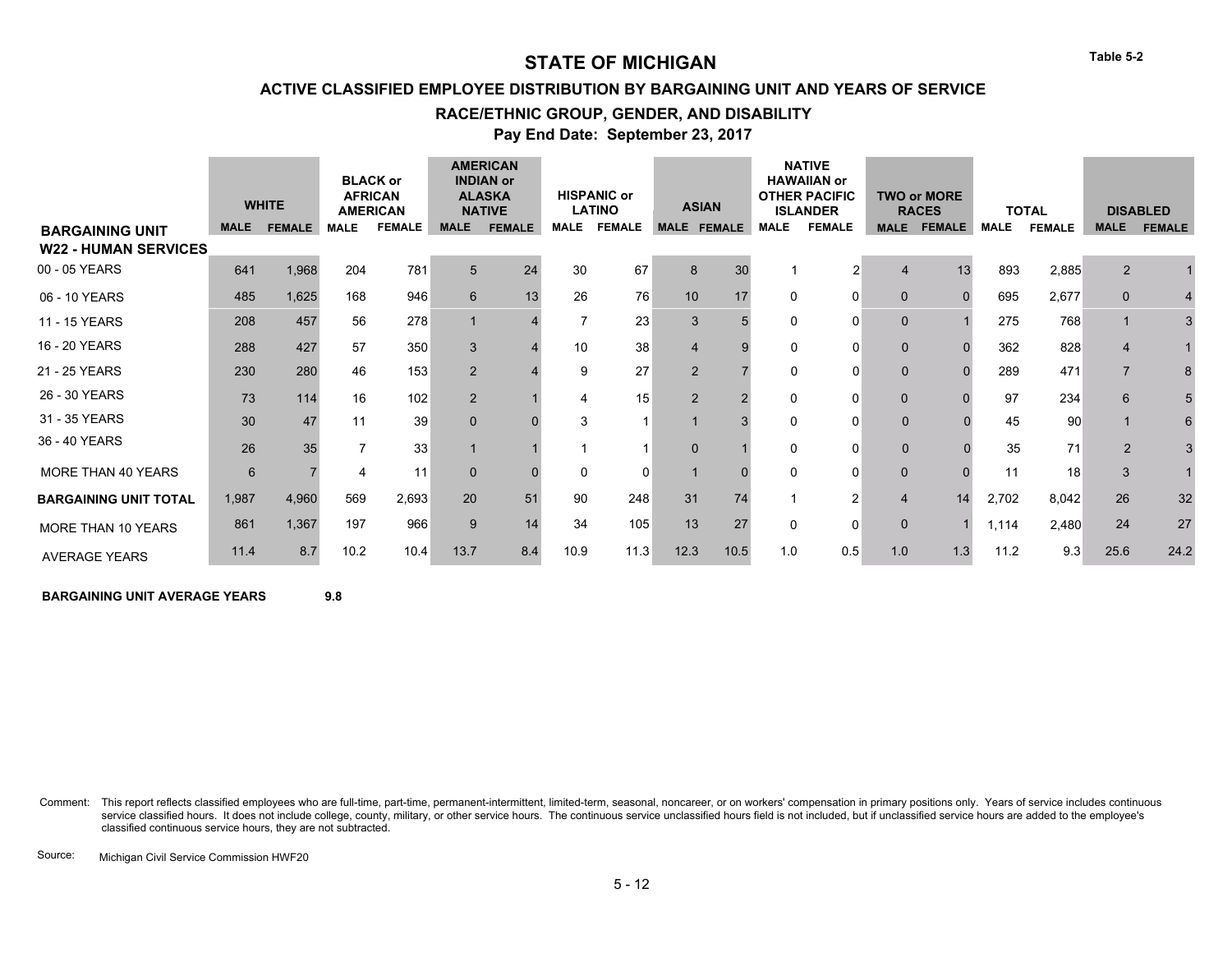**ACTIVE CLASSIFIED EMPLOYEE DISTRIBUTION BY BARGAINING UNIT AND YEARS OF SERVICE**

#### **RACE/ETHNIC GROUP, GENDER, AND DISABILITY**

**Pay End Date: September 23, 2017**

|                                     |             | <b>WHITE</b>  |             | <b>BLACK or</b><br><b>AFRICAN</b><br><b>AMERICAN</b> |                | <b>AMERICAN</b><br><b>INDIAN or</b><br><b>ALASKA</b><br><b>NATIVE</b> |                | <b>HISPANIC or</b><br><b>LATINO</b> |                    | <b>ASIAN</b> |             | <b>NATIVE</b><br><b>HAWAIIAN or</b><br><b>OTHER PACIFIC</b><br><b>ISLANDER</b> |                | <b>TWO or MORE</b><br><b>RACES</b> |             | <b>TOTAL</b>  |             | <b>DISABLED</b> |
|-------------------------------------|-------------|---------------|-------------|------------------------------------------------------|----------------|-----------------------------------------------------------------------|----------------|-------------------------------------|--------------------|--------------|-------------|--------------------------------------------------------------------------------|----------------|------------------------------------|-------------|---------------|-------------|-----------------|
| <b>BARGAINING UNIT</b>              | <b>MALE</b> | <b>FEMALE</b> | <b>MALE</b> | <b>FEMALE</b>                                        | <b>MALE</b>    | <b>FEMALE</b>                                                         | <b>MALE</b>    | <b>FEMALE</b>                       | <b>MALE FEMALE</b> |              | <b>MALE</b> | <b>FEMALE</b>                                                                  | <b>MALE</b>    | <b>FEMALE</b>                      | <b>MALE</b> | <b>FEMALE</b> | <b>MALE</b> | <b>FEMALE</b>   |
| <b>W41 - ADMINISTRATIVE SUPPORT</b> |             |               |             |                                                      |                |                                                                       |                |                                     |                    |              |             |                                                                                |                |                                    |             |               |             |                 |
| 00 - 05 YEARS                       | 394         | 1,614         | 70          | 349                                                  | $\overline{4}$ | 17                                                                    | 19             | 85                                  | 13                 | 18           | 0           | $\Omega$                                                                       |                |                                    | 501         | 2,094         | $\Omega$    |                 |
| 06 - 10 YEARS                       | 116         | 654           | 22          | 156                                                  |                |                                                                       | 3              | 37                                  | $\mathbf{0}$       |              | 0           | 0                                                                              | $\mathbf 0$    | U                                  | 142         | 857           |             |                 |
| 11 - 15 YEARS                       | 59          | 435           | 15          | 72                                                   |                |                                                                       |                | 20                                  | $\Omega$           |              | 0           | 0                                                                              | $\mathbf 0$    |                                    | 76          | 534           | $\Omega$    |                 |
| 16 - 20 YEARS                       | 53          | 500           | 10          | 120                                                  | $\overline{1}$ | 10 <sup>1</sup>                                                       | 6              | 24                                  |                    |              | $\Omega$    | $\Omega$                                                                       | $\mathbf 0$    |                                    | 71          | 660           | $\Omega$    |                 |
| 21 - 25 YEARS                       | 23          | 207           | 3           | 58                                                   | $\mathbf{0}$   |                                                                       | $\overline{2}$ | 12                                  | $\Omega$           |              | $\Omega$    | $\Omega$                                                                       | $\mathbf 0$    |                                    | 28          | 284           |             | 12              |
| 26 - 30 YEARS                       | 20          | 208           | 5           | 84                                                   | $\mathbf{0}$   |                                                                       |                | 18                                  |                    |              | 0           | 0                                                                              | $\mathbf{0}$   |                                    | 27          | 315           | 3           | 24              |
| 31 - 35 YEARS                       | 8           | 90            |             | 43                                                   | $\mathbf{0}$   |                                                                       | $\mathfrak{p}$ | 6                                   |                    |              | 0           | 0                                                                              | $\Omega$       |                                    | 18          | 145           | 6           | 11              |
| 36 - 40 YEARS                       | 9           | 114           |             | 46                                                   | $\mathbf{0}$   |                                                                       |                | 9                                   | $\Omega$           |              | 0           | 0                                                                              | $\overline{0}$ |                                    | 11          | 171           |             | 12              |
| MORE THAN 40 YEARS                  | 3           | 44            | O           | 11                                                   | $\mathbf 0$    |                                                                       | 0              | 0                                   | $\Omega$           |              | 0           | 0                                                                              | $\mathbf 0$    |                                    | 3           | 55            |             |                 |
| <b>BARGAINING UNIT TOTAL</b>        | 685         | 3,866         | 133         | 939                                                  | $\overline{7}$ | 50                                                                    | 35             | 211                                 | 16                 | 38           | 0           | 0                                                                              |                |                                    | 877         | 5,115         | 13          | 72              |
| MORE THAN 10 YEARS                  | 175         | 1,598         | 41          | 434                                                  | 2              | 27                                                                    | 13             | 89                                  | 3                  | 16           | O           | 0                                                                              | $\mathbf 0$    |                                    | 234         | 2,164         | 12          | 67              |
| <b>AVERAGE YEARS</b>                | 7.5         | 11.0          | 8.6         | 13.1                                                 | 6.7            | 13.4                                                                  | 9.8            | 11.5                                | 5.5                | 11.1         | 0.0         | 0.0                                                                            | 0.0            | 0.5                                | 7.7         | 11.4          | 29.8        | 27.9            |

**BARGAINING UNIT AVERAGE YEARS**  $10.8$ 

Comment: This report reflects classified employees who are full-time, part-time, permanent-intermittent, limited-term, seasonal, noncareer, or on workers' compensation in primary positions only. Years of service includes c service classified hours. It does not include college, county, military, or other service hours. The continuous service unclassified hours field is not included, but if unclassified service hours are added to the employee' classified continuous service hours, they are not subtracted.

Source: Michigan Civil Service Commission HWF20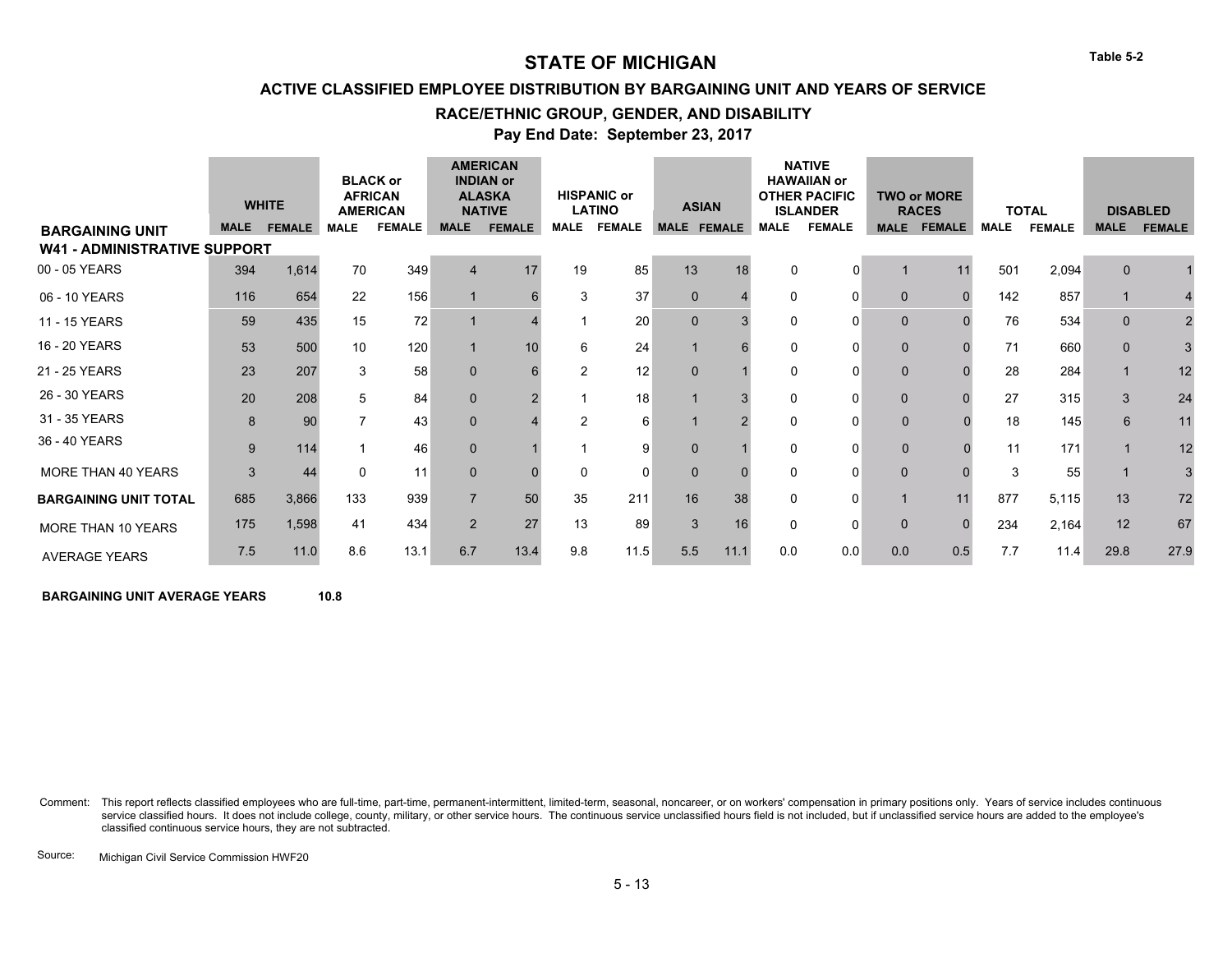**ACTIVE CLASSIFIED EMPLOYEE DISTRIBUTION BY BARGAINING UNIT AND YEARS OF SERVICE**

#### **RACE/ETHNIC GROUP, GENDER, AND DISABILITY**

**Pay End Date: September 23, 2017**

|                                            |             | <b>WHITE</b>  |             | <b>BLACK or</b><br><b>AFRICAN</b><br><b>AMERICAN</b> |              | <b>AMERICAN</b><br><b>INDIAN or</b><br><b>ALASKA</b><br><b>NATIVE</b> |             | <b>HISPANIC or</b><br><b>LATINO</b> |             | <b>ASIAN</b>       |             | <b>NATIVE</b><br><b>HAWAIIAN or</b><br><b>OTHER PACIFIC</b><br><b>ISLANDER</b> |              | <b>TWO or MORE</b><br><b>RACES</b> |             | <b>TOTAL</b>  |                | <b>DISABLED</b> |
|--------------------------------------------|-------------|---------------|-------------|------------------------------------------------------|--------------|-----------------------------------------------------------------------|-------------|-------------------------------------|-------------|--------------------|-------------|--------------------------------------------------------------------------------|--------------|------------------------------------|-------------|---------------|----------------|-----------------|
| <b>BARGAINING UNIT</b>                     | <b>MALE</b> | <b>FEMALE</b> | <b>MALE</b> | <b>FEMALE</b>                                        | <b>MALE</b>  | <b>FEMALE</b>                                                         | <b>MALE</b> | <b>FEMALE</b>                       |             | <b>MALE FEMALE</b> | <b>MALE</b> | <b>FEMALE</b>                                                                  | <b>MALE</b>  | <b>FEMALE</b>                      | <b>MALE</b> | <b>FEMALE</b> | <b>MALE</b>    | <b>FEMALE</b>   |
| <b>Y23 - BUSINESS &amp; ADMINISTRATION</b> |             |               |             |                                                      |              |                                                                       |             |                                     |             |                    |             |                                                                                |              |                                    |             |               |                |                 |
| 00 - 05 YEARS                              | 762         | 663           | 61          | 100                                                  | 5            |                                                                       | 23          | 24                                  | 64          | 94                 | 0           | $\Omega$                                                                       | 3            | $\mathcal{P}$                      | 918         | 884           | 2              |                 |
| 06 - 10 YEARS                              | 391         | 528           | 37          | 96                                                   | $\mathbf 0$  |                                                                       | 10          | 17                                  | 27          | 30                 | 0           | 0                                                                              | $\mathbf 0$  |                                    | 465         | 674           | $\Omega$       |                 |
| 11 - 15 YEARS                              | 259         | 407           | 30          | 93                                                   |              |                                                                       | 4           | 16                                  | 27          | 26                 | 0           | 0                                                                              | $\mathbf 0$  |                                    | 321         | 545           |                |                 |
| 16 - 20 YEARS                              | 292         | 366           | 24          | 78                                                   | $\mathbf{0}$ |                                                                       | 7           | 18                                  | 11          |                    | $\Omega$    | $\Omega$                                                                       | $\mathbf 0$  |                                    | 334         | 472           | 6              |                 |
| 21 - 25 YEARS                              | 125         | 164           | 13          | 38                                                   | 2            |                                                                       | 3           |                                     | 8           |                    | $\Omega$    | $\Omega$                                                                       | $\mathbf 0$  |                                    | 151         | 219           | $\overline{2}$ | 4               |
| 26 - 30 YEARS                              | 99          | 164           | 24          | 51                                                   | $\mathbf{0}$ |                                                                       | 5           | 17                                  | 6           |                    | 0           | 0                                                                              | $\mathbf{0}$ |                                    | 134         | 238           |                | 17              |
| 31 - 35 YEARS                              | 31          | 69            | 9           | 25                                                   | $\mathbf{0}$ |                                                                       | 4           | 6                                   | 2           |                    | 0           | 0                                                                              | $\Omega$     |                                    | 46          | 103           | 3              |                 |
| 36 - 40 YEARS                              | 31          | 80            |             | 17                                                   | $\mathbf{0}$ |                                                                       | 0           |                                     | $\Omega$    |                    | 0           | 0                                                                              | $\mathbf{0}$ |                                    | 36          | 104           |                |                 |
| MORE THAN 40 YEARS                         | 14          | 33            | 3           | $\overline{4}$                                       | $\mathbf 0$  |                                                                       | 2           | 3                                   | $\mathbf 0$ |                    | 0           | 0                                                                              | $\mathbf 0$  |                                    | 19          | 40            |                |                 |
| <b>BARGAINING UNIT TOTAL</b>               | 2,004       | 2,474         | 206         | 502                                                  | 8            | 15                                                                    | 58          | 110                                 | 145         | 176                | O           | 0                                                                              | 3            |                                    | 2,424       | 3,279         | 25             | 34              |
| MORE THAN 10 YEARS                         | 851         | 1,283         | 108         | 306                                                  | 3            | 11                                                                    | 25          | 69                                  | 54          | 52                 | O           | 0                                                                              | $\mathbf 0$  |                                    | 1,041       | 1,721         | 23             | 31              |
| <b>AVERAGE YEARS</b>                       | 11.0        | 13.2          | 13.9        | 15.1                                                 | 9.5          | 17.5                                                                  | 12.9        | 16.3                                | 9.2         | 7.9                | 0.0         | 0.0                                                                            | 0.0          | 0.5                                | 11.2        | 13.4          | 25.2           | 26.4            |

**BARGAINING UNIT AVERAGE YEARS 12.4** 

Comment: This report reflects classified employees who are full-time, part-time, permanent-intermittent, limited-term, seasonal, noncareer, or on workers' compensation in primary positions only. Years of service includes c service classified hours. It does not include college, county, military, or other service hours. The continuous service unclassified hours field is not included, but if unclassified service hours are added to the employee' classified continuous service hours, they are not subtracted.

Source: Michigan Civil Service Commission HWF20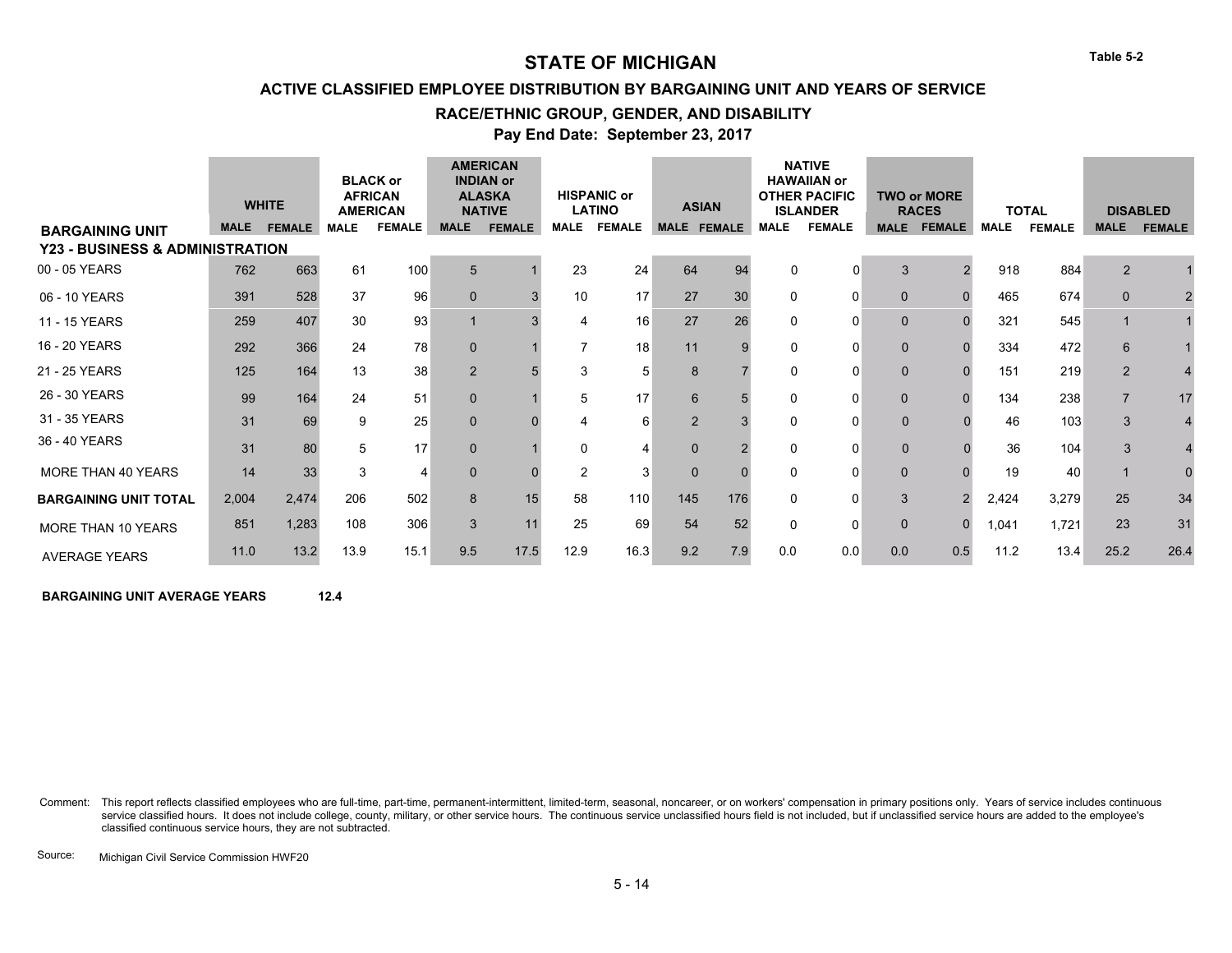**ACTIVE CLASSIFIED EMPLOYEE DISTRIBUTION BY BARGAINING UNIT AND YEARS OF SERVICE**

#### **RACE/ETHNIC GROUP, GENDER, AND DISABILITY**

**Pay End Date: September 23, 2017**

|                                             |             | <b>WHITE</b>  |             | <b>BLACK or</b><br><b>AFRICAN</b><br><b>AMERICAN</b> |                | <b>AMERICAN</b><br><b>INDIAN or</b><br><b>ALASKA</b><br><b>NATIVE</b> |                          | <b>HISPANIC or</b><br><b>LATINO</b> |                | <b>ASIAN</b>       |             | <b>NATIVE</b><br><b>HAWAIIAN or</b><br><b>OTHER PACIFIC</b><br><b>ISLANDER</b> |              | <b>TWO or MORE</b><br><b>RACES</b> |             | <b>TOTAL</b>  |                | <b>DISABLED</b> |
|---------------------------------------------|-------------|---------------|-------------|------------------------------------------------------|----------------|-----------------------------------------------------------------------|--------------------------|-------------------------------------|----------------|--------------------|-------------|--------------------------------------------------------------------------------|--------------|------------------------------------|-------------|---------------|----------------|-----------------|
| <b>BARGAINING UNIT</b><br>Y51 - SUPERVISORY | <b>MALE</b> | <b>FEMALE</b> | <b>MALE</b> | <b>FEMALE</b>                                        | <b>MALE</b>    | <b>FEMALE</b>                                                         | <b>MALE</b>              | <b>FEMALE</b>                       |                | <b>MALE FEMALE</b> | <b>MALE</b> | <b>FEMALE</b>                                                                  | <b>MALE</b>  | <b>FEMALE</b>                      | <b>MALE</b> | <b>FEMALE</b> | <b>MALE</b>    | <b>FEMALE</b>   |
| 00 - 05 YEARS                               | 201         | 193           | 28          | 57                                                   | 6              | c                                                                     | $\overline{\phantom{a}}$ |                                     | 9              |                    | $\Omega$    | 0                                                                              |              |                                    | 252         | 268           | $\Omega$       |                 |
| 06 - 10 YEARS                               | 246         | 279           | 31          | 82                                                   | 3              |                                                                       | 8                        | 14                                  | 10             |                    | 0           | 0                                                                              | $\mathbf 0$  | n                                  | 298         | 383           |                |                 |
| 11 - 15 YEARS                               | 307         | 323           | 43          | 108                                                  | 6              |                                                                       | 8                        | 12                                  | 6              |                    | 0           | 0                                                                              | $\mathbf 0$  |                                    | 370         | 452           | $\mathbf 0$    |                 |
| 16 - 20 YEARS                               | 505         | 345           | 43          | 144                                                  | $\overline{7}$ |                                                                       | 8                        | 6                                   | 11             |                    | 0           | 0                                                                              | $\mathbf 0$  |                                    | 574         | 504           |                | 0               |
| 21 - 25 YEARS                               | 397         | 224           | 47          | 86                                                   | 11             |                                                                       | 8                        | 11                                  | 3              |                    | 0           | 0                                                                              | $\mathbf 0$  |                                    | 466         | 332           | $\overline{2}$ |                 |
| 26 - 30 YEARS                               | 298         | 148           | 28          | 64                                                   | 12             |                                                                       | 11                       | 6                                   | 3              |                    | 0           | 0                                                                              | $\mathbf{0}$ |                                    | 352         | 225           | 8              |                 |
| 31 - 35 YEARS                               | 111         | 57            | 21          | 42                                                   | $\mathbf{1}$   |                                                                       | 5                        | 3                                   | $\overline{4}$ |                    | 0           | 0                                                                              | $\mathbf{0}$ |                                    | 142         | 106           | 8              |                 |
| 36 - 40 YEARS                               | 58          | 48            | 14          | 32                                                   | $\mathbf{0}$   |                                                                       | 5                        |                                     |                |                    | 0           |                                                                                | $\mathbf{0}$ |                                    | 78          | 82            | 8              |                 |
| MORE THAN 40 YEARS                          | 31          | 22            |             | 12                                                   | $\mathbf{0}$   |                                                                       | $\mathbf 0$              | 0                                   | $\Omega$       |                    |             | 0                                                                              | $\mathbf 0$  |                                    | 35          | 34            | 3              | 3               |
| <b>BARGAINING UNIT TOTAL</b>                | 2,154       | 1,639         | 259         | 627                                                  | 46             | 20                                                                    | 60                       | 61                                  | 47             | 39                 | 0           | 0                                                                              |              |                                    | 2,567       | 2,386         | 31             | 23              |
| <b>MORE THAN 10 YEARS</b>                   | 1,707       | 1,167         | 200         | 488                                                  | 37             | 17                                                                    | 45                       | 40                                  | 28             | 23                 |             | 0                                                                              | $\mathbf 0$  | $\Omega$                           | 2,017       | 1,735         | 30             | 22              |
| <b>AVERAGE YEARS</b>                        | 18.8        | 16.6          | 19.1        | 18.7                                                 | 19.3           | 20.7                                                                  | 19.9                     | 16.2                                | 14.7           | 13.5               | 0.0         | 0.0                                                                            | 0.0          | 0.0                                | 18.8        | 17.1          | 32.1           | 29.5            |

**BARGAINING UNIT AVERAGE YEARS 18.0** 

Comment: This report reflects classified employees who are full-time, part-time, permanent-intermittent, limited-term, seasonal, noncareer, or on workers' compensation in primary positions only. Years of service includes c service classified hours. It does not include college, county, military, or other service hours. The continuous service unclassified hours field is not included, but if unclassified service hours are added to the employee' classified continuous service hours, they are not subtracted.

Source: Michigan Civil Service Commission HWF20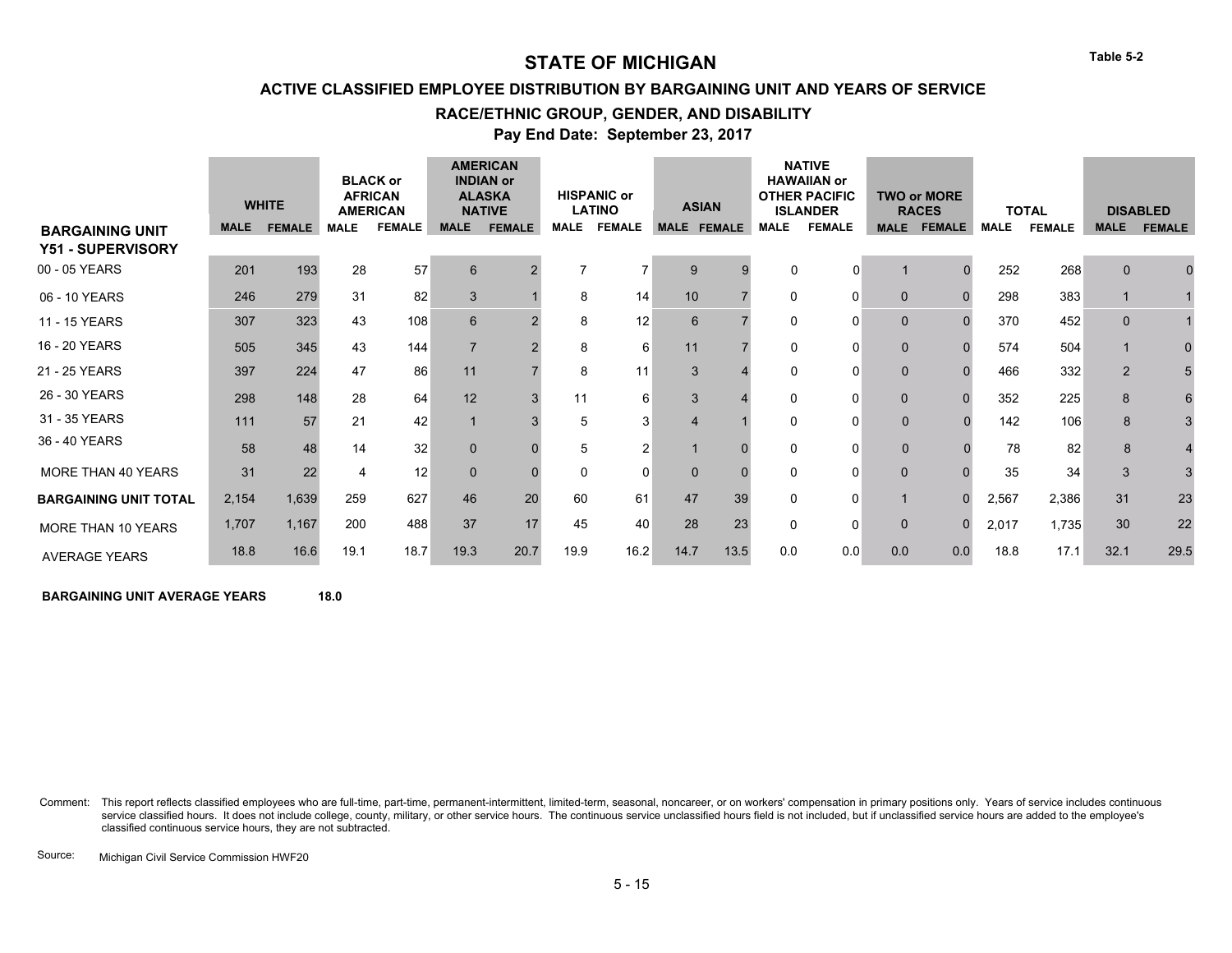**ACTIVE CLASSIFIED EMPLOYEE DISTRIBUTION BY BARGAINING UNIT AND YEARS OF SERVICE**

#### **RACE/ETHNIC GROUP, GENDER, AND DISABILITY**

**Pay End Date: September 23, 2017**

|                                                  |              | <b>WHITE</b>  |             | <b>BLACK or</b><br><b>AFRICAN</b><br><b>AMERICAN</b> |              | <b>AMERICAN</b><br><b>INDIAN or</b><br><b>ALASKA</b><br><b>NATIVE</b> |             | <b>HISPANIC or</b><br><b>LATINO</b> | <b>ASIAN</b> |     |             | <b>NATIVE</b><br><b>HAWAIIAN or</b><br><b>OTHER PACIFIC</b><br><b>ISLANDER</b> |              | <b>TWO or MORE</b><br><b>RACES</b> |             | <b>TOTAL</b>  |             | <b>DISABLED</b> |
|--------------------------------------------------|--------------|---------------|-------------|------------------------------------------------------|--------------|-----------------------------------------------------------------------|-------------|-------------------------------------|--------------|-----|-------------|--------------------------------------------------------------------------------|--------------|------------------------------------|-------------|---------------|-------------|-----------------|
| <b>BARGAINING UNIT</b><br><b>Y52 - NONCAREER</b> | <b>MALE</b>  | <b>FEMALE</b> | <b>MALE</b> | <b>FEMALE</b>                                        | <b>MALE</b>  | <b>FEMALE</b>                                                         | <b>MALE</b> | <b>FEMALE</b>                       | MALE FEMALE  |     | <b>MALE</b> | <b>FEMALE</b>                                                                  | <b>MALE</b>  | <b>FEMALE</b>                      | <b>MALE</b> | <b>FEMALE</b> | <b>MALE</b> | <b>FEMALE</b>   |
| 00 - 05 YEARS                                    | 93           | 81            |             | 12                                                   | $\mathbf 0$  |                                                                       | 6           | 5                                   | 5            |     | 0           | $\Omega$                                                                       | 3            | 3                                  | 114         | 107           | $\Omega$    |                 |
| 06 - 10 YEARS                                    | $\mathbf{0}$ |               | $\Omega$    |                                                      | $\mathbf{0}$ |                                                                       | 0           | 0                                   | $\Omega$     |     | $\Omega$    | 0                                                                              | $\Omega$     |                                    | $\Omega$    |               | $\Omega$    |                 |
| 11 - 15 YEARS                                    | $\mathbf{0}$ |               | $\Omega$    | $\Omega$                                             | $\mathbf{0}$ |                                                                       | 0           | 0                                   | $\mathbf{0}$ |     | 0           | 0                                                                              | $\mathbf 0$  |                                    | $\Omega$    |               | $\Omega$    |                 |
| 16 - 20 YEARS                                    | $\Omega$     |               | $\Omega$    | $\Omega$                                             | $\mathbf{0}$ |                                                                       | 0           | 0                                   | $\Omega$     |     | $\Omega$    | O                                                                              | $\Omega$     |                                    | $\Omega$    |               | $\Omega$    |                 |
| 21 - 25 YEARS                                    | $\mathbf{0}$ |               | $\Omega$    | $\Omega$                                             | $\mathbf{0}$ |                                                                       | 0           | 0                                   | $\Omega$     |     | $\Omega$    | $\Omega$                                                                       | $\mathbf{0}$ |                                    | $\Omega$    |               | $\Omega$    |                 |
| 26 - 30 YEARS                                    | $\Omega$     |               | $\Omega$    | $\Omega$                                             | $\mathbf{0}$ |                                                                       | 0           | 0                                   | $\Omega$     |     | $\Omega$    | 0                                                                              | $\mathbf{0}$ |                                    |             |               | $\Omega$    |                 |
| 31 - 35 YEARS                                    | $\Omega$     |               | $\Omega$    | $\Omega$                                             | $\mathbf{0}$ |                                                                       | 0           | 0                                   | $\mathbf{0}$ |     | $\Omega$    | 0                                                                              | $\mathbf{0}$ |                                    |             |               | $\Omega$    |                 |
| 36 - 40 YEARS                                    | $\Omega$     |               | $\Omega$    | $\Omega$                                             | $\mathbf{0}$ |                                                                       | $\Omega$    | 0                                   | $\mathbf{0}$ |     | $\Omega$    | O                                                                              | $\mathbf{0}$ |                                    | O           |               | $\Omega$    |                 |
| MORE THAN 40 YEARS                               | $\Omega$     |               | $\Omega$    | $\Omega$                                             | $\mathbf{0}$ |                                                                       | O           | 0                                   | $\Omega$     |     | $\Omega$    | O                                                                              | $\Omega$     |                                    |             |               | $\Omega$    |                 |
| <b>BARGAINING UNIT TOTAL</b>                     | 93           | 83            |             | 13                                                   | $\mathbf 0$  |                                                                       | 6           | 5                                   | 5            |     | 0           | 0                                                                              | 3            |                                    | 114         | 110           | $\mathbf 0$ |                 |
| MORE THAN 10 YEARS                               | $\mathbf{0}$ |               | O           | $\Omega$                                             | $\mathbf{0}$ |                                                                       | $\Omega$    | 0                                   | $\Omega$     |     | $\Omega$    | $\Omega$                                                                       | $\Omega$     |                                    | $\Omega$    |               | $\Omega$    | $\Omega$        |
| <b>AVERAGE YEARS</b>                             | 0.0          | 0.3           | 0.0         | 0.5                                                  | 0.0          | 0.0                                                                   | 0.0         | 0.0                                 | 0.0          | 0.0 | 0.0         | 0.0                                                                            | 0.0          | 0.0                                | 0.0         | 0.3           | 0.0         | 0.0             |

**BARGAINING UNIT AVERAGE YEARS**  $0.1$ 

Comment: This report reflects classified employees who are full-time, part-time, permanent-intermittent, limited-term, seasonal, noncareer, or on workers' compensation in primary positions only. Years of service includes c service classified hours. It does not include college, county, military, or other service hours. The continuous service unclassified hours field is not included, but if unclassified service hours are added to the employee' classified continuous service hours, they are not subtracted.

Source: Michigan Civil Service Commission HWF20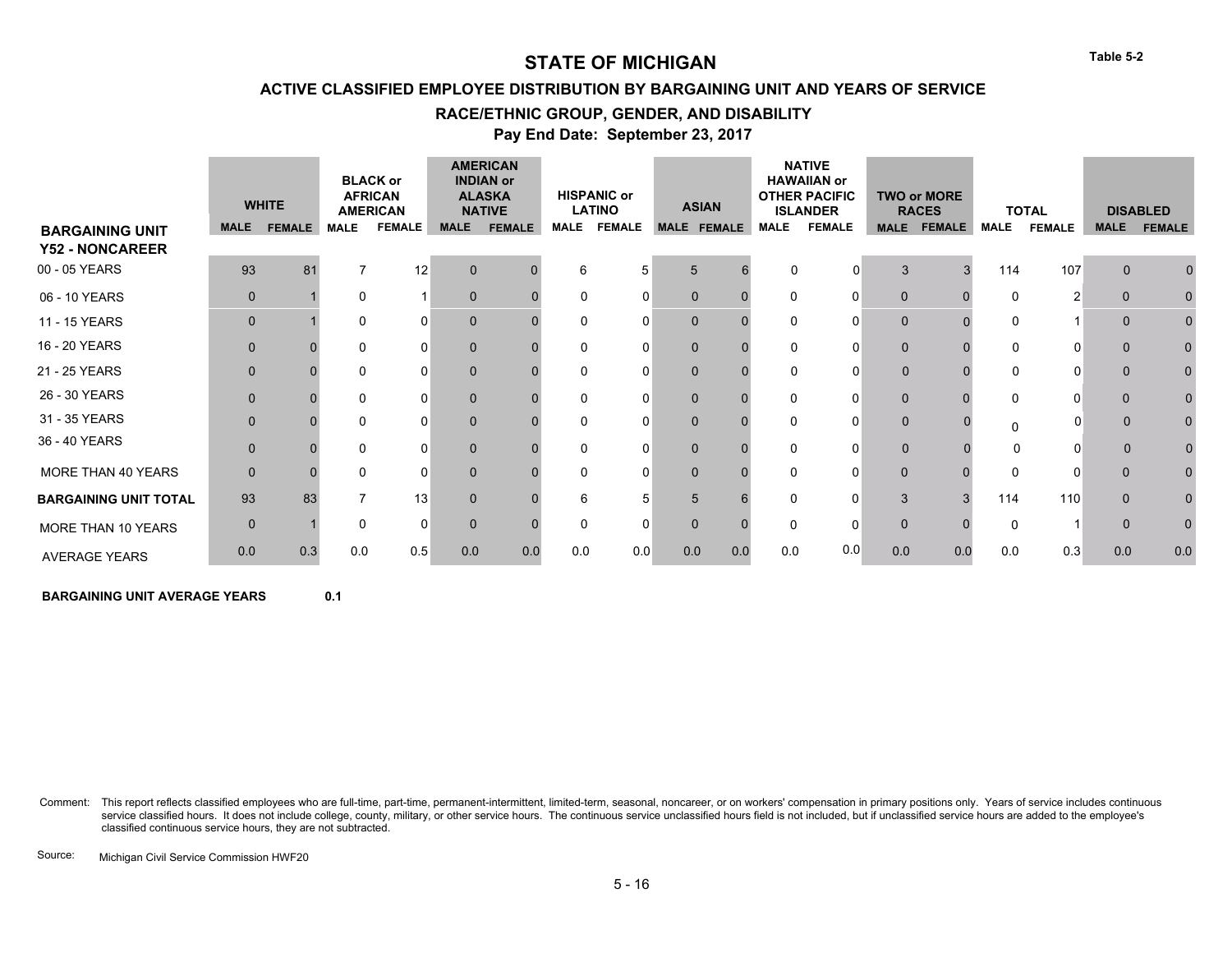**ACTIVE CLASSIFIED EMPLOYEE DISTRIBUTION BY BARGAINING UNIT AND YEARS OF SERVICE**

#### **RACE/ETHNIC GROUP, GENDER, AND DISABILITY**

**Pay End Date: September 23, 2017**

|                                                   |             | <b>WHITE</b>  |             | <b>BLACK or</b><br><b>AFRICAN</b><br><b>AMERICAN</b> |                | <b>AMERICAN</b><br><b>INDIAN or</b><br><b>ALASKA</b><br><b>NATIVE</b> |                | <b>HISPANIC or</b><br><b>LATINO</b> |                    | <b>ASIAN</b> |             | <b>NATIVE</b><br><b>HAWAIIAN or</b><br><b>OTHER PACIFIC</b><br><b>ISLANDER</b> |              | <b>TWO or MORE</b><br><b>RACES</b> |             | <b>TOTAL</b>  |                | <b>DISABLED</b> |
|---------------------------------------------------|-------------|---------------|-------------|------------------------------------------------------|----------------|-----------------------------------------------------------------------|----------------|-------------------------------------|--------------------|--------------|-------------|--------------------------------------------------------------------------------|--------------|------------------------------------|-------------|---------------|----------------|-----------------|
| <b>BARGAINING UNIT</b><br><b>Y98 - MANAGERIAL</b> | <b>MALE</b> | <b>FEMALE</b> | <b>MALE</b> | <b>FEMALE</b>                                        | <b>MALE</b>    | <b>FEMALE</b>                                                         | <b>MALE</b>    | <b>FEMALE</b>                       | <b>MALE FEMALE</b> |              | <b>MALE</b> | <b>FEMALE</b>                                                                  | <b>MALE</b>  | <b>FEMALE</b>                      | <b>MALE</b> | <b>FEMALE</b> | <b>MALE</b>    | <b>FEMALE</b>   |
| 00 - 05 YEARS                                     | 146         | 123           | 3           | 9                                                    | $\mathbf{0}$   |                                                                       | 4              | 3                                   | 9                  |              | 0           | 0                                                                              | $\mathbf{0}$ |                                    | 162         | 139           | $\Omega$       |                 |
| 06 - 10 YEARS                                     | 120         | 129           | 6           | 11                                                   |                |                                                                       | $\overline{2}$ | 3                                   | $\overline{2}$     |              | 0           | 0                                                                              | $\mathbf 0$  |                                    | 131         | 144           | $\overline{2}$ |                 |
| 11 - 15 YEARS                                     | 150         | 153           | 13          | 11                                                   | $\mathbf{0}$   |                                                                       | 2              | 0                                   | 6                  |              | 0           | 0                                                                              | $\mathbf 0$  |                                    | 171         | 173           |                |                 |
| 16 - 20 YEARS                                     | 179         | 156           | 12          | 18                                                   | $\mathbf{1}$   |                                                                       |                |                                     | 3                  |              | 0           | 0                                                                              | $\mathbf 0$  |                                    | 196         | 182           | $\Omega$       |                 |
| 21 - 25 YEARS                                     | 191         | 132           | 16          | 20                                                   | $\overline{2}$ |                                                                       | 5              | 3                                   |                    |              | 0           | 0                                                                              | $\mathbf 0$  |                                    | 215         | 158           |                |                 |
| 26 - 30 YEARS                                     | 129         | 124           | 21          | 34                                                   | $\overline{2}$ |                                                                       | 3              |                                     | $\overline{4}$     |              | 0           | 0                                                                              | $\mathbf 0$  |                                    | 159         | 166           | $\overline{2}$ |                 |
| 31 - 35 YEARS                                     | 73          | 57            | 12          | 10                                                   | $\overline{2}$ |                                                                       | 3              |                                     | $\overline{2}$     |              | 0           | 0                                                                              | $\mathbf{0}$ |                                    | 92          | 69            | 3              |                 |
| 36 - 40 YEARS                                     | 38          | 34            | 12          | 18                                                   |                |                                                                       |                | O                                   | $\Omega$           |              | U           |                                                                                | $\mathbf{0}$ |                                    | 52          | 52            |                |                 |
| MORE THAN 40 YEARS                                | 25          | 12            | 5           | 6                                                    | $\Omega$       |                                                                       |                |                                     |                    |              | 0           | 0                                                                              | $\mathbf 0$  |                                    | 32          | 19            | 3              |                 |
| <b>BARGAINING UNIT TOTAL</b>                      | 1,051       | 920           | 100         | 137                                                  | 9              |                                                                       | 22             | 19                                  | 28                 | 22           | U           | 0                                                                              | $\mathbf 0$  | U                                  | 1,210       | 1,102         | 16             | 14              |
| MORE THAN 10 YEARS                                | 785         | 668           | 91          | 117                                                  | 8              |                                                                       | 16             | 13                                  | 17                 | 17           |             | 0                                                                              | $\mathbf 0$  |                                    | 917         | 819           | 14             | 14              |
| <b>AVERAGE YEARS</b>                              | 18.6        | 17.8          | 24.9        | 23.8                                                 | 25.7           | 21.5                                                                  | 21.2           | 19.0                                | 14.9               | 15.8         | 0           | 0                                                                              | $\mathbf 0$  | 0                                  | 19.1        | 18.5          | 30.8           | 31.6            |

**BARGAINING UNIT AVERAGE YEARS 18.8** 

Comment: This report reflects classified employees who are full-time, part-time, permanent-intermittent, limited-term, seasonal, noncareer, or on workers' compensation in primary positions only. Years of service includes c service classified hours. It does not include college, county, military, or other service hours. The continuous service unclassified hours field is not included, but if unclassified service hours are added to the employee' classified continuous service hours, they are not subtracted.

Source: Michigan Civil Service Commission HWF20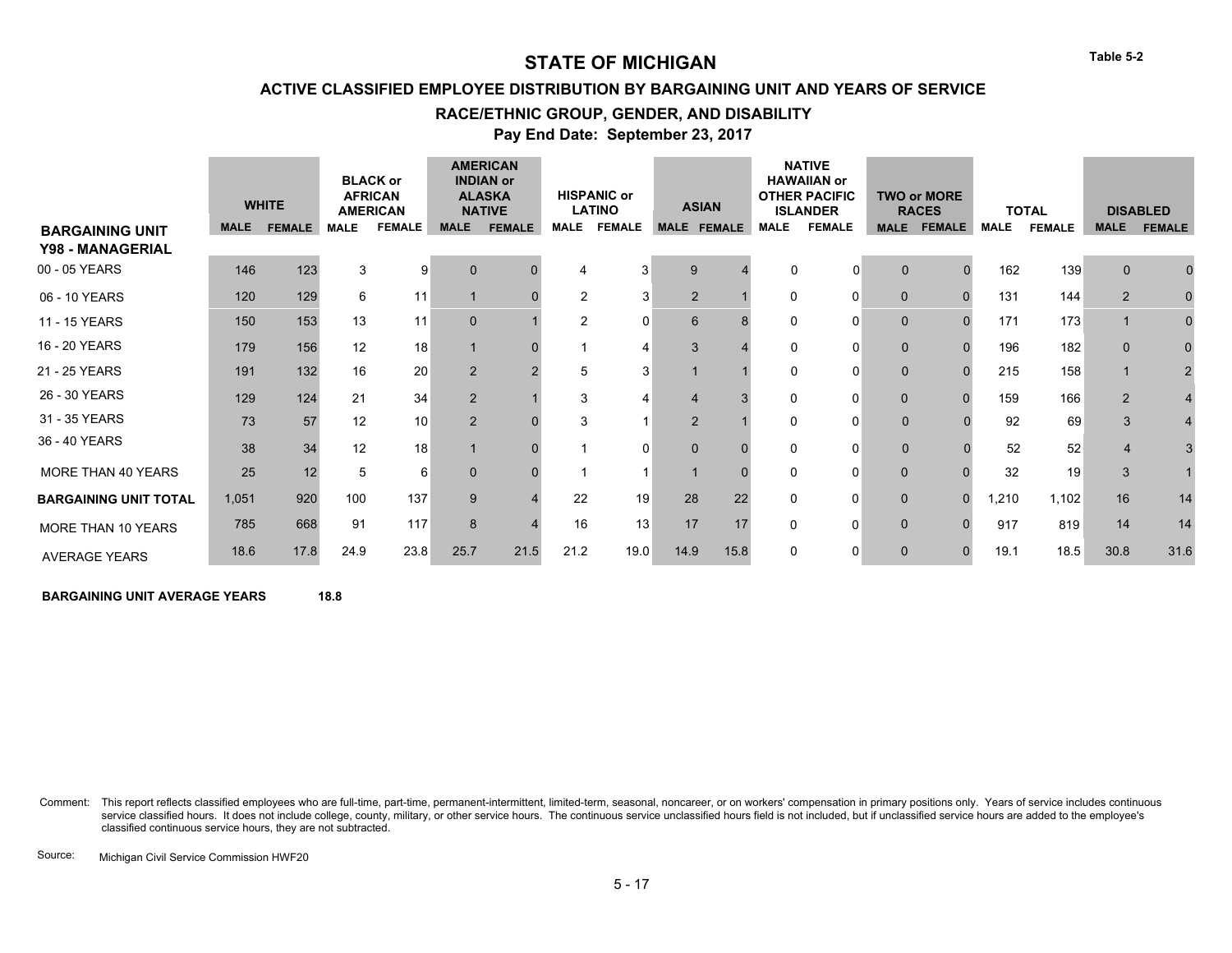**ACTIVE CLASSIFIED EMPLOYEE DISTRIBUTION BY BARGAINING UNIT AND YEARS OF SERVICE**

#### **RACE/ETHNIC GROUP, GENDER, AND DISABILITY**

**Pay End Date: September 23, 2017**

|                                              |                | <b>WHITE</b> |             | <b>BLACK or</b><br><b>AFRICAN</b><br><b>AMERICAN</b> |              | <b>AMERICAN</b><br><b>INDIAN or</b><br><b>ALASKA</b><br><b>NATIVE</b> |             | <b>HISPANIC or</b><br><b>LATINO</b> |                | <b>ASIAN</b> |             | <b>NATIVE</b><br><b>HAWAIIAN or</b><br><b>OTHER PACIFIC</b><br><b>ISLANDER</b> |                | <b>TWO or MORE</b><br><b>RACES</b> |             | <b>TOTAL</b>  |                | <b>DISABLED</b> |
|----------------------------------------------|----------------|--------------|-------------|------------------------------------------------------|--------------|-----------------------------------------------------------------------|-------------|-------------------------------------|----------------|--------------|-------------|--------------------------------------------------------------------------------|----------------|------------------------------------|-------------|---------------|----------------|-----------------|
| <b>BARGAINING UNIT</b><br>Y99 - CONFIDENTIAL |                | MALE FEMALE  | <b>MALE</b> | <b>FEMALE</b>                                        | <b>MALE</b>  | <b>FEMALE</b>                                                         | <b>MALE</b> | <b>FEMALE</b>                       |                | MALE FEMALE  | <b>MALE</b> | <b>FEMALE</b>                                                                  | <b>MALE</b>    | <b>FEMALE</b>                      | <b>MALE</b> | <b>FEMALE</b> | <b>MALE</b>    | <b>FEMALE</b>   |
| 00 - 05 YEARS                                | 106            | 298          | 12          | 43                                                   | $\mathbf{0}$ |                                                                       | 8           | 9                                   | $\Omega$       |              | $\Omega$    | 0                                                                              |                |                                    | 127         | 356           | $\Omega$       |                 |
| 06 - 10 YEARS                                | 41             | 194          | 6           | 31                                                   | $\mathbf 0$  |                                                                       |             | 6                                   | $\mathbf 0$    |              | 0           | 0                                                                              |                |                                    | 49          | 234           |                |                 |
| 11 - 15 YEARS                                | 24             | 141          | 5           | 15                                                   | $\mathbf{0}$ |                                                                       | $\Omega$    | 6                                   | $\Omega$       |              | 0           | 0                                                                              | $\mathbf 0$    |                                    | 29          | 164           | $\Omega$       |                 |
| 16 - 20 YEARS                                | 30             | 161          |             | 27                                                   | $\mathbf{0}$ |                                                                       | 3           | $\overline{2}$                      | $\Omega$       |              | $\Omega$    | O                                                                              | $\mathbf 0$    |                                    | 37          | 196           | $\Omega$       | 0               |
| 21 - 25 YEARS                                | 14             | 62           |             | 20                                                   | $\mathbf{0}$ |                                                                       |             | 2                                   | $\overline{2}$ |              | 0           | 0                                                                              | $\mathbf 0$    |                                    | 22          | 86            | $\Omega$       | $\Omega$        |
| 26 - 30 YEARS                                | 15             | 81           | 5           | 25                                                   | $\mathbf 0$  |                                                                       |             | 8                                   | $\Omega$       |              | 0           | 0                                                                              | $\mathbf 0$    |                                    | 21          | 117           |                |                 |
| 31 - 35 YEARS                                | 6              | 35           | 2           | 13                                                   | $\mathbf{0}$ |                                                                       | $\Omega$    | 8                                   | $\Omega$       |              | 0           | 0                                                                              | $\mathbf{0}$   |                                    | 8           | 57            | $\overline{2}$ |                 |
| 36 - 40 YEARS                                | 3              | 47           |             | 15                                                   | $\mathbf{0}$ |                                                                       | $\Omega$    |                                     | $\Omega$       |              | 0           | 0                                                                              | $\mathbf{0}$   |                                    |             | 66            | $\Omega$       |                 |
| MORE THAN 40 YEARS                           | $\overline{2}$ | 19           | $\Omega$    | 5                                                    | $\mathbf 0$  |                                                                       | $\mathbf 0$ | 0                                   | $\mathbf 0$    |              | 0           | 0                                                                              | $\mathbf 0$    |                                    | 2           | 24            | $\mathbf 0$    |                 |
| <b>BARGAINING UNIT TOTAL</b>                 | 241            | 1,038        | 40          | 194                                                  | $\mathbf{0}$ | 11                                                                    | 14          | 44                                  | 2              | 12           |             | 0                                                                              | $\overline{2}$ |                                    | 299         | 1,300         | $\overline{4}$ | 14              |
| MORE THAN 10 YEARS                           | 94             | 546          | 22          | 120                                                  | $\mathbf 0$  |                                                                       | 5           | 29                                  | 2              |              |             | 0                                                                              | $\mathbf 0$    |                                    | 123         | 710           | 3              | 12              |
| <b>AVERAGE YEARS</b>                         | 10.5           | 13.9         | 14.3        | 17.5                                                 | $\mathbf{0}$ | 18.5                                                                  | 9.4         | 18.7                                | 21.5           | 13.7         | 0           | 0                                                                              | 3.5            | 2.0                                | 11.0        | 14.6          | 26.0           | 30.6            |

**BARGAINING UNIT AVERAGE YEARS 13.9** # # ##

Comment: This report reflects classified employees who are full-time, part-time, permanent-intermittent, limited-term, seasonal, noncareer, or on workers' compensation in primary positions only. Years of service includes c service classified hours. It does not include college, county, military, or other service hours. The continuous service unclassified hours field is not included, but if unclassified service hours are added to the employee' classified continuous service hours, they are not subtracted.

Source: Michigan Civil Service Commission HWF20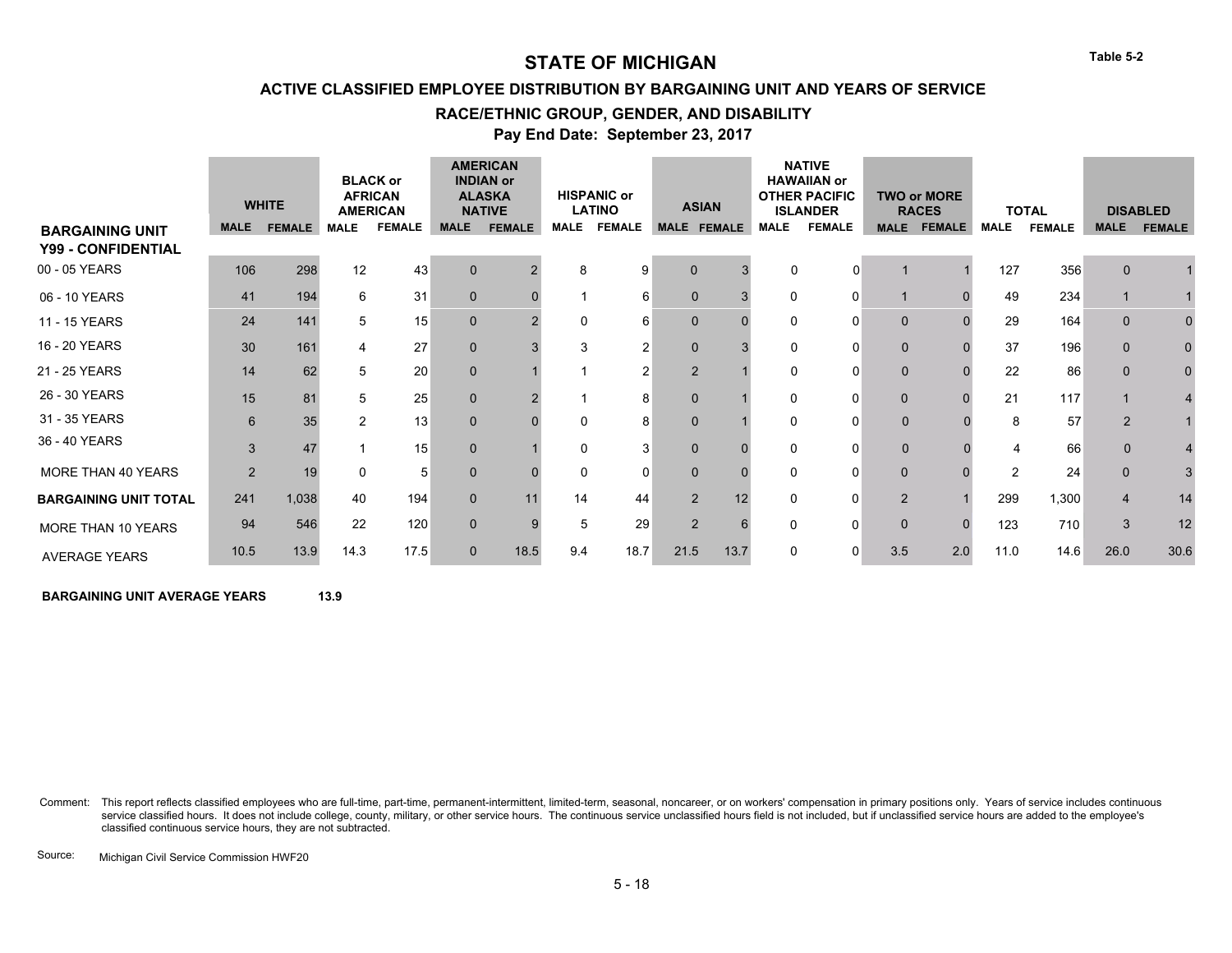**ACTIVE CLASSIFIED EMPLOYEE DISTRIBUTION BY BARGAINING UNIT AND YEARS OF SERVICE**

#### **RACE/ETHNIC GROUP, GENDER, AND DISABILITY**

**Pay End Date: September 23, 2017**

|                           |             | <b>WHITE</b>  |             | <b>BLACK or</b><br><b>AFRICAN</b><br><b>AMERICAN</b> |                | <b>AMERICAN</b><br><b>INDIAN or</b><br><b>ALASKA</b><br><b>NATIVE</b> |             | <b>HISPANIC or</b><br><b>LATINO</b> |      | <b>ASIAN</b>       |                | <b>NATIVE</b><br><b>HAWAIIAN or</b><br><b>OTHER PACIFIC</b><br><b>ISLANDER</b> |              | <b>TWO or MORE</b><br><b>RACES</b> |             | <b>TOTAL</b>       |                | <b>DISABLED</b> |
|---------------------------|-------------|---------------|-------------|------------------------------------------------------|----------------|-----------------------------------------------------------------------|-------------|-------------------------------------|------|--------------------|----------------|--------------------------------------------------------------------------------|--------------|------------------------------------|-------------|--------------------|----------------|-----------------|
| <b>BARGAINING UNIT</b>    | <b>MALE</b> | <b>FEMALE</b> | <b>MALE</b> | <b>FEMALE</b>                                        | <b>MALE</b>    | <b>FEMALE</b>                                                         | <b>MALE</b> | <b>FEMALE</b>                       |      | <b>MALE FEMALE</b> | <b>MALE</b>    | <b>FEMALE MALE</b>                                                             |              | <b>FEMALE</b>                      | <b>MALE</b> | <b>FEMALE MALE</b> |                | <b>FEMALE</b>   |
| <b>STATEWIDE TOTAL</b>    |             |               |             |                                                      |                |                                                                       |             |                                     |      |                    |                |                                                                                |              |                                    |             |                    |                |                 |
| 00 - 05 YEARS             | 6,668       | 6,440         | 830         | 1,726                                                | 99             | 69                                                                    | 209         | 257                                 | 143  | 194                | 2              | $\overline{2}$                                                                 | 22           | 36                                 | 7,973       | 8,724              | $6\phantom{1}$ | 5               |
| 06-10 YEARS               | 2,453       | 3,819         | 434         | 1,483                                                | 33             | 28                                                                    | 84          | 163                                 | 56   | 71                 | $\Omega$       | $\Omega$                                                                       | $\mathbf 1$  | $\Omega$                           | 3,061       | 5,564              | 6              | 12              |
| 11 - 15 YEARS             | 2,245       | 2,373         | 284         | 809                                                  | 32             | 22                                                                    | 61          | 89                                  | 57   | 59                 | 0              | $\mathbf{0}$                                                                   | $\mathbf 0$  |                                    | 2,679       | 3,353              | 5              | 10              |
| 16 - 20 YEARS             | 3,526       | 2,373         | 306         | 873                                                  | 53             | 28                                                                    | 90          | 107                                 | 48   | 51                 |                | $\Omega$                                                                       | $\mathbf 0$  |                                    | 4,023       | 3,432              | 14             | $\overline{7}$  |
| 21 - 25 YEARS             | 2,312       | 1,354         | 252         | 451                                                  | 59             | 27                                                                    | 71          | 72                                  | 28   | 26                 | 0              | $\Omega$                                                                       | $\mathbf 0$  |                                    | 2,722       | 1,930              | 22             | 33              |
| 26 - 30 YEARS             | 1,354       | 981           | 162         | 411                                                  | 32             | 13                                                                    | 50          | 76                                  | 26   | 23                 | 0              | $\Omega$                                                                       | $\mathbf 0$  |                                    | 1,624       | 1,504              | 46             | 65              |
| 31 - 35 YEARS             | 434         | 385           | 100         | 186                                                  | $\overline{4}$ |                                                                       | 21          | 25                                  | 12   | 11                 | 0              | $\Omega$                                                                       | $\mathbf 0$  |                                    | 571         | 616                | 30             | 29              |
| 36 - 40 YEARS             | 228         | 374           | 47          | 173                                                  | $\overline{4}$ |                                                                       | 11          | 19                                  | 5    |                    | $\Omega$       | $\Omega$                                                                       | $\mathbf 0$  |                                    | 295         | 574                | 19             | 31              |
| <b>MORE THAN 40 YEARS</b> | 108         | 142           | 22          | 54                                                   | $\mathbf{1}$   |                                                                       | 5           | 4                                   | 3    | $\Omega$           | 0              | $\Omega$                                                                       | $\mathbf{0}$ | $\Omega$                           | 139         | 200                | 13             | 12              |
| <b>STATEWIDE TOTAL</b>    | 19,328      | 18,241        | 2,437       | 6,166                                                | 317            | 200                                                                   | 602         | 812                                 | 378  | 439                | $\overline{2}$ | 2                                                                              | 23           | 37                                 | 23,087      | 25,897             | 161            | 204             |
| <b>MORE THAN 10 YEARS</b> | 10,207      | 7,982         | 1,173       | 2,957                                                | 185            | 103                                                                   | 309         | 392                                 | 179  | 174                | $\mathbf{0}$   | $\Omega$                                                                       | $\mathbf 0$  |                                    | 12,053      | 11,609             | 149            | 187             |
| <b>AVERAGE YEARS</b>      | 12.7        | 11.4          | 12.6        | 12.7                                                 | 14.1           | 12.8                                                                  | 13.2        | 12.7                                | 11.7 | 10.0               | 1.0            | 0.5                                                                            | 0.6          | 0.8                                | 12.7        | 11.7               | 27.7           | 27.3            |

**STATEWIDE AVERAGE YEARS**

**12.2** 

Comment: This report reflects classified employees who are full-time, part-time, permanent-intermittent, limited-term, seasonal, noncareer, or on workers' compensation in primary positions only. Years of service includes c service classified hours. It does not include college, county, military, or other service hours. The continuous service unclassified hours field is not included, but if unclassified service hours are added to the employee' classified continuous service hours, they are not subtracted.

Source: Michigan Civil Service Commission HWF20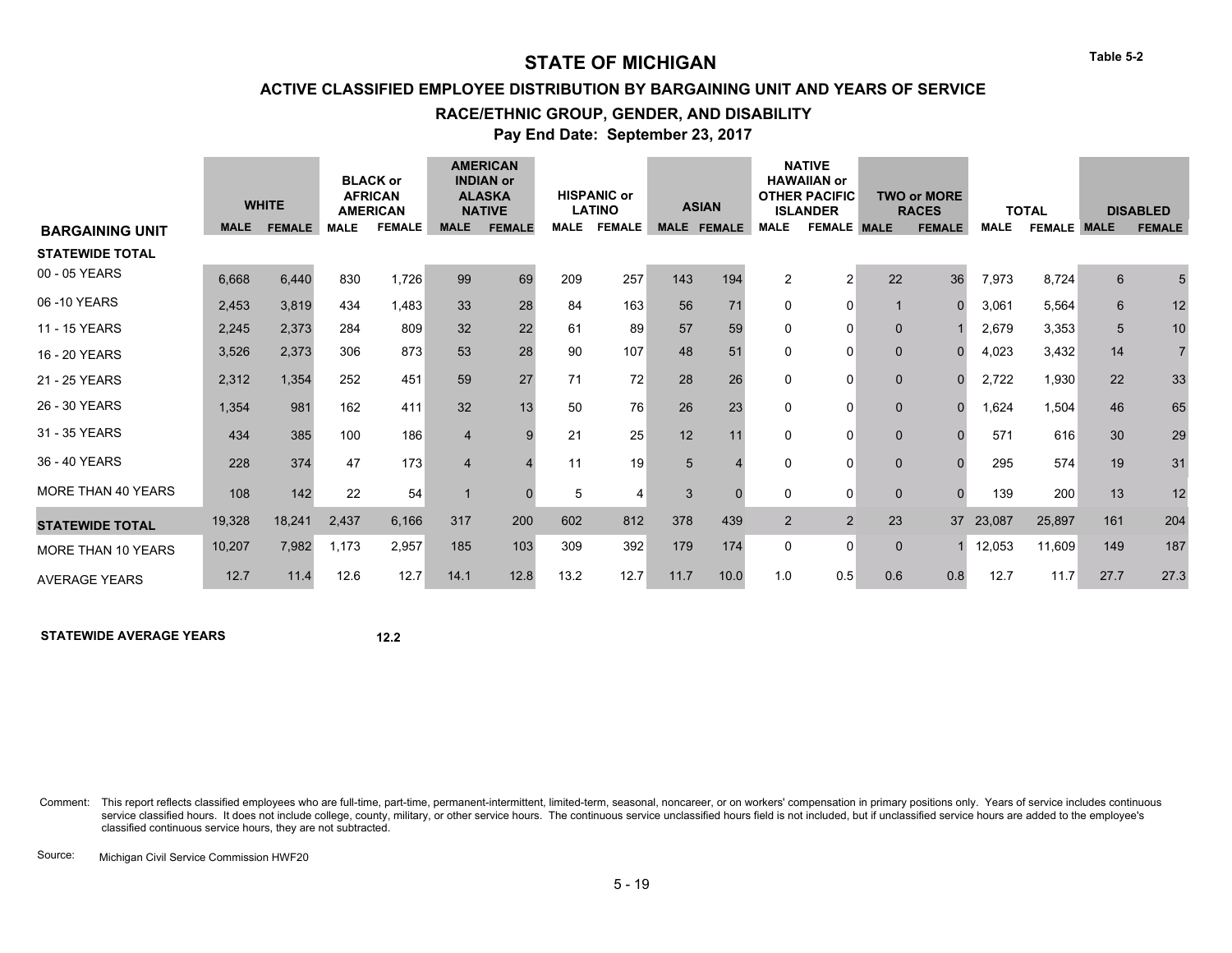### **AVERAGE AGE, AVERAGE PAY RATE, AND LONGEVITY ANALYSIS BY BARGAINING UNIT**

### **Pay End Date: September 23, 2017**

| <b>BARGAINING UNIT CODE/NAME</b>           | Number of<br><b>Employees</b> | <b>Percent of</b><br><b>Classified</b><br><b>Employees</b> | Average<br>Age | Average<br><b>Pay Rate</b> | <b>Count of</b><br><b>Employees</b><br><b>Eligible for</b><br>Longevity | <b>Percent of</b><br><b>Bargaining</b><br><b>Unit Eligible</b><br>for Longevity |
|--------------------------------------------|-------------------------------|------------------------------------------------------------|----------------|----------------------------|-------------------------------------------------------------------------|---------------------------------------------------------------------------------|
| <b>A02 - SAFETY &amp; REGULATORY</b>       | 1,413                         | 2.9%                                                       | 43.6           | \$25.39                    | 887                                                                     | 62.8%                                                                           |
| <b>A31 - LABOR AND TRADES</b>              | 2,872                         | 5.9 %                                                      | 44.8           | \$18.62                    | 1,218                                                                   | 42.4 %                                                                          |
| <b>C12 - SECURITY</b>                      | 6,418                         | 13.1 %                                                     | 42.4           | \$23.90                    | 4,217                                                                   | 65.7 %                                                                          |
| <b>E42 - HUMAN SERVICES SUPPORT</b>        | 501                           | 1.0%                                                       | 50.2           | \$25.27                    | 451                                                                     | 90.0%                                                                           |
| <b>H21 - SCIENTIFIC &amp; ENGINEERING</b>  | 2,165                         | 4.4 %                                                      | 44.6           | \$33.74                    | 1,478                                                                   | 68.3%                                                                           |
| <b>L32 - TECHNICAL</b>                     | 962                           | 2.0%                                                       | 43.6           | \$24.52                    | 624                                                                     | 64.9 %                                                                          |
| <b>T01 - STATE POLICE ENLISTED</b>         | 1,721                         | 3.5%                                                       | 38.8           | \$31.08                    | 1,083                                                                   | 62.9%                                                                           |
| U11 - INSTITUTIONAL                        | 1,405                         | 2.9%                                                       | 44.4           | \$21.01                    | 705                                                                     | 50.2 %                                                                          |
| <b>W22 - HUMAN SERVICES</b>                | 10,744                        | 21.9%                                                      | 43.5           | \$27.23                    | 6,753                                                                   | 62.9%                                                                           |
| <b>W41 - ADMINISTRATIVE SUPPORT</b>        | 5,992                         | 12.2 %                                                     | 45.6           | \$21.08                    | 3,328                                                                   | 55.5 %                                                                          |
| <b>Y23 - BUSINESS &amp; ADMINISTRATION</b> | 5,703                         | 11.6 %                                                     | 45.8           | \$32.45                    | 3,826                                                                   | 67.1 %                                                                          |
| <b>Y51 - SUPERVISORY</b>                   | 4,953                         | 10.1 %                                                     | 48.7           | \$35.14                    | 4,409                                                                   | 89.0%                                                                           |
| <b>Y52 - NONCAREER</b>                     | 218                           | 0.5%                                                       | 26.5           | \$14.25                    | 0                                                                       | $0.0 \%$                                                                        |
| <b>Y98 - MANAGERIAL</b>                    | 2,312                         | 4.7 %                                                      | 50.7           | \$51.22                    | 1,988                                                                   | 86.0%                                                                           |
| <b>Y99 - CONFIDENTIAL</b>                  | 1,599                         | 3.3%                                                       | 47.0           | \$29.12                    | 1,085                                                                   | 67.9 %                                                                          |
| <b>STATEWIDE TOTAL</b>                     | 48,984                        | 100.0%                                                     | 44.8           | \$28.20                    | 32,055                                                                  | 65.4 %                                                                          |

Comment: This report reflects classified employees who are full-time, part-time, permanent-intermittent, limited-term, seasonal, noncareer, or on workers' compensation in primary positions only. Noncareer positions are not eligible for longevity and are therefore not included in those counts. This report does not include Y50-Pending Unit Assignment.

Michigan Civil Service Commission HWF25 Source: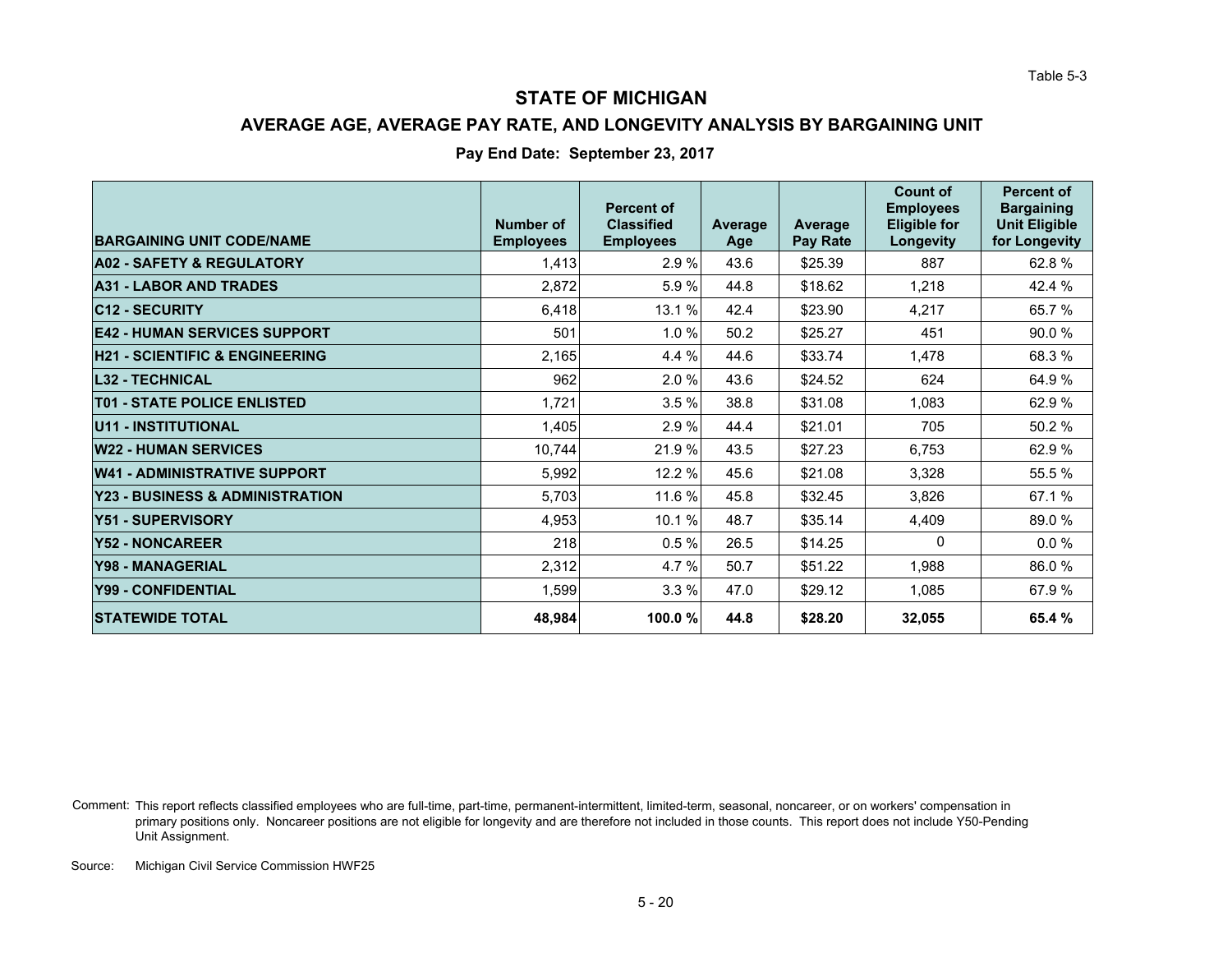### **ACTIVE CLASSIFIED EMPLOYEES**

### **ENROLLED IN STATE SPONSORED INSURANCE PLANS BY BARGAINING UNIT**

#### **Pay End Date: September 23, 2017**

|                 |                                      |                                                     |                                                   |      |            | <b>Health Insurance</b> |                               |       |                             |       |                                            |      | <b>Dental Insurance</b> |       |                                    |       |
|-----------------|--------------------------------------|-----------------------------------------------------|---------------------------------------------------|------|------------|-------------------------|-------------------------------|-------|-----------------------------|-------|--------------------------------------------|------|-------------------------|-------|------------------------------------|-------|
|                 | <b>Bargaining Unit Code/Name</b>     | <b>Total</b><br><b>Employees</b><br><b>Enrolled</b> | <b>State</b><br><b>Sponsored</b><br><b>Health</b> | %    | <b>HMO</b> | %                       | Catastrophic<br><b>Health</b> | %     | <b>COPS</b><br><b>Trust</b> | %     | <b>State</b><br>Sponsored<br><b>Dental</b> | %    | <b>DMO</b>              | %     | <b>Preventive</b><br><b>Dental</b> |       |
| A02             | <b>SAFETY &amp; REGULATORY</b>       | 1,388                                               | 720                                               | 52 % | 468        | 34 %                    | 21                            | 2%    | 0                           | 0%    | 1,242                                      | 89 % | 14                      | 1%    | 5                                  | 0%    |
| A31             | <b>LABOR AND TRADES</b>              | 1,790                                               | 838                                               | 47 % | 773        | 43 %                    | 12                            | 1%    | 0                           | 0%    | 1,662                                      | 93 % | 8                       | 0%    | 6                                  | $0\%$ |
| C <sub>12</sub> | <b>SECURITY</b>                      | 6,418                                               | 3.447                                             | 54 % | 2,398      | 37 %                    | 30                            | $0\%$ | 0                           | 0%    | 5,883                                      | 92 % | 137                     | 2%    | 16                                 | 0%    |
| E42             | <b>HUMAN SERVICES SUPPORT</b>        | 500                                                 | 232                                               | 46 % | 239        | 48 %                    | $\mathbf{1}$                  | $0\%$ | 0                           | 0%    | 455                                        | 91 % | 24                      | 5 %   | 1                                  | 0%    |
| H <sub>21</sub> | <b>SCIENTIFIC &amp; ENGINEERING</b>  | 2,156                                               | 795                                               | 37 % | 1,126      | 52 %                    | 11                            | 1%    | 0                           | $0\%$ | 1,968                                      | 91 % | 21                      | 1%    | 10                                 | 0%    |
| L32             | <b>TECHNICAL</b>                     | 881                                                 | 369                                               | 42 % | 422        | 48 %                    | 13                            | 1%    | 0                           | $0\%$ | 801                                        | 91 % | 13                      | 1%    | 5                                  | 1%    |
| T01             | <b>STATE POLICE ENLISTED</b>         | 1,721                                               | 183                                               | 11 % | 84         | 5 %                     | $\mathbf{1}$                  | $0\%$ | 1,386                       | 81 %  | 1,675                                      | 97 % | 6                       | $0\%$ | $\overline{2}$                     | $0\%$ |
| U11             | <b>INSTITUTIONAL</b>                 | 1,393                                               | 642                                               | 46 % | 601        | 43 %                    | 3                             | $0\%$ | 0                           | $0\%$ | 1,239                                      | 89 % | 38                      | 3 %   | 4                                  | $0\%$ |
| W22             | <b>HUMAN SERVICES</b>                | 10.669                                              | 4.184                                             | 39 % | 5,449      | 51 %                    | 76                            | 1%    | 0                           | $0\%$ | 9,656                                      | 91 % | 333                     | 3%    | 29                                 | 0%    |
| W41             | ADMINISTRATIVE SUPPORT               | 5.457                                               | 1.697                                             | 31 % | 3,077      | 56 %                    | 51                            | 1%    | 0                           | $0\%$ | 4,833                                      | 89 % | 174                     | 3%    | 16                                 | 0%    |
| Y23             | <b>BUSINESS &amp; ADMINISTRATION</b> | 5,699                                               | 1.717                                             | 30 % | 3,325      | 58 %                    | 64                            | 1%    | 0                           | $0\%$ | 5,157                                      | 90 % | 119                     | 2%    | 18                                 | 0%    |
| Y51             | <b>SUPERVISORY</b>                   | 4,949                                               | 2.174                                             | 44 % | 2,406      | 49 %                    | 34                            | 1%    | 0                           | $0\%$ | 4,615                                      | 93 % | 97                      | 2%    | 8                                  | 0%    |
| Y98             | <b>MANAGERIAL</b>                    | 2,312                                               | 896                                               | 39 % | 1,225      | 53 %                    | 20                            | 1%    | 0                           | $0\%$ | 2,171                                      | 94 % | 29                      | 1%    | 4                                  | $0\%$ |
| Y99             | CONFIDENTIAL                         | 1,567                                               | 437                                               | 28 % | 942        | 60 %                    | 14                            | 1%    | 0                           | $0\%$ | 1,406                                      | 90 % | 35                      | 2 %   | $\overline{2}$                     | $0\%$ |
|                 | <b>STATEWIDE TOTALS:</b>             | 46,900                                              | 18,331                                            | 39 % | 22,535     | 48 %                    | 351                           | 1%    | 1,386                       | 3%    | 42,763                                     | 91%  | 1,048                   | 2%    | 126                                | 0%    |

Comment: This report reflects classified employees who are full-time, part-time, permanent-intermittent, limited-term, seasonal, or on workers' compensation in primary positions only. Total employees enrolled does not reflect employees enrolled as a spouse or dependent on another employee's benefits.

Source: Michigan Civil Service Commission HWF48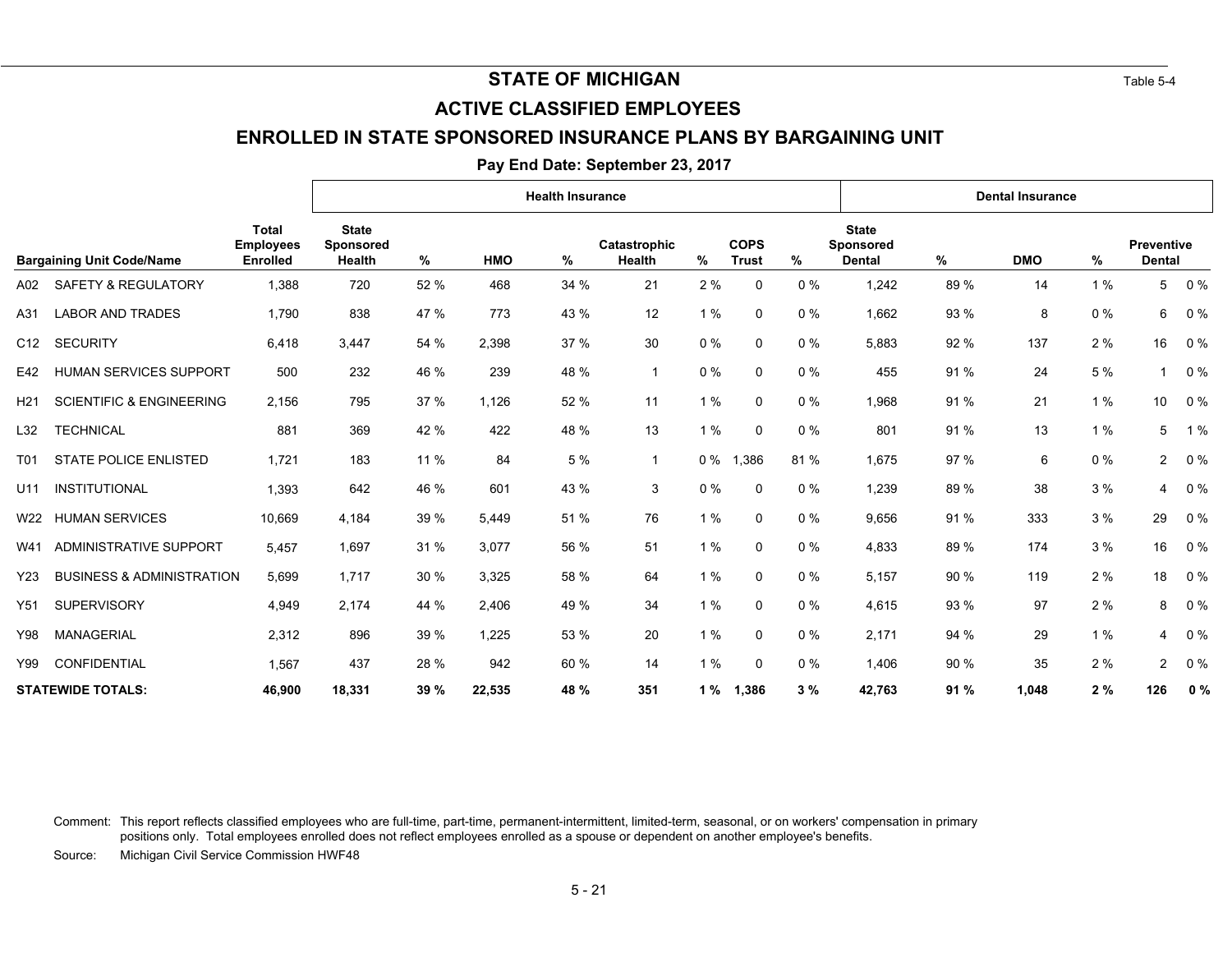### **ACTIVE CLASSIFIED EMPLOYEES**

### **ENROLLED IN STATE SPONSORED INSURANCE PLANS BY BARGAINING UNIT**

**Pay End Date: September 23, 2017**

|                 |                                      |                                  | <b>Vision Insurance</b>   |      |            |      | <b>Disability Insurance</b> |       |                  |      | <b>Life Insurance</b> |     |             |       |
|-----------------|--------------------------------------|----------------------------------|---------------------------|------|------------|------|-----------------------------|-------|------------------|------|-----------------------|-----|-------------|-------|
|                 |                                      |                                  |                           |      |            |      |                             |       |                  |      |                       |     |             |       |
|                 |                                      | <b>Total</b><br><b>Employees</b> | <b>State</b><br>Sponsored |      |            |      |                             |       | <b>Minnesota</b> |      | <b>Minnesota Life</b> |     |             |       |
|                 | <b>Bargaining Unit Code/Name</b>     | <b>Enrolled</b>                  | <b>Vision</b>             | %    | <b>CMI</b> | %    | <b>Reliance</b>             | %     | Life             | %    | <b>Reduced</b>        | %   | Reliastar % |       |
| A02             | <b>SAFETY &amp; REGULATORY</b>       | 1,388                            | 1,271                     | 92 % | 1,098      | 79 % | 60                          | 4 %   | 1,320            | 95 % | 59                    | 4 % | 59          | 4 %   |
| A31             | <b>LABOR AND TRADES</b>              | 1,790                            | 1,680                     | 94 % | 1,523      | 85 % | $\overline{2}$              | $0\%$ | 1,738            | 97 % | 46                    | 3 % | 5           | $0\%$ |
| C <sub>12</sub> | <b>SECURITY</b>                      | 6,418                            | 6,054                     | 94 % | 5.685      | 89 % | 0                           | $0\%$ | 6,206            | 97 % | 183                   | 3 % | 0           | $0\%$ |
| E42             | <b>HUMAN SERVICES SUPPORT</b>        | 500                              | 485                       | 97%  | 433        | 87 % | 0                           | 0%    | 479              | 96 % | 18                    | 4 % | 0           | 0%    |
| H <sub>21</sub> | <b>SCIENTIFIC &amp; ENGINEERING</b>  | 2,156                            | 2,012                     | 93 % | 1,704      | 79 % | 31                          | 1%    | 2,004            | 93 % | 150                   | 7 % | 12          | 1 %   |
| L32             | <b>TECHNICAL</b>                     | 881                              | 830                       | 94 % | 686        | 78 % | 15                          | 2%    | 832              | 94 % | 47                    | 5 % | 8           | 1%    |
| T01             | <b>STATE POLICE ENLISTED</b>         | 1,721                            | 1,685                     | 98 % | 1,707      | 99 % | 919                         | 53 %  | 1,681            | 98 % | 30                    | 2 % | 942         | 55 %  |
| U11             | <b>INSTITUTIONAL</b>                 | 1,393                            | 1,287                     | 92 % | 1,175      | 84 % | 3                           | 0%    | 1,328            | 95 % | 60                    | 4 % | 0           | $0\%$ |
| W22             | <b>HUMAN SERVICES</b>                | 10,669                           | 10,047                    | 94 % | 8,918      | 84 % | $\mathbf 0$                 | $0\%$ | 10,099           | 95 % | 545                   | 5 % | 0           | 0%    |
| W41             | <b>ADMINISTRATIVE SUPPORT</b>        | 5,457                            | 5,039                     | 92 % | 4,328      | 79 % | 93                          | 2%    | 5,161            | 95 % | 271                   | 5 % | 70          | 1%    |
| Y23             | <b>BUSINESS &amp; ADMINISTRATION</b> | 5.699                            | 5,320                     | 93 % | 4.440      | 78 % | 88                          | 2%    | 5,381            | 94 % | 312                   | 5 % | 50          | 1%    |
| Y51             | <b>SUPERVISORY</b>                   | 4,949                            | 4,721                     | 95 % | 4.606      | 93 % | 139                         | 3 %   | 4,788            | 97 % | 155                   | 3 % | 118         | 2 %   |
| Y98             | <b>MANAGERIAL</b>                    | 2,312                            | 2,210                     | 96 % | 2.011      | 87 % | 93                          | 4 %   | 2,215            | 96 % | 94                    | 4 % | 100         | 4 %   |
| Y99             | <b>CONFIDENTIAL</b>                  | 1,567                            | 1,452                     | 93 % | 1,303      | 83 % | 11                          | 1%    | 1,482            | 95 % | 80                    | 5 % | 9           | 1%    |
|                 | <b>STATEWIDE TOTALS:</b>             | 46,900                           | 44,093                    | 94 % | 39,617     | 84 % | 1,454                       | 3%    | 44,714           | 95 % | 2,050                 | 4 % | 1,373       | 3%    |

Comment: This report reflects classified employees who are full-time, part-time, permanent-intermittent, limited-term, seasonal, or on workers' compensation in primary positions only. Total employees enrolled does not reflect employees enrolled as a spouse or dependent on another employee's benefits.

Source: Michigan Civil Service Commission HWF48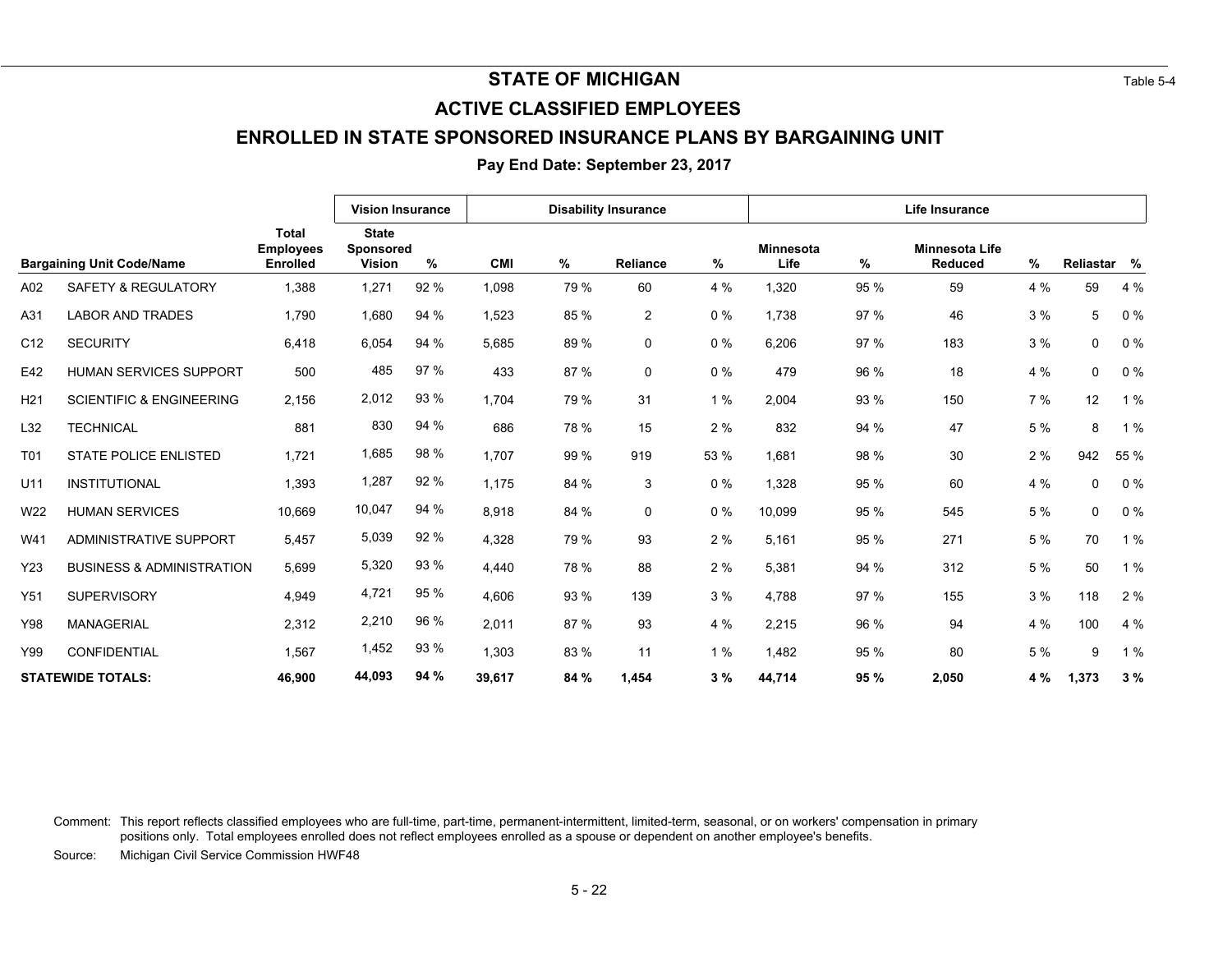Graph 5-3

#### **STATE OF MICHIGAN**

#### **SICK LEAVE AND ANNUAL LEAVE USE BY BARGAINING UNIT**

**FISCAL YEAR 2016-17**



Comment: The calculation of leave use is based on the number of classified employees active during the fiscal year, including those who separated. Employees with noncareer status codes are excluded. Leave use averages do not include leave balances paid at separation. This report does not include Y50-Pending Unit Assignment.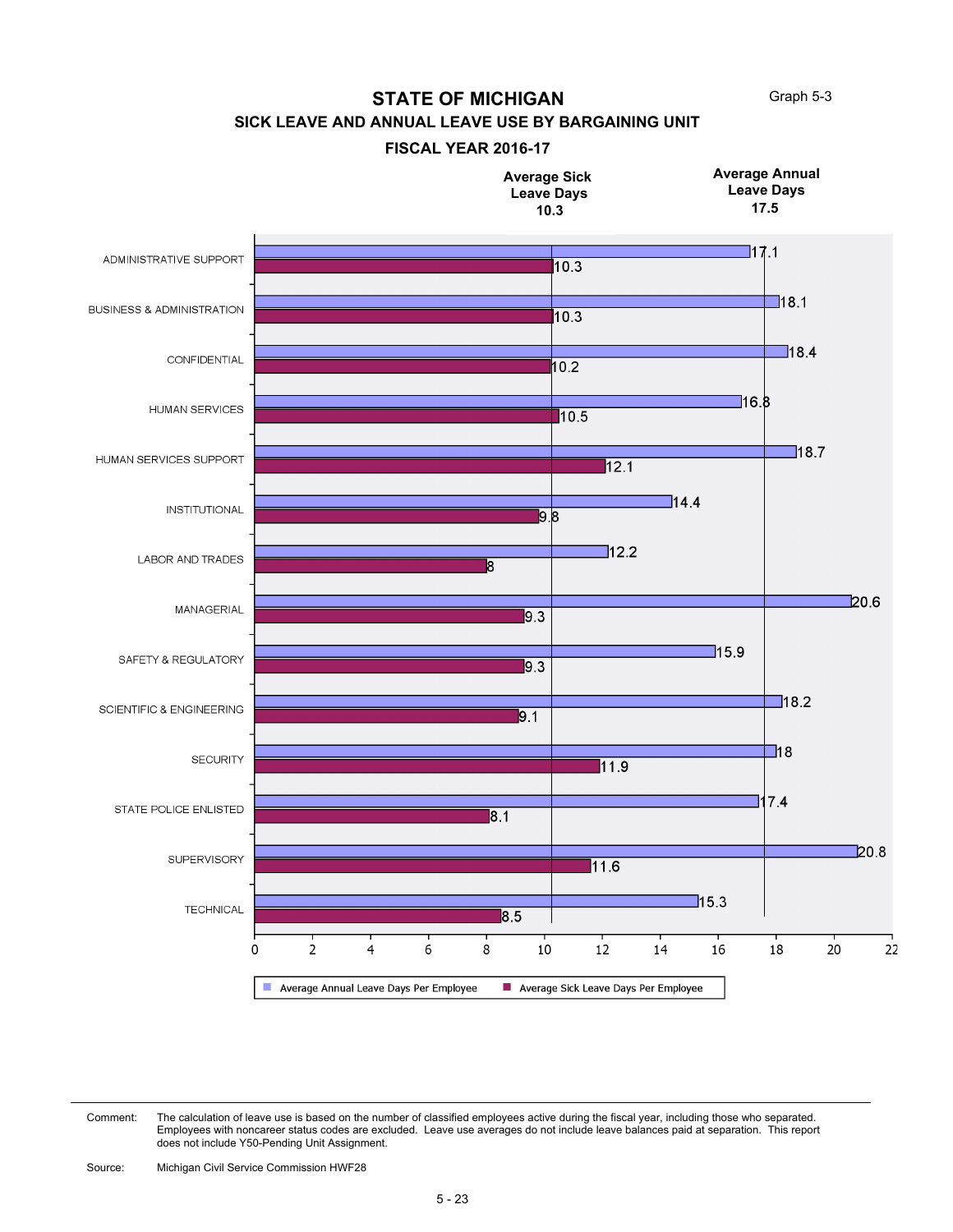### **SICK LEAVE USE ANALYSIS BY BARGAINING UNIT**

**From September 25, 2016 to September 23, 2017**

| <b>Bargaining Unit Code/Name</b>                       | Number of<br><b>Employees</b> | <b>Fiscal Year</b><br><b>Total Hours</b><br><b>Used</b> | <b>Average Hours</b><br><b>Per Employee</b> | <b>Average Days</b><br>Per Employee |
|--------------------------------------------------------|-------------------------------|---------------------------------------------------------|---------------------------------------------|-------------------------------------|
| <b>SAFETY &amp; REGULATORY</b><br>A02                  | 1,492                         | 111,522.6                                               | 74.7                                        | 9.3                                 |
| <b>LABOR AND TRADES</b><br>A31                         | 2,906                         | 185,916.9                                               | 64.0                                        | 8.0                                 |
| <b>SECURITY</b><br>C <sub>12</sub>                     | 7,088                         | 675,849.0                                               | 95.4                                        | 11.9                                |
| <b>HUMAN SERVICES SUPPORT</b><br>E42                   | 574                           | 55,789.5                                                | 97.2                                        | 12.1                                |
| <b>SCIENTIFIC &amp; ENGINEERING</b><br>H <sub>21</sub> | 2,295                         | 166,634.0                                               | 72.6                                        | 9.1                                 |
| <b>TECHNICAL</b><br>L32                                | 1,116                         | 76,061.7                                                | 68.2                                        | 8.5                                 |
| <b>STATE POLICE ENLISTED</b><br>T <sub>0</sub> 1       | 1,842                         | 119,118.1                                               | 64.7                                        | 8.1                                 |
| <b>INSTITUTIONAL</b><br>U11                            | 1,653                         | 129,615.0                                               | 78.4                                        | 9.8                                 |
| <b>HUMAN SERVICES</b><br>W22                           | 11,790                        | 987,119.0                                               | 83.7                                        | 10.5                                |
| ADMINISTRATIVE SUPPORT<br>W41                          | 6,212                         | 511,512.4                                               | 82.3                                        | 10.3                                |
| <b>BUSINESS &amp; ADMINISTRATION</b><br>Y23            | 6,140                         | 507,374.8                                               | 82.6                                        | 10.3                                |
| <b>SUPERVISORY</b><br>Y51                              | 5,425                         | 501,880.7                                               | 92.5                                        | 11.6                                |
| <b>MANAGERIAL</b><br>Y98                               | 2,508                         | 185,961.3                                               | 74.1                                        | 9.3                                 |
| <b>CONFIDENTIAL</b><br>Y99                             | 1,724                         | 140,924.9                                               | 81.7                                        | 10.2                                |
| <b>STATEWIDE</b>                                       | 52,765                        | 4,355,279.9                                             | 82.5                                        | 10.3                                |

Comment: The calculation of leave use is based on the number of classified employees active during the fiscal year, including those who separated. Employees with noncareer status codes are excluded. Leave use averages do not include leave balances paid at separation. This report does not include Y50-Pending Unit Assignment.

Source: Michigan Civil Service Commission HWF29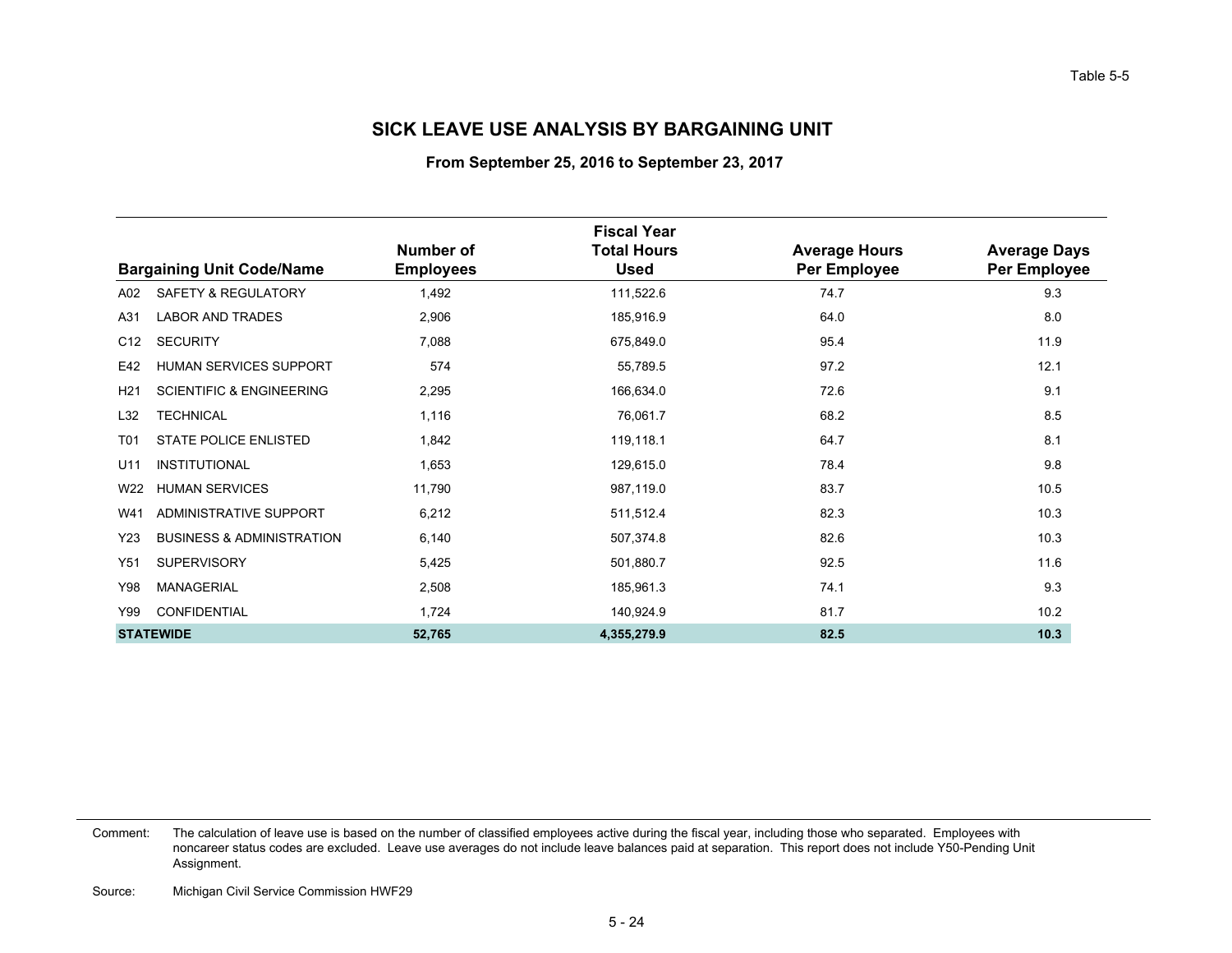### **ANNUAL LEAVE AND DEFERRED HOURS USE ANALYSIS BY BARGAINING UNIT**

**From September 25, 2016 to September 23, 2017**

|                 |                                      |                               | <b>ANNUAL LEAVE</b>                                     |                                                   |                                           |                               |                                                         | DEFERRED HOURS                                    |                                            |
|-----------------|--------------------------------------|-------------------------------|---------------------------------------------------------|---------------------------------------------------|-------------------------------------------|-------------------------------|---------------------------------------------------------|---------------------------------------------------|--------------------------------------------|
|                 | <b>Bargaining Unit Code/Name</b>     | Number of<br><b>Employees</b> | <b>Fiscal Year</b><br><b>Total Hours</b><br><b>Used</b> | Average<br><b>Hours</b><br>Per<br><b>Employee</b> | Average<br>Days<br>Per<br><b>Employee</b> | Number of<br><b>Employees</b> | <b>Fiscal Year</b><br><b>Total Hours</b><br><b>Used</b> | Average<br><b>Hours</b><br>Per<br><b>Employee</b> | <b>Average Days</b><br><b>Per Employee</b> |
| A02             | <b>SAFETY &amp; REGULATORY</b>       | 1,492                         | 190,268.8                                               | 127.5                                             | 15.9                                      | 1,492                         | 933.4                                                   | 0.6                                               | 0.1                                        |
| A31             | <b>LABOR AND TRADES</b>              | 2,906                         | 284,732.1                                               | 98.0                                              | 12.2                                      | 2,906                         | 1.043.4                                                 | 0.4                                               | 0.0                                        |
| C <sub>12</sub> | <b>SECURITY</b>                      | 7,088                         | 1,018,267.4                                             | 143.7                                             | 18.0                                      | 7,088                         | 2,922.2                                                 | 0.4                                               | 0.1                                        |
| E42             | <b>HUMAN SERVICES SUPPORT</b>        | 574                           | 86,057.6                                                | 149.9                                             | 18.7                                      | 574                           | 479.6                                                   | 0.8                                               | 0.1                                        |
| H <sub>21</sub> | <b>SCIENTIFIC &amp; ENGINEERING</b>  | 2,295                         | 335,004.5                                               | 146.0                                             | 18.2                                      | 2,295                         | 1,310.0                                                 | 0.6                                               | 0.1                                        |
| L32             | <b>TECHNICAL</b>                     | 1.116                         | 136,862.9                                               | 122.6                                             | 15.3                                      | 1,116                         | 722.5                                                   | 0.6                                               | 0.1                                        |
| T01             | <b>STATE POLICE ENLISTED</b>         | 1,842                         | 256,134.1                                               | 139.1                                             | 17.4                                      | 1,842                         | 2,427.0                                                 | 1.3                                               | 0.2                                        |
| U11             | <b>INSTITUTIONAL</b>                 | 1,653                         | 190,042.8                                               | 115.0                                             | 14.4                                      | 1,653                         | 488.0                                                   | 0.3                                               | 0.0                                        |
| W22             | <b>HUMAN SERVICES</b>                | 11.790                        | 1,586,150.1                                             | 134.5                                             | 16.8                                      | 11,790                        | 4,883.4                                                 | 0.4                                               | 0.1                                        |
| W41             | ADMINISTRATIVE SUPPORT               | 6,212                         | 851,980.6                                               | 137.2                                             | 17.1                                      | 6,212                         | 3,518.0                                                 | 0.6                                               | 0.1                                        |
| Y23             | <b>BUSINESS &amp; ADMINISTRATION</b> | 6.140                         | 890,974.7                                               | 145.1                                             | 18.1                                      | 6,140                         | 2,652.2                                                 | 0.4                                               | 0.1                                        |
| Y51             | <b>SUPERVISORY</b>                   | 5,425                         | 902,638.4                                               | 166.4                                             | 20.8                                      | 5,425                         | 5,852.7                                                 | 1.1                                               | 0.1                                        |
| Y98             | <b>MANAGERIAL</b>                    | 2,508                         | 413,844.1                                               | 165.0                                             | 20.6                                      | 2,508                         | 2,293.7                                                 | 0.9                                               | 0.1                                        |
| Y99             | CONFIDENTIAL                         | 1,724                         | 253,605.4                                               | 147.1                                             | 18.4                                      | 1,724                         | 1,477.1                                                 | 0.9                                               | 0.1                                        |
|                 | <b>STATEWIDE</b>                     | 52,765                        | 7,396,563.5                                             | 140.2                                             | 17.5                                      | 52,765                        | 31,003.2                                                | 0.6                                               | 0.1                                        |

The calculation of leave use is based on the number of classified employees who were active during the fiscal year including those who separated. Employees with noncareer status codes are excluded. Leave use averages do not include leave balances paid at separation. This report does not include Y50-Pending Unit Assignment. Comment: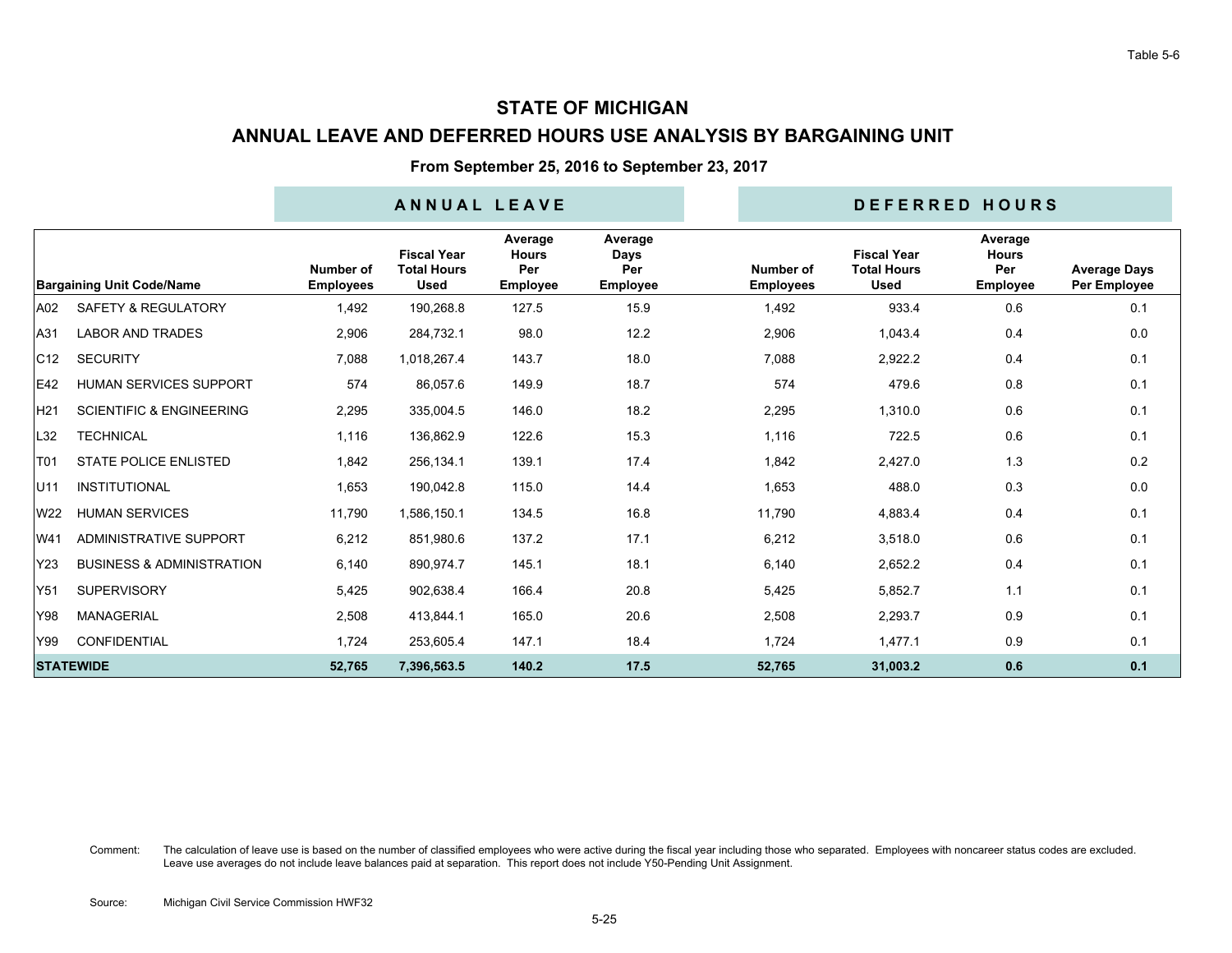Table 5-7

# **STATE OF MICHIGAN STATE CLASSIFIED EMPLOYEE**

#### **AVERAGE SICK LEAVE AND ANNUAL LEAVE USE BY BARGAINING UNIT**

#### **FISCAL YEAR 2016-2017**

|                 | <b>BARGAINING UNIT CODE/NAME</b>     | <b>AVERAGE</b><br><b>SICK LEAVE</b><br><b>DAYS PER</b><br><b>EMPLOYEE</b> | <b>AVERAGE</b><br><b>ANNUAL</b><br><b>LEAVE DAYS</b><br><b>PER</b><br><b>EMPLOYEE</b> | <b>TOTAL</b><br><b>AVERAGE</b><br><b>DAYS PER</b><br><b>EMPLOYEE</b> |
|-----------------|--------------------------------------|---------------------------------------------------------------------------|---------------------------------------------------------------------------------------|----------------------------------------------------------------------|
| A02             | <b>SAFETY &amp; REGULATORY</b>       | 9.3                                                                       | 15.9                                                                                  | 25.3                                                                 |
| A31             | <b>LABOR AND TRADES</b>              | 8.0                                                                       | 12.2                                                                                  | 20.2                                                                 |
| C12             | <b>SECURITY</b>                      | 11.9                                                                      | 18.0                                                                                  | 29.9                                                                 |
| E42             | <b>HUMAN SERVICES SUPPORT</b>        | 12.1                                                                      | 18.7                                                                                  | 30.9                                                                 |
| H <sub>21</sub> | <b>SCIENTIFIC &amp; ENGINEERING</b>  | 9.1                                                                       | 18.2                                                                                  | 27.3                                                                 |
| L32             | <b>TECHNICAL</b>                     | 8.5                                                                       | 15.3                                                                                  | 23.8                                                                 |
| T01             | <b>STATE POLICE ENLISTED</b>         | 8.1                                                                       | 17.4                                                                                  | 25.5                                                                 |
| U11             | <b>INSTITUTIONAL</b>                 | 9.8                                                                       | 14.4                                                                                  | 24.2                                                                 |
| W22             | <b>HUMAN SERVICES</b>                | 10.5                                                                      | 16.8                                                                                  | 27.3                                                                 |
| W41             | ADMINISTRATIVE SUPPORT               | 10.3                                                                      | 17.1                                                                                  | 27.4                                                                 |
| Y23             | <b>BUSINESS &amp; ADMINISTRATION</b> | 10.3                                                                      | 18.1                                                                                  | 28.5                                                                 |
| Y51             | <b>SUPERVISORY</b>                   | 11.6                                                                      | 20.8                                                                                  | 32.4                                                                 |
| Y98             | <b>MANAGERIAL</b>                    | 9.3                                                                       | 20.6                                                                                  | 29.9                                                                 |
| Y99             | <b>CONFIDENTIAL</b>                  | 10.2                                                                      | 18.4                                                                                  | 28.6                                                                 |
|                 | <b>STATEWIDE AVERAGE</b>             | 10.3                                                                      | 17.5                                                                                  | 27.8                                                                 |

The calculation of leave use is based on the number of classified employees active during the fiscal year, including those who separated. Employees with noncareer status codes are excluded. Leave use averages do not include leave balances paid at separation. This report does not include Y50-Pending Unit Assignment. Comment: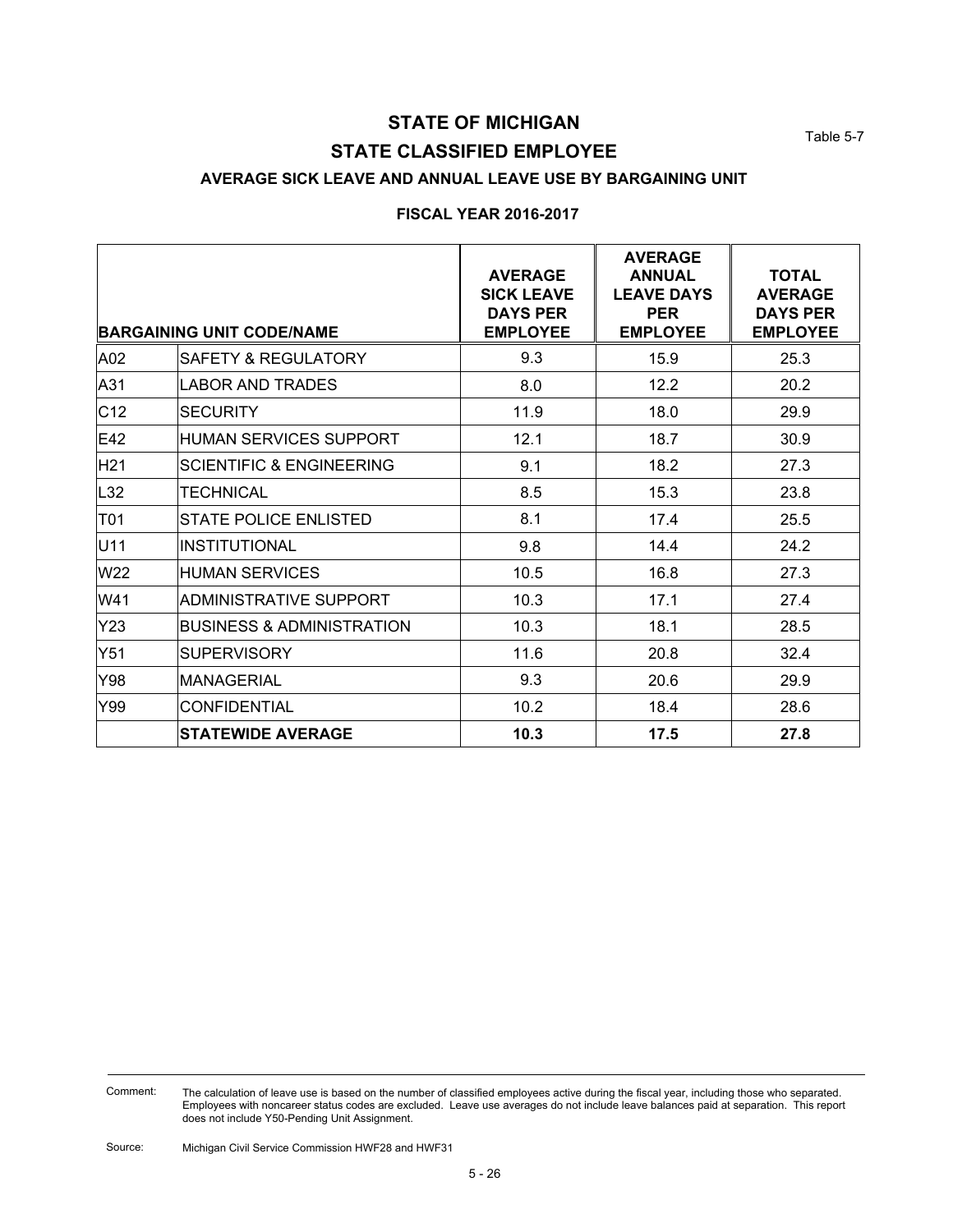### **STATE OF MICHIGAN STATE CLASSIFIED EMPLOYEE SICK LEAVE USE COMPARISON BY BARGAINING UNIT (Average Days Per Employee) FISCAL YEARS 2012-13 through 2016-17**

|                 | <b>BARGAINING UNIT CODE/NAME</b>     | 2012-13 | 2013-14 | 2014-15 | 2015-16 | 2016-17 |
|-----------------|--------------------------------------|---------|---------|---------|---------|---------|
| A02             | <b>SAFETY &amp; REGULATORY</b>       | 9.5     | 9.6     | 9.3     | 8.8     | 9.3     |
| A31             | LABOR AND TRADES                     | 8.6     | 8.2     | 7.6     | 7.6     | 8.0     |
| C <sub>12</sub> | <b>SECURITY</b>                      | 13.4    | 13.7    | 11.3    | 11.9    | 11.9    |
| E42             | <b>HUMAN SERVICES SUPPORT</b>        | 12.0    | 12.6    | 11.4    | 12.7    | 12.1    |
| H <sub>21</sub> | <b>SCIENTIFIC &amp; ENGINEERING</b>  | 9.2     | 9.3     | 9.1     | 9.0     | 9.1     |
| L32             | TECHNICAL                            | 9.5     | 9.0     | 8.6     | 8.4     | 8.5     |
| T <sub>01</sub> | <b>STATE POLICE ENLISTED</b>         | 8.2     | 7.5     | 7.8     | 8.1     | 8.1     |
| U11             | <b>INSTITUTIONAL</b>                 | 10.5    | 10.2    | 9.9     | 9.6     | 9.8     |
| W22             | <b>HUMAN SERVICES</b>                | 10.6    | 10.8    | 10.7    | 10.3    | 10.5    |
| W41             | <b>ADMINISTRATIVE SUPPORT</b>        | 10.6    | 10.4    | 10.4    | 10.4    | 10.3    |
| Y <sub>23</sub> | <b>BUSINESS &amp; ADMINISTRATION</b> | 10.1    | 10.2    | 9.9     | 10.1    | 10.3    |
| Y51             | <b>SUPERVISORY</b>                   | 11.5    | 11.7    | 11.3    | 11.2    | 11.6    |
| Y98             | <b>MANAGERIAL</b>                    | 8.7     | 8.9     | 8.7     | 9.2     | 9.3     |
| Y99             | <b>CONFIDENTIAL</b>                  | 10.2    | 10.2    | 10.3    | 9.9     | 10.2    |
|                 | STATEWIDE AVERAGE                    | 10.7    | 10.7    | 10.2    | 10.2    | 10.3    |

The calculation of leave use is based on the number of classified employees active during the fiscal year, including those who separated. Employees with noncareer status codes are excluded. Leave use averages do not include leave balances paid at separation. This report does not include Y50-Pending Unit Assignment. Comment:

Source: Michigan Civil Service Commission HWF29, for the last full pay period in each fiscal year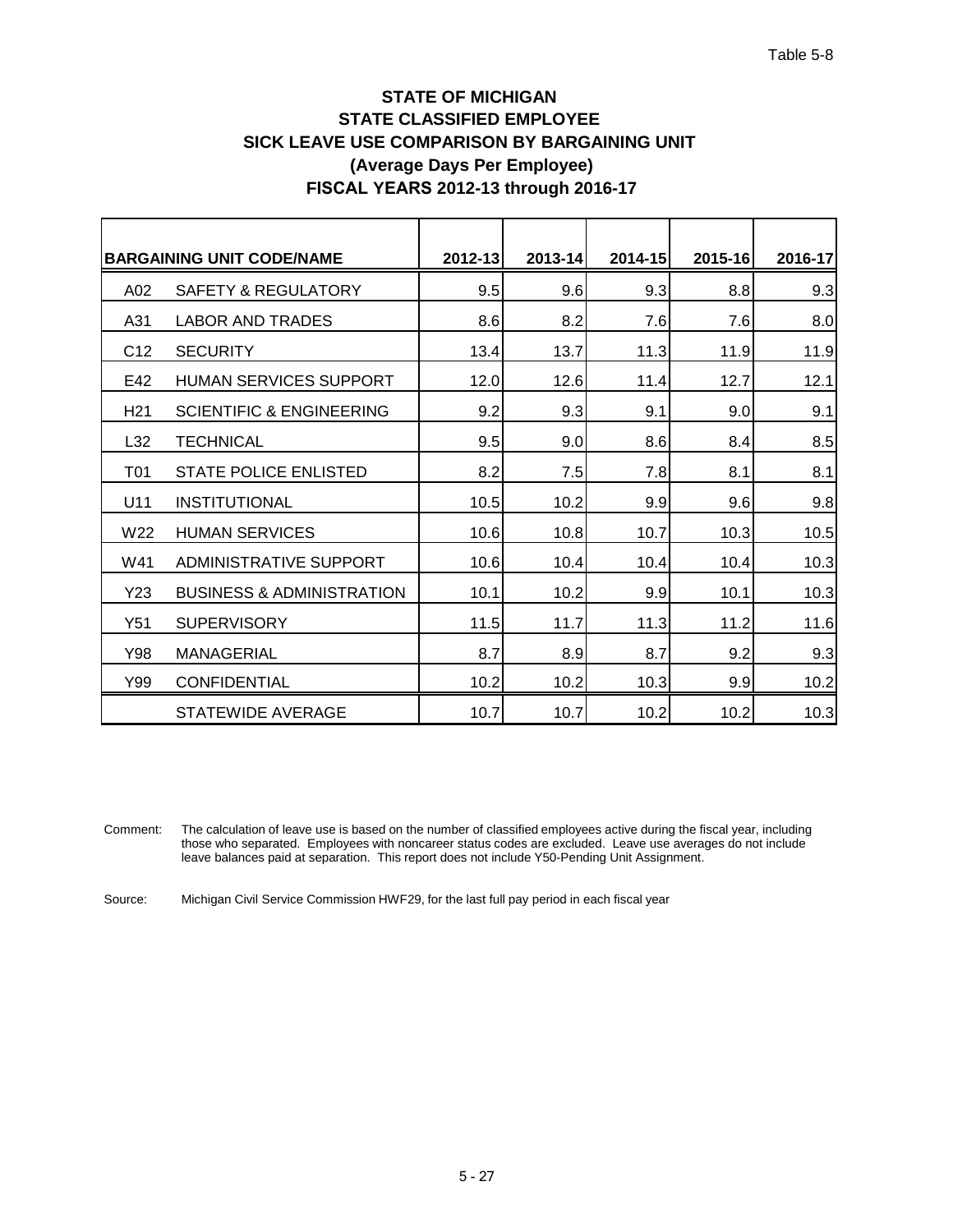### **Pay End Date: September 23, 2017**

### *EXCLUSIVELY REPRESENTED EMPLOYEES*

| <b>Department</b>                        |    | No. of<br><b>Employees</b> | A02<br>Safety &<br>Regulatory | A31<br>Labor<br>&<br><b>Trades</b> | C <sub>12</sub><br><b>Security</b> | E42<br>Human<br><b>Services</b><br>Support | H <sub>21</sub><br><b>Scientific &amp;</b><br>Engineering | L32<br><b>Technical</b> | <b>T01</b><br><b>State</b><br><b>Police</b><br><b>Enlisted</b> | U <sub>11</sub><br><b>Institutional</b> | <b>W22</b><br>Human<br><b>Services</b> | <b>W41</b><br><b>Administrative</b><br><b>Support</b> | <b>Total</b><br><b>Exclusively</b><br>Represented |
|------------------------------------------|----|----------------------------|-------------------------------|------------------------------------|------------------------------------|--------------------------------------------|-----------------------------------------------------------|-------------------------|----------------------------------------------------------------|-----------------------------------------|----------------------------------------|-------------------------------------------------------|---------------------------------------------------|
| <b>AGRICULTURE AND RURAL DVLPMNT</b>     | 79 | 459                        | 26                            | 12                                 | 0                                  | $\Omega$                                   | 228                                                       | 12                      | 0                                                              | 0                                       |                                        | 50                                                    | 329                                               |
| <b>ATTORNEY GENERAL</b>                  | 11 | 500                        | 33                            |                                    | 0                                  | $\Omega$                                   | n                                                         | 0                       | $\Omega$                                                       | 0                                       | $\Omega$                               | 83                                                    | 117                                               |
| <b>AUDITOR GENERAL</b>                   | 03 | 140                        | 0                             | $\overline{2}$                     | $\Omega$                           | 0                                          | 0                                                         | 0                       | 0                                                              | 0                                       | $\Omega$                               | $\Omega$                                              | $\overline{2}$                                    |
| <b>CIVIL RIGHTS</b>                      | 15 | 84                         | 0                             | $\Omega$                           | $\Omega$                           | $\Omega$                                   | ŋ                                                         | 0                       | 0                                                              |                                         | 32                                     | 16                                                    | 48                                                |
| <b>CIVIL SERVICE COMMISSION</b>          | 19 | 449                        | 0                             | $\Omega$                           | $\Omega$                           | 0                                          | $\Omega$                                                  | 0                       | 0                                                              | U                                       | $\Omega$                               | O                                                     | $\mathbf 0$                                       |
| <b>CORRECTIONS</b>                       | 47 | 12,310                     | 9                             | 494                                | 6,212                              | 0                                          |                                                           | 91                      | 0                                                              | 239                                     | 2,441                                  | 924                                                   | 10,417                                            |
| <b>EDUCATION</b>                         | 31 | 521                        | $\Omega$                      | $\overline{2}$                     | 0                                  | $\overline{2}$                             | $\Omega$                                                  | 5                       | $\Omega$                                                       | 17                                      | 186                                    | 56                                                    | 268                                               |
| <b>ENVIRONMENTAL QUALITY</b>             | 76 | 1,158                      | 8                             |                                    | $\Omega$                           | $\mathbf 0$                                | 716                                                       | 51                      | $\Omega$                                                       | $\mathbf{0}$                            |                                        | 124                                                   | 901                                               |
| <b>EXECUTIVE OFFICE</b>                  | 01 | 60                         | 0                             | $\Omega$                           | 0                                  | $\mathbf 0$                                |                                                           | 0                       | $\Omega$                                                       | O                                       | $\Omega$                               | O                                                     | $\mathbf 0$                                       |
| <b>INSURANCE AND FINANCIAL SERV</b>      | 65 | 301                        | $\Omega$                      | $\Omega$                           | 0                                  | 0                                          | $\Omega$                                                  | 0                       | 0                                                              | 0                                       | $\Omega$                               | 30                                                    | 30                                                |
| LICENSING AND REGULATORY AFF             | 64 | 1,961                      | 255                           | 8                                  | $\Omega$                           | $\mathbf 0$                                | 112                                                       | $\overline{2}$          | 0                                                              | 5                                       | 339                                    | 431                                                   | 1,152                                             |
| MDHHS - COMMUNITY HEALTH                 | 39 | 3,216                      | 33                            | 68                                 | 206                                | $\Omega$                                   | 108                                                       | 34                      | $\Omega$                                                       | 770                                     | 394                                    | 355                                                   | 1,968                                             |
| <b>MDHHS - HUMAN SERVICES</b>            | 43 | 10,962                     | 177                           | 33                                 | $\Omega$                           | 41                                         |                                                           | $\overline{2}$          | 0                                                              | 71                                      | 7,212                                  | 1,174                                                 | 8.712                                             |
| <b>MILITARY &amp; VETERAN AFFAIRS</b>    | 51 | 781                        | 29                            | 182                                | $\Omega$                           | 0                                          | 28                                                        | 11                      | 0                                                              | 288                                     | 35                                     | 54                                                    | 627                                               |
| NATURAL RESOURCES                        | 75 | 2,860                      | 573                           | 1,091                              | $\Omega$                           | 0                                          | 246                                                       | 177                     | 0                                                              | 6                                       | 88                                     | 200                                                   | 2,381                                             |
| <b>STATE</b>                             | 23 | 1.530                      | 12                            | 19                                 | $\overline{0}$                     | $\mathbf 0$                                | $\Omega$                                                  | 0                       | $\Omega$                                                       | $\Omega$                                | $\mathbf{0}$                           | 1,027                                                 | 1,058                                             |
| <b>STATE POLICE</b>                      | 55 | 2,968                      | 157                           | 12                                 | $\Omega$                           | $\Omega$                                   | 125                                                       | 44                      | 1,721                                                          | 9                                       | $\Omega$                               | 269                                                   | 2,337                                             |
| <b>TALENT &amp; ECONOMIC DEVELOPMENT</b> | 18 | 1,196                      | 23                            | 16                                 | $\Omega$                           | 458                                        | 13                                                        | 6                       | 0                                                              | $\Omega$                                | 13                                     | 104                                                   | 633                                               |
| TECHNOLOGY, MANAGEMENT & BUDGET          | 07 | 3,064                      | $\Omega$                      | 268                                | $\Omega$                           | $\Omega$                                   | 36                                                        | 65                      | $\Omega$                                                       | $\mathbf{0}$                            | $\Omega$                               | 313                                                   | 682                                               |
| <b>TRANSPORTATION</b>                    | 59 | 2,795                      | 71                            | 652                                | $\overline{0}$                     | $\mathbf 0$                                | 542                                                       | 461                     | $\Omega$                                                       | $\Omega$                                | $\overline{2}$                         | 265                                                   | 1,993                                             |
| <b>TREASURY</b>                          | 27 | 1,669                      | 7                             | 11                                 | 0                                  | $\Omega$                                   |                                                           |                         | $\Omega$                                                       | O                                       | $\Omega$                               | 517                                                   | 538                                               |
| <b>Grand Total:</b>                      |    | 48,984                     | 1,413                         | 2,872                              | 6,418                              | 501                                        | 2,165                                                     | 962                     | 1,721                                                          | 1,405                                   | 10,744                                 | 5,992                                                 | 34,193                                            |

Comments: This report reflects classified employees who are full-time, part-time, permanent-intermittent, limited-term, seasonal, noncareer, or on workers' compensation in primary positions only.